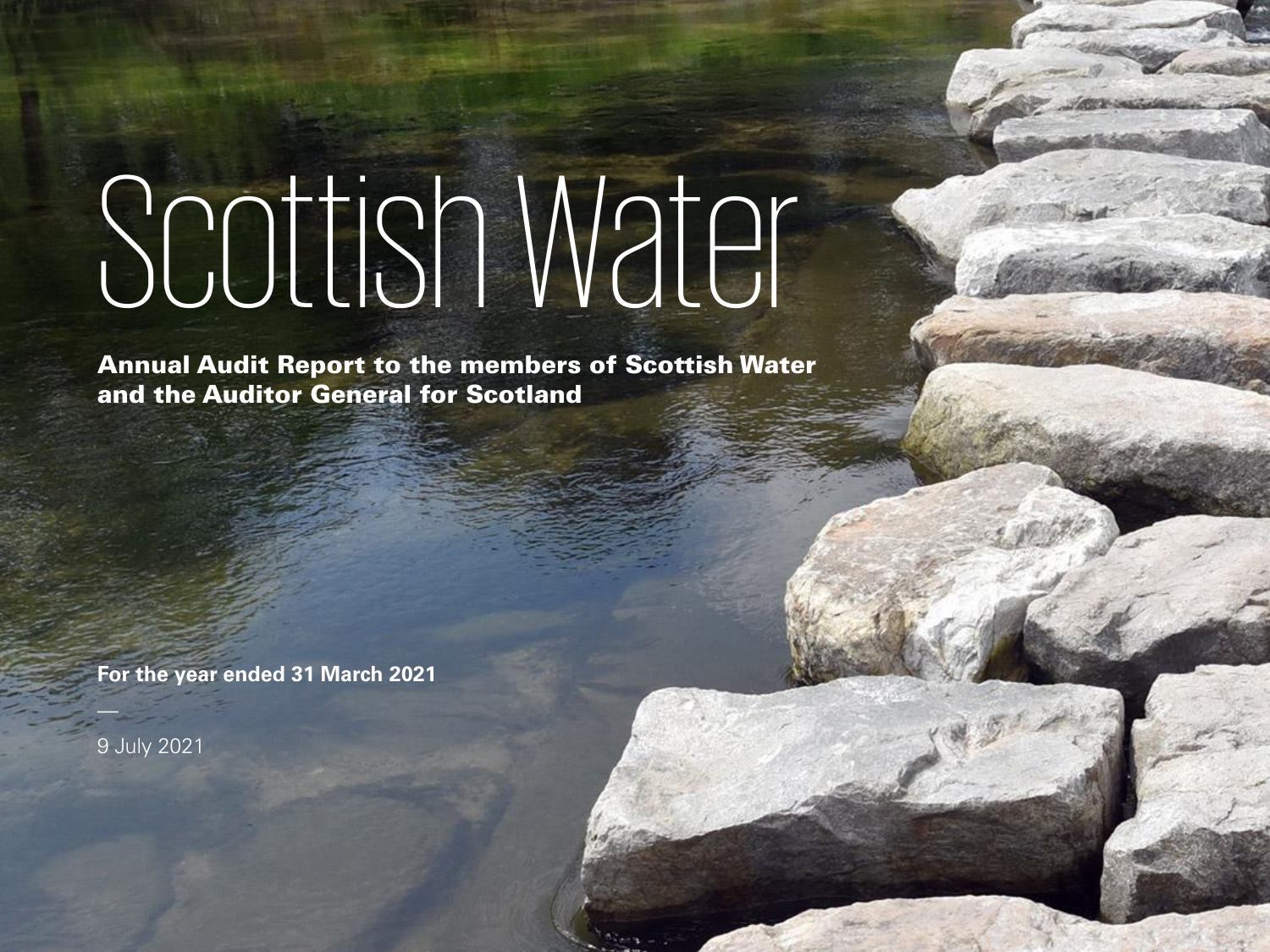# Contents

| <b>Contents</b>                     | Page      |
|-------------------------------------|-----------|
| <b>Executive summary</b>            | $3 - 8$   |
| Financial statements and accounting | $9 - 27$  |
| Wider scope                         | $28 - 33$ |
| <b>Appendices</b>                   | $34 - 55$ |

### About this report

This report has been prepared in accordance with the responsibilities set out within the Audit Scotland's **Code of Audit Practice** ('the **Code'**).

This report is for the benefit of Scottish Water and is made available to Audit Scotland and the Auditor General (together 'the Beneficiaries'). This report has not been designed to be of benefit to anyone except the Beneficiaries. In preparing this report we have not taken into account the interests, needs or circumstances of anyone apart from the Beneficiaries, even though we may have been aware that others might read this report. We have prepared this report for the benefit of the Beneficiaries alone.

Nothing in this report constitutes an opinion on a valuation or legal advice.

We have not verified the reliability or accuracy of any information obtained in the course of our work, other than in the limited circumstances set out in the scoping and purpose section of this report.

This report is not suitable to be relied on by any party wishing to acquire rights against KPMG LLP (other than the Beneficiaries) for any purpose or in any context. Any party other than the Beneficiaries that obtains access to this report or a copy (under the Freedom of Information Act 2000, the Freedom of Information (Scotland) Act 2002, through a Beneficiary's Publication Scheme or otherwise) and chooses to rely on this report (or any part of it) does so at its own risk. To the fullest extent permitted by law, KPMG LLP does not assume any responsibility and will not accept any liability in respect of this report to any party other than the Beneficiaries.

#### **Complaints**

If at any time you would like to discuss with us how our services can be improved or if you have a complaint about them, you are invited to contact Hugh Harvie, who is the engagement leader for our services to Scottish Water, telephone +44 (0)131 527 6682 email: [hugh.harvie@kpmg.co.uk](mailto:hugh.harvie@kpmg.co.uk) who will try to resolve your complaint. We will investigate any complaint promptly and do what we can to resolve the difficulties. After this, if you are still dissatisfied with how your complaint has been handled you can refer the matter to Stephen Boyle, Auditor General and Accountable Officer, Audit Scotland, Fourth Floor, 102 West Port, Edinburgh, EH3 9DN.

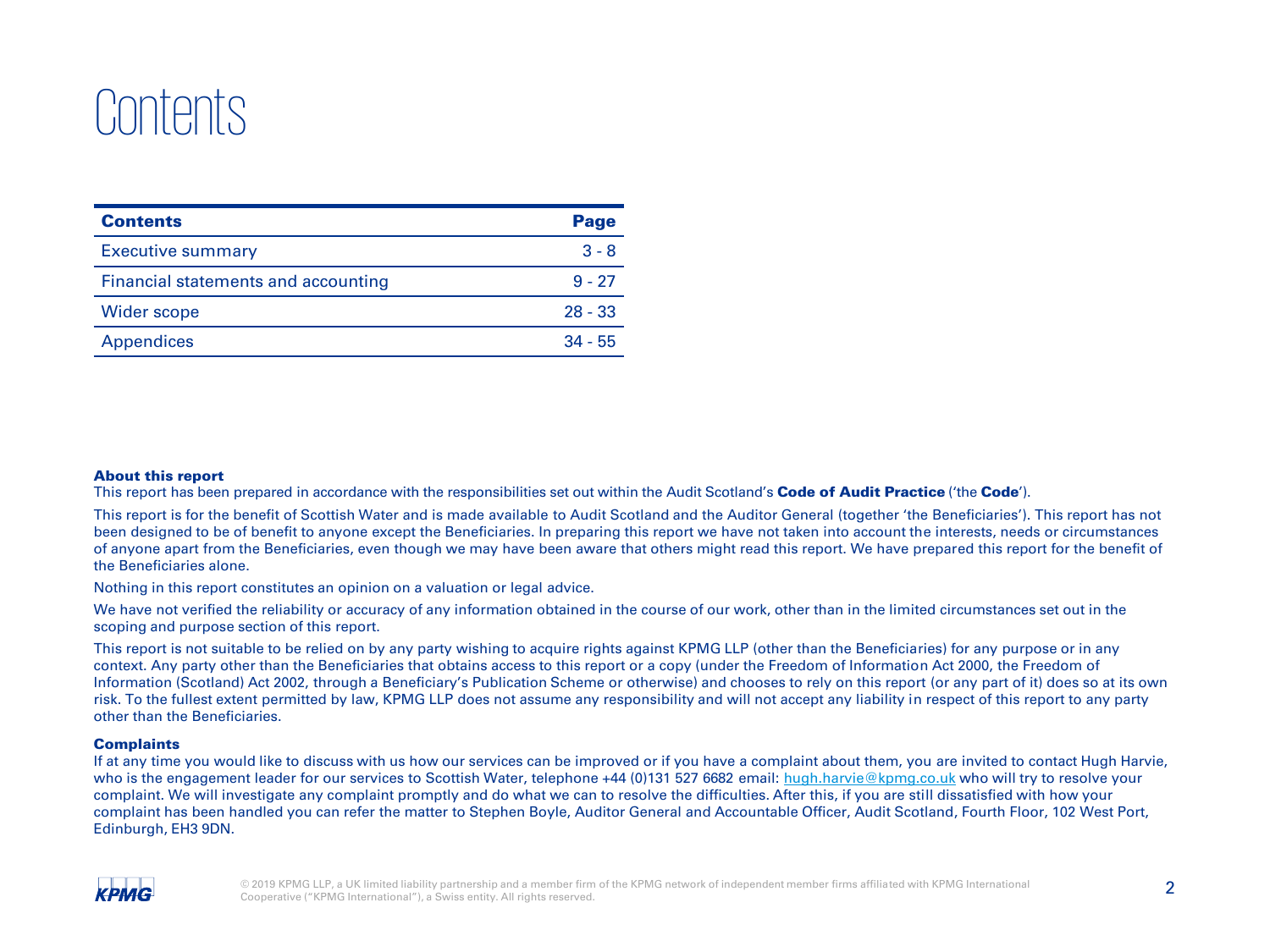### Executive summary

# **Headlines**

| <b>Audit</b><br><b>conclusions</b>                         |                          | We expect to issue unqualified audit opinions on the financial statements of Scottish Water<br>(SW) and its subsidiaries for the year ended 31 March 2021.                                                                                                                                                                                                                                                                                                                                                                                                                                                                                                                                                                                                                                                                                                                                                                                                                                                                             | Pages 9 - 11  |
|------------------------------------------------------------|--------------------------|----------------------------------------------------------------------------------------------------------------------------------------------------------------------------------------------------------------------------------------------------------------------------------------------------------------------------------------------------------------------------------------------------------------------------------------------------------------------------------------------------------------------------------------------------------------------------------------------------------------------------------------------------------------------------------------------------------------------------------------------------------------------------------------------------------------------------------------------------------------------------------------------------------------------------------------------------------------------------------------------------------------------------------------|---------------|
| <b>Financial</b><br>position and<br>sustainability         | $\overline{\phantom{0}}$ | The Group's surplus before tax decreased by £51.7 million to £34 million compared with the<br>prior year (£85.7 million).<br>Capital investment in the year amounted to £447.2 million (2020: £513.0 million).<br>The overall forecast finance requirement for delivering the 2015-2021 regulated business plan<br>was approximately £8.1 billion. The sixth and final year of that regulatory period has ended,<br>with the closing cash balance ahead of that forecast in the March 2020 update. Preparation for<br>the next regulatory period (2021-2027) continued during the year.<br>Scottish Water Business Stream (SWBS) which operates in the retail market continues to be<br>adversely affected by the COVID pandemic and is forecast to experience slower customer<br>payments and pressure on cash flow as a result. Consequently a package of financial support<br>provided by the Scottish Water group of companies via Scottish Water Business Stream<br>Holdings to SWBS is in place to ensure its ongoing viability. | Pages 5 - 8   |
| <b>Financial</b><br><b>statements</b><br>and<br>accounting |                          | We have concluded satisfactorily in respect of each of the significant risks and audit focus<br>areas (including those impacted by COVID-19) as set out in our audit strategy and plan<br>document.<br>The annual financial statements, statement of responsibilities, governance statement and<br>remuneration report received continue to be supported by good quality audit workpapers.<br>There were five audit misstatements identified, one of which was in Scottish Water and has<br>been adjusted while the other four were in Scottish Water Business Stream, three of which<br>were adjusted and one remained unadjusted as reported in appendix six. We draw attention<br>that the unadjusted audit differences are immaterial, both individually and in aggregate.                                                                                                                                                                                                                                                         | Pages 9 - 27  |
| <b>Wider scope</b>                                         | $\overline{\phantom{0}}$ | Scottish Water is subject to a high degree of oversight, including by the Drinking Water Quality<br>Regulator, WICS, Scottish Environment Protection Agency, internal and external audit.<br>We considered and conclude positively on the wider scope audit dimensions of financial<br>sustainability, governance and transparency and value for money.                                                                                                                                                                                                                                                                                                                                                                                                                                                                                                                                                                                                                                                                                | Pages 28 - 33 |

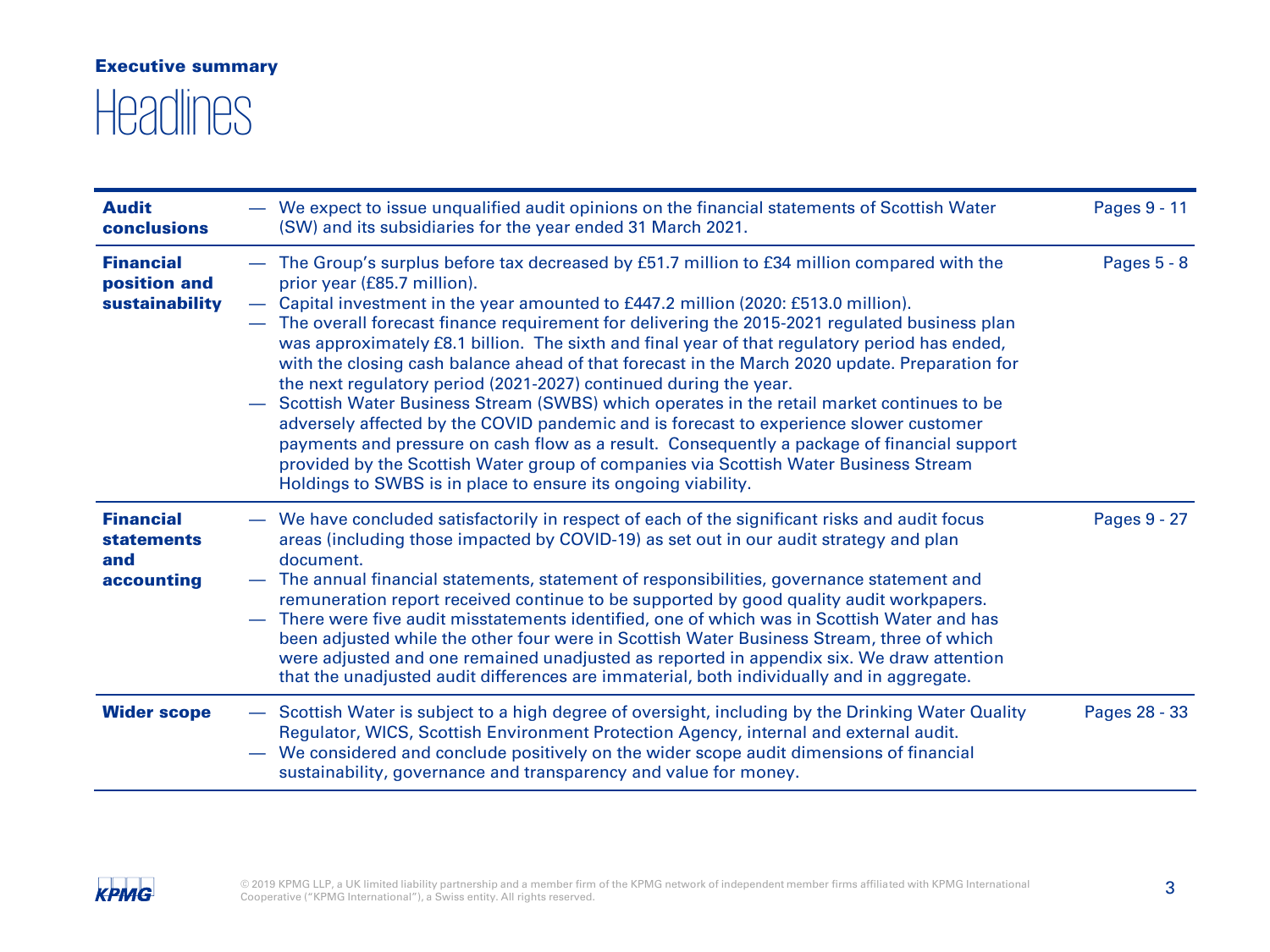### Scope and responsibilities Executive summary

### Purpose of this report

The Auditor General for Scotland has appointed KPMG LLP as auditor of Scottish Water in accordance with the Public Finance and Accountability (Scotland) Act 2000. The period of appointment is 2016-17 to 2021-22, inclusive.

Our annual audit report is designed to summarise our opinions and conclusions on significant issues arising from our audit. It is addressed to both those charged with governance at Scottish Water and the Auditor General for Scotland. The scope and nature of our audit were set out in our audit strategy document dated 30 March 2021 which was presented to the audit committee at the outset of our audit.

Audit Scotland's Code of Audit Practice ('the Code') sets out the wider dimensions of public sector audit which involves not only the audit of the financial statements but also consideration of areas such as financial performance and corporate governance.

### Accountable officer responsibilities

The Code sets out Scottish Water's responsibilities in respect of:

- Preparation of financial statements that show a true and fair view;
- Systems of internal control;
- Prevention and detection of fraud and irregularities;
- Standards of conduct and arrangements for the prevention and detection of bribery and corruption;
- Financial position; and
- Best value.

### Auditor responsibilities

This report reflects our overall responsibility to carry out an audit in accordance with our statutory responsibilities under the Act and in accordance with International Standards on Auditing (UK) issued by the Auditing Practices Board and the Code. Appendix four sets out how we have met each of the responsibilities set out in the Code.

### Scope

An audit of the financial statements is not designed to identify all matters that may be relevant to those charged with governance.

Weaknesses or risks identified are only those which have come to our attention during our normal audit work in accordance with the Code, and may not be all that exist.

Communication by auditors of matters arising from the audit of the financial statements or of risks or weaknesses does not absolve management from its responsibility to address the issues raised and to maintain an adequate system of control.

Under the requirements of International Standard on Auditing (UK) ('ISA') 260 Communication with those charged with governance, we are required to communicate audit matters arising from the audit of financial statements to those charged with governance of an entity. This annual audit report to members and our presentation to the audit committee, together with previous reports to the audit committee throughout the year, discharges the requirements of ISA 260.

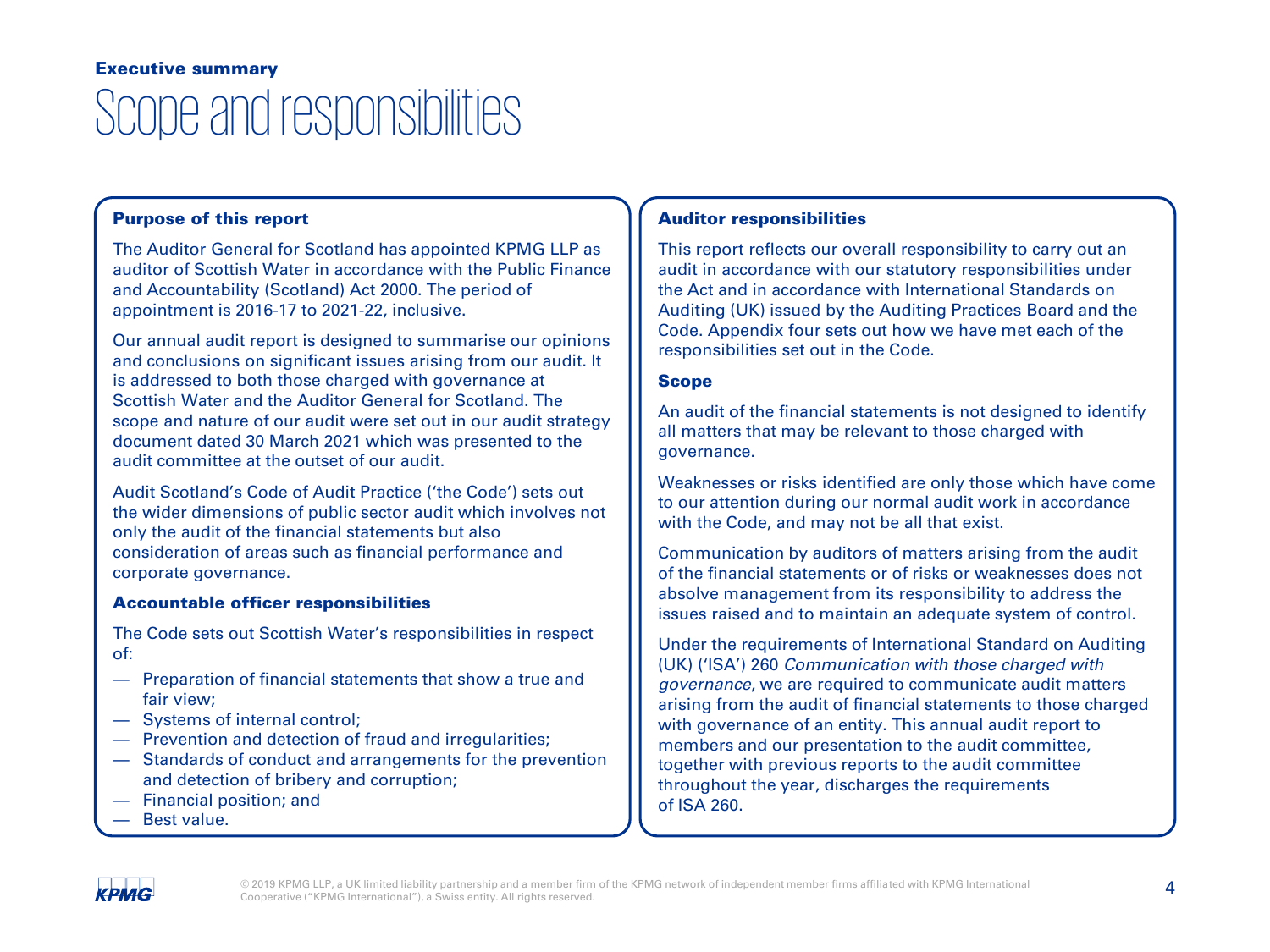### Financial position and sustainability Executive summary

### **Overview**

Scottish Ministers set objectives for Scottish Water for the period 1 April 2015 to 31 March 2021 in respect of regulated activities. These are focused on water quality, asset investment and maintenance, customer service, liaison with key stakeholders, and service improvement. Significant capital investment of up to £4.0 billion over the six year program underpins the regulatory delivery plan.

Scottish Water uses the skills of its people and its other assets to add value for stakeholders and Scotland's economy more broadly. These activities are primarily conducted through subsidiaries in respect of non-regulated activities: Scottish Water Horizons continues to pursue innovative sustainability objectives while Scottish Water Business Stream ('Business Stream') supplies water to non-household customers in Scotland and England.

The group surplus before tax decreased by £51.7 million to £34.0 million compared to £85.7 million in the prior year. Comments on the changes in the Consolidated Income Statement are set out below.

Group capital investment was £447.2 million (2020: £513.0 million) reflecting continued investment in significant projects and ongoing infrastructure upgrades.

Group net debt increased by £0.18 billion to £3.6 billion which was driven by net additional borrowing from the Scottish Government.

### Financial position: consolidated income statement

Within revenue, an increase in household income is attributable to price increases and net new properties connected to the network while an increase in non-household income is largely as result of the full year effect of Business Stream's increased activity in England together with re-securing the Scottish public sector contract, offset by the impact of the COVID pandemic on sales volume.

Total operating costs increased by £111.7 million to £1,468.2 million (2020: £1,361 million) due to higher costs within Business Stream of £42.6 million net, as a result of increased activity in England, offset by COVID-19 related savings of £51.2 million on lower volumetric charges from wholesalers. Costs in Scottish Water increased by £42.7 million including higher depreciation charges of £11.0 million and COVID-related costs of £13.2 million.

| <b>Consolidated income</b><br>statement | 2021<br>f'm | 2020<br>£'m | <b>Movement</b><br>£'m |  |  |
|-----------------------------------------|-------------|-------------|------------------------|--|--|
| Revenue                                 | 1,667.2     | 1,615.9     | 51.3                   |  |  |
| Cost of sales                           | (1, 273.7)  | (1, 185.2)  | (88.5)                 |  |  |
| <b>Gross surplus</b>                    | 393.5       | 430.7       | (37.2)                 |  |  |
| Administrative expenses                 | (194.5)     | (175.8)     | (18.7)                 |  |  |
| <b>Operating surplus</b>                | 199.0       | 254.9       | (55.9)                 |  |  |
| Finance income                          | 0.4         | 2.6         | (2.2)                  |  |  |
| <b>Finance costs</b>                    | (165.4)     | (171.8)     | 6.4                    |  |  |
| Surplus before taxation                 | 34.0        | 85.7        | (51.7)                 |  |  |
| <b>Taxation</b>                         | (7.9)       | (65.1)      | 57.2                   |  |  |
| Surplus for the year                    | 26.1        | 20.6        | 5.5                    |  |  |
| Source: Draft financial statements      |             |             |                        |  |  |

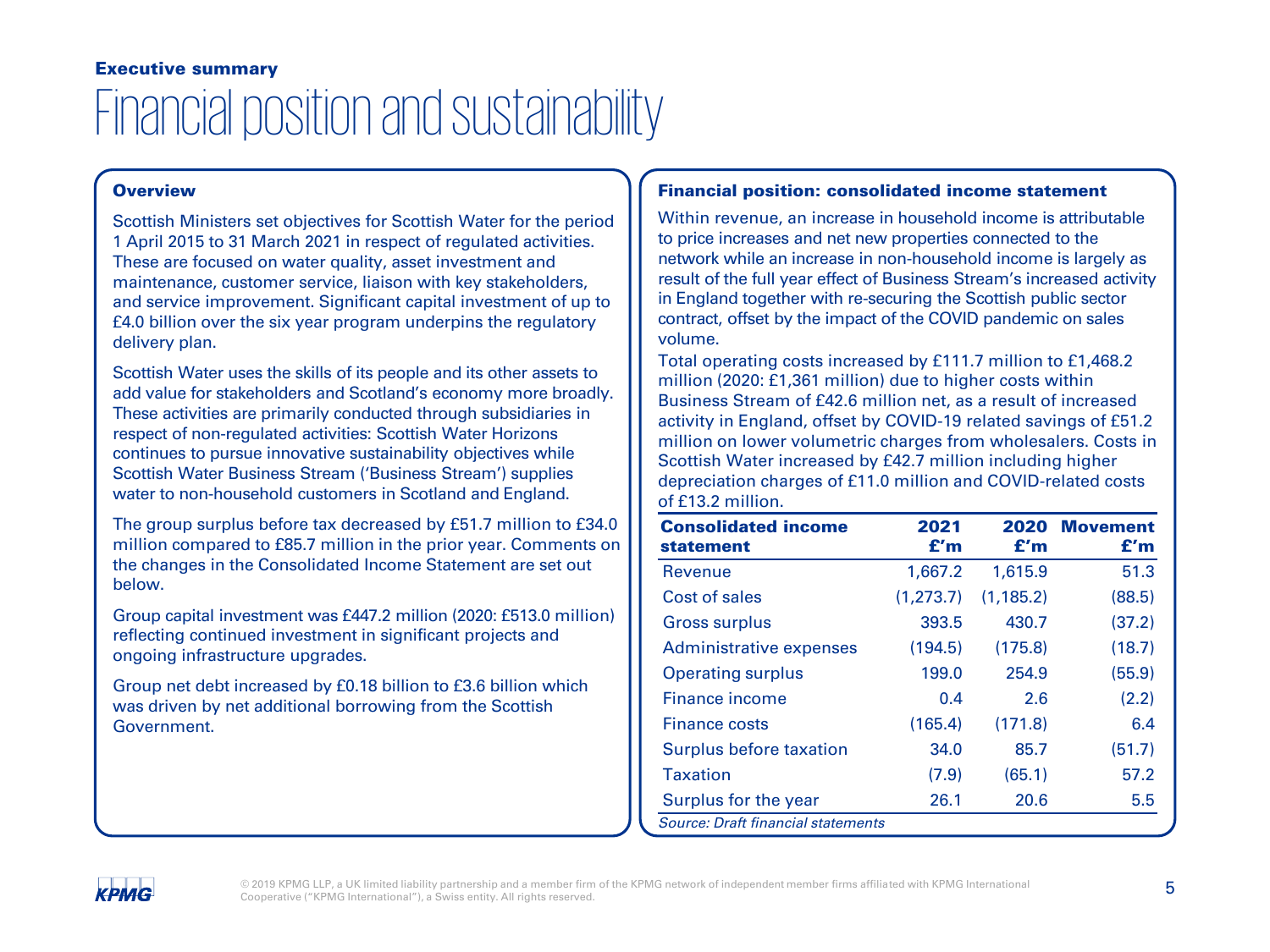### Financial position and sustainability (cont.) Executive summary

### Financial position: balance sheets

Fixed asset additions as a result of capital investment in the current year were £447.2 million (2020: £513.0 million). Depreciation costs consequently increased by £11.8 million (from £297.0 million to £308.8 million). Amortisation of £2.4 million (2020: £2.0 million) was charged on the Business Stream intangible assets (acquired customer lists), which has a year end net book value of £11.6 million.

Group current assets increased by £27.8 million, primarily due to an increase in cash and cash equivalents.

Group net debt increased by £0.18 billion to £3.6 billion driven by additional net borrowing from the Scottish Government.

Scottish Water Company's cash balance at 31 March 2021 of £428.7 million is ahead of that forecasted in the updated regulatory delivery plan submitted to Scottish Ministers in March 2020 for the final year of this plan.

A summary of the group cash movement during the year is given in the table below:

| Net cash movement<br><b>(Scottish Water Group)</b> | f'm   |
|----------------------------------------------------|-------|
| Balance at 1 April 2020                            | 531.6 |
| Increase during the year                           | 38.8  |
| <b>Balance at 31 March 2021</b>                    | 570.4 |

A summarised consolidated balance sheet is given below:

| <b>Balance sheet</b><br>(Group) | 2021<br>£'m | 2020<br>f'm | Movement<br>£'m |
|---------------------------------|-------------|-------------|-----------------|
| Non-current assets              | 6,568.4     | 6,447.8     | 138             |
| <b>Current assets</b>           | 818.3       | 785.5       | 32.8            |
| <b>Current liabilities</b>      | (479.3)     | (570.1)     | (90.8)          |
| <b>Net current assets</b>       | 339.0       | 215.4       | 123.6           |
| <b>Non-current liabilities</b>  | (985.4)     | (994.7)     | (9.3)           |
| <b>Net assets</b>               | 5,939.4     | 5,668.5     | 270.9           |

Source: Draft financial statements

### Capital expenditure (Scottish Water Company)

The overall forecast for delivering the 2015-2021 business plan amounts to £8.1 billion, of which £3.8 billion relates to infrastructure and capital investment across treatment works, water mains, sewers and networks.

£612 million (on a regulated accounting basis) was invested during 2020-21 in respect of ongoing projects, making it the largest component of Scottish Water's total annual expenditure.

An element of this investment is related to maintenance and is not considered to be capital for the purposes of the financial statements resulting in capitalised expenditure of £433.2 million (on an IFRS basis).

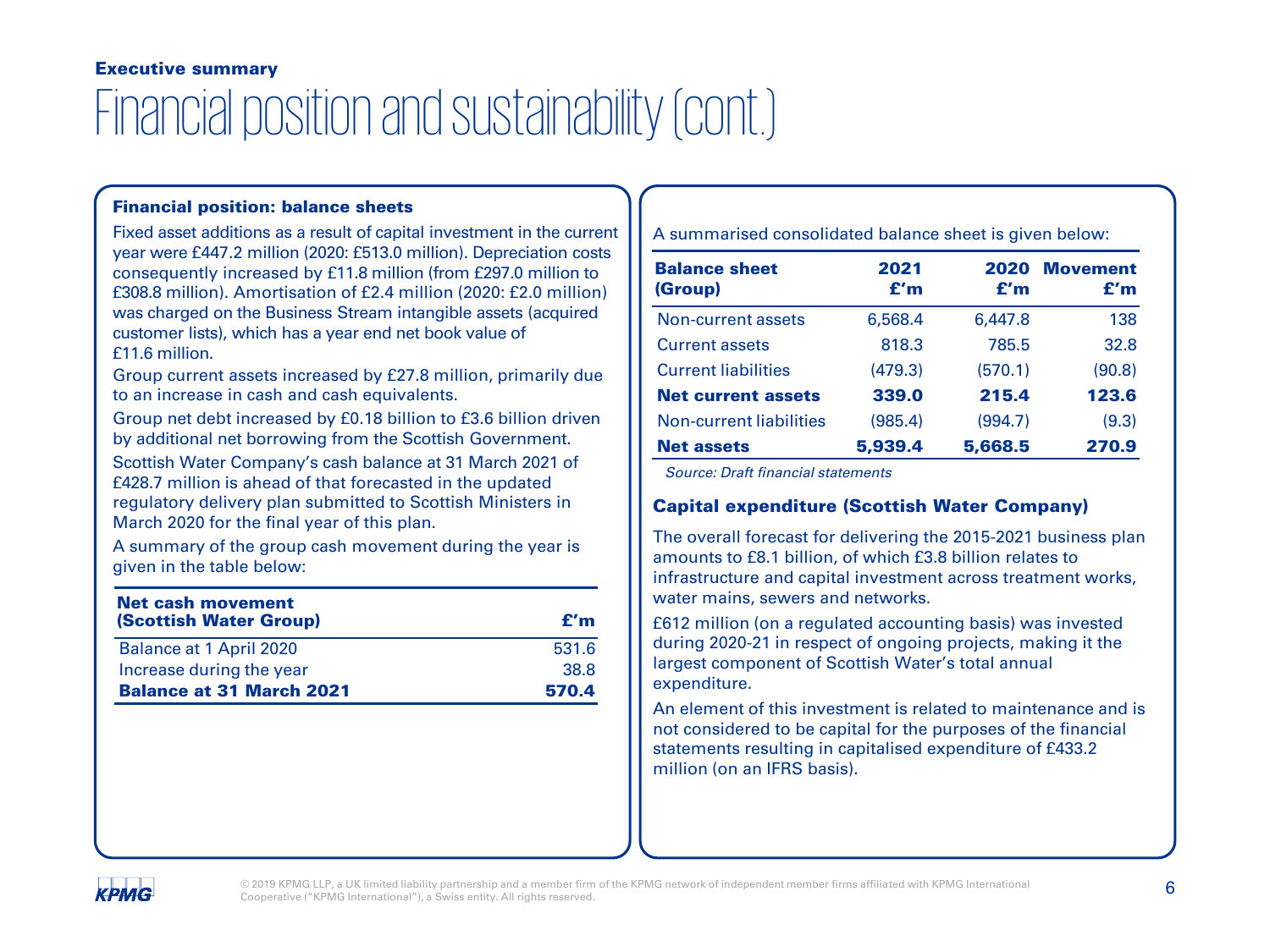# Financial position and sustainability (cont.) Executive summary

### 2015-2021 regulatory period and business plan

The overall forecast finance requirement for delivering the 2015- 2021 business plan was £8.1 billion. It was assumed that £7.2 billion will be received from customer revenue and £724 million from net new Government borrowing (agreed in the 2014 Final Determination issued by the Water Industry Commission for Scotland). The delivery plan for 2015 - 2021 was last updated in March 2020 and the key features are summarised in the table below.

| $f'm$ - actual                         | 2019  | 2020  | 2021  |
|----------------------------------------|-------|-------|-------|
| <b>Regulated capital</b><br>investment | 660   | 670   | 612   |
| <b>Total revenue</b>                   | 1.217 | 1,253 | 1,266 |
| <b>Operating surplus</b>               | 273   | 286   | 250   |
| Closing cash                           | 311   | 391   | 429   |

Source: Annual Report and Delivery Plan Update

A delivery plan for 2021 to 2023 has also been submitted for approval with Scottish Ministers.

When the Board of Scottish Water accepted the Final Determination (FD) in 2014 for the 2015-21 Regulatory period, Officers of Scottish Water were tasked with developing a plan to out-perform on the commitments therein in order to boost the cash balances within the FD to align them with the risk appetite of Scottish Water to always have £100m of cash available to protect it against unplanned cost shocks etc.

The closing cash balance within the FD, as at 31 March 2021, was only £40m. The outcome of the out-performance plan has contributed to the closing cash balance as at 31 March 2021 of £429 million compared to £40 million forecast in the FD.

### Going concern

Management have prepared forecasts covering at least 12 months from the date of signing of the financial statements. These take account of actual experience under COVID-19 and include scenarios with a severe but plausible downside. All scenarios reflect:

- Reduction in cash collection levels:
- Volumetric impact of up to a 10% reduction in water consumption by business customers; and
- Changes to the wholesale charge prepayment and deferral schemes in line with the current regulatory guidance

Under all scenarios, Scottish Water will be able to operate within its available facilities and is well placed to withstand the challenges presented by the pandemic.

Detailed audit procedures performed on going concern are set out on page 24.

### **Conclusion**

We are satisfied that management's adoption of the going concern basis in preparing the financial statements is appropriate in light with the matters set out above.

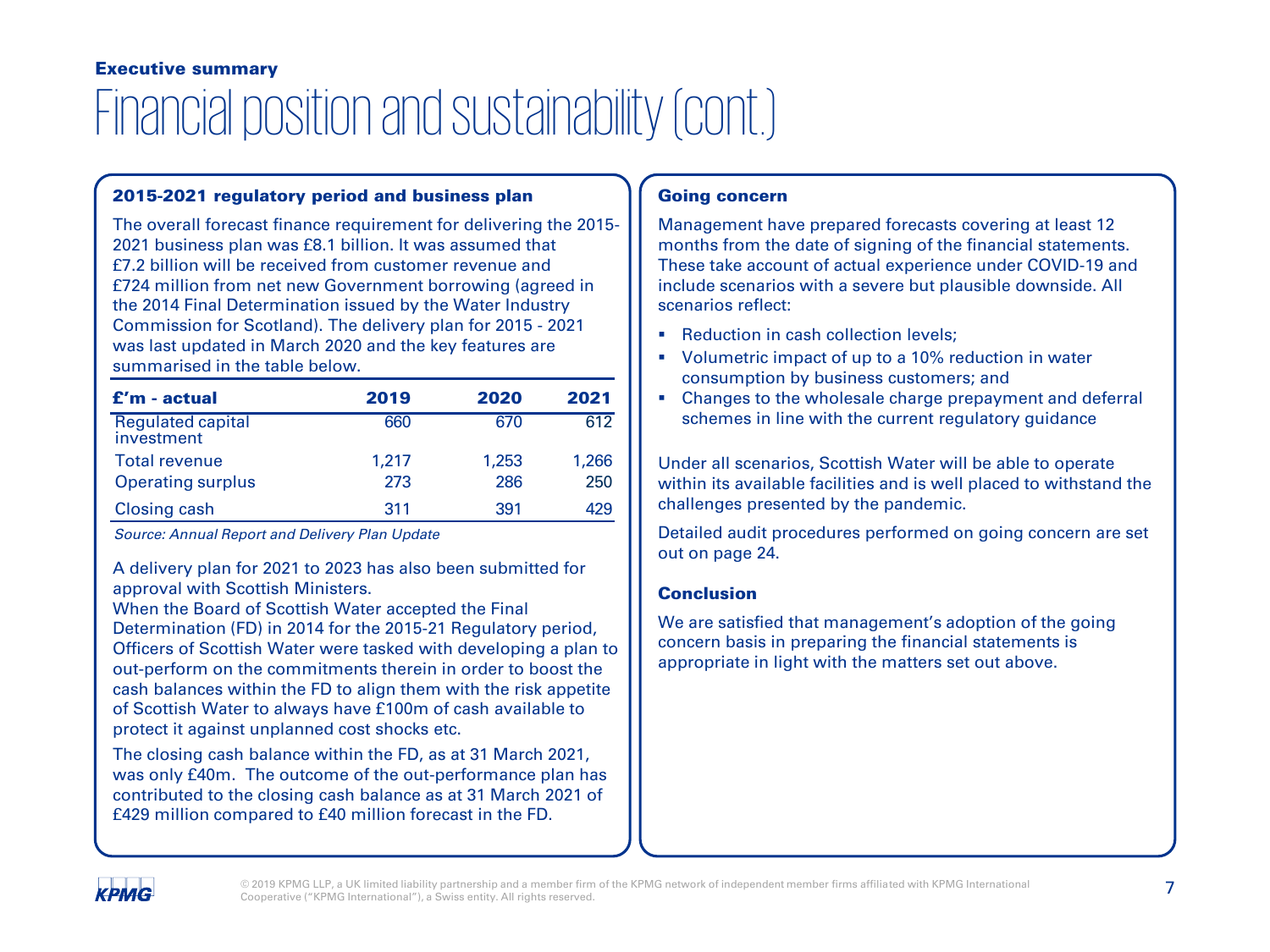# Financial position and sustainability (cont.) Executive summary

### Impact of COVID-19

The financial impact of the COVID-19 pandemic on the domestic market of Scottish Water has to date been limited, with collection rates for household charges affected to only a limited degree.

However the impact on the non-domestic market in both Scotland and England, within which SWBS operates, has been more significant with reduced water consumption and delays to customer payments being prevalent. The difficulties for customers in these market have been mitigated by their respective regulators with financial protection measures being put in place.

Assistance provided to the operators in the non-domestic market by WICS included a relaxation of the need for them to prepay for 2 months of wholesale charges. The financial strength of Scottish Water from its out-performance in the regulatory period has allowed it to support this measure which resulted in a short term cash impact of approximately £60m.

This is expected to reverse in the second half of 2021.

### Scottish Water Business Stream

As noted in the earlier section, SWBS was impacted by the issues in the non-household market. While the breadth of its customer base has mitigated the impact, elements of it, in particular retail, hospitality and the SME sectors have been significantly affected. This has impacted it through reduced water consumption and increased exposure to bad debt risk should elements of the customer base fail to recover from the economic impact of COVID-19.

### Scottish Water Business Stream (cont.)

Forecasts to reflect this, which comprise a low, mid and worst case scenario, were prepared by SWBS last year and again this year.

The prior year forecasts indicated that the level of support required were going to be between £44 million and £88 million. This support remained undrawn with the exception of an equity injection of £10 million as agreed with WICS. The nonutilization of the support was primarily due to the fact that SWBS has been performing ahead of its forecasts.

The current year forecasts prepared by SWBS, on the other hand, indicate that the level of support now expected to be required in the next 12 months has been reduced to a range of between £35 million and £45 million. As mentioned above, the level of support available in the prior year remained undrawn to-date and is therefore more than sufficient to cover SWBS needs for the foreseeable future.

As at the date of this report, SWBS performance continues to be resilient and hence the support has still not been utilised.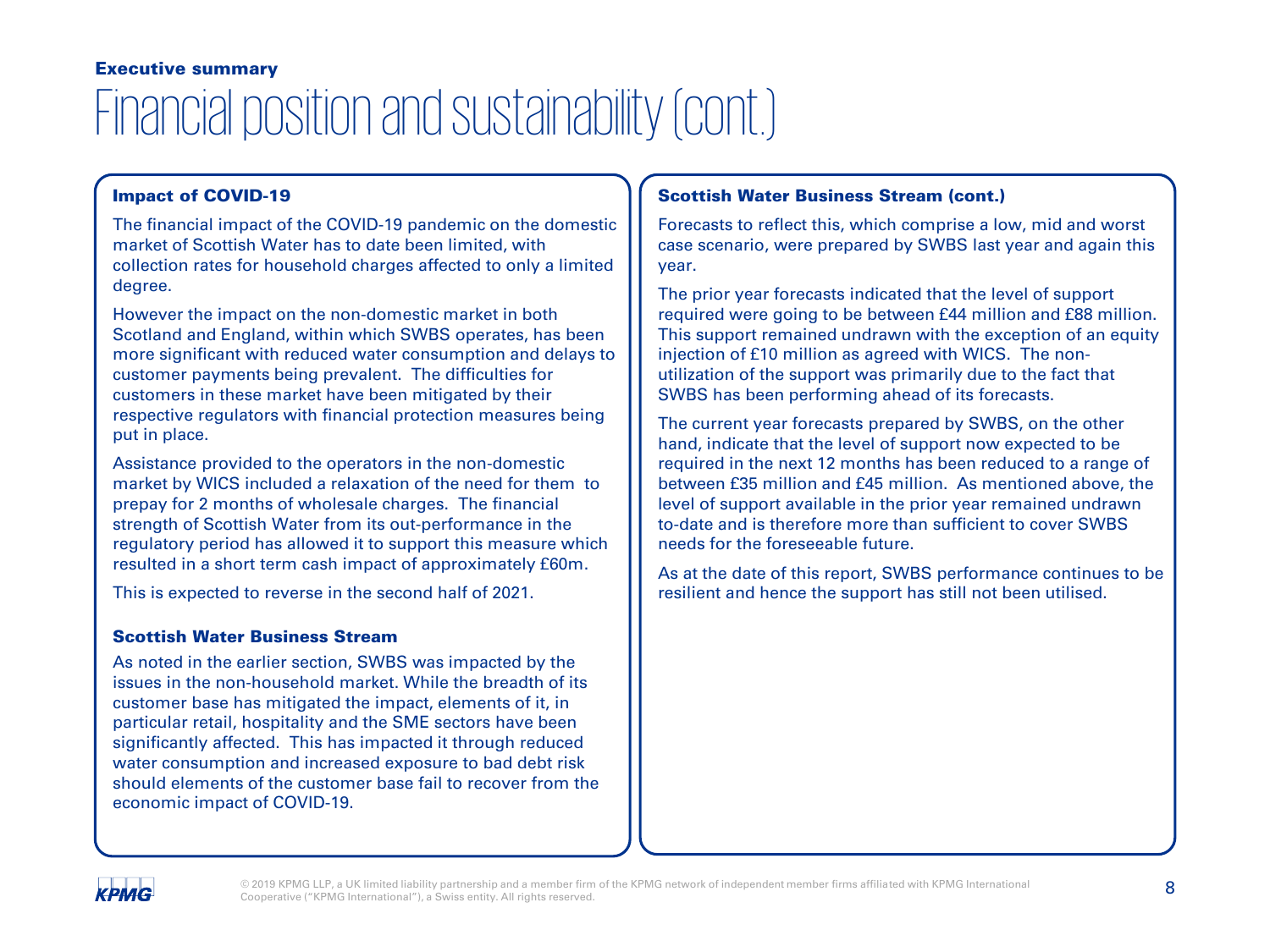### Audit conclusions Financial statements and accounting

| <b>Audit opinions</b>                                                                       | We prepared an audit strategy document which was submitted to the Audit Committee on 30 March<br>$2021$ ; and<br>We have prepared a separate annual audit report in respect of Business Stream which has been<br>considered by its board.                                                                                                                                                                                        |
|---------------------------------------------------------------------------------------------|----------------------------------------------------------------------------------------------------------------------------------------------------------------------------------------------------------------------------------------------------------------------------------------------------------------------------------------------------------------------------------------------------------------------------------|
| <b>Financial reporting</b><br>framework, legislation<br>and other reporting<br>requirements | Scottish Water is required to prepare its financial statements in accordance with IFRS, as interpreted<br>and adapted by the 2020-21 FReM and in accordance with the requirements of the Water Industry<br>(Scotland) Act 2002.<br>Our audit confirms that the financial statements (after any relevant adjustments) are appropriately<br>prepared.                                                                              |
| <b>Other communications</b>                                                                 | We did not encounter any significant difficulties during the audit and there were no other significant<br>matters arising from the audit that were discussed, or subject to correspondence with management<br>that have not been included within this report.<br>There are no other matters arising from the audit, that, in our professional judgement, are significant<br>to the oversight of the financial reporting process. |
| <b>Audit misstatements</b>                                                                  | There were five audit misstatements identified, one of which was in Scottish Water and has been<br>adjusted while the other four were in Scottish Water Business Stream, three of which were adjusted<br>and one remained unadjusted as reported in appendix six. We draw attention that the unadjusted<br>audit differences are immaterial, both individually and in aggregate.                                                 |
| <b>Written representations</b>                                                              | We will request a representation letter from management as required by ISA 580 Written<br>$\overline{\phantom{m}}$<br><i>Representations</i> – refer to appendix seven.                                                                                                                                                                                                                                                          |

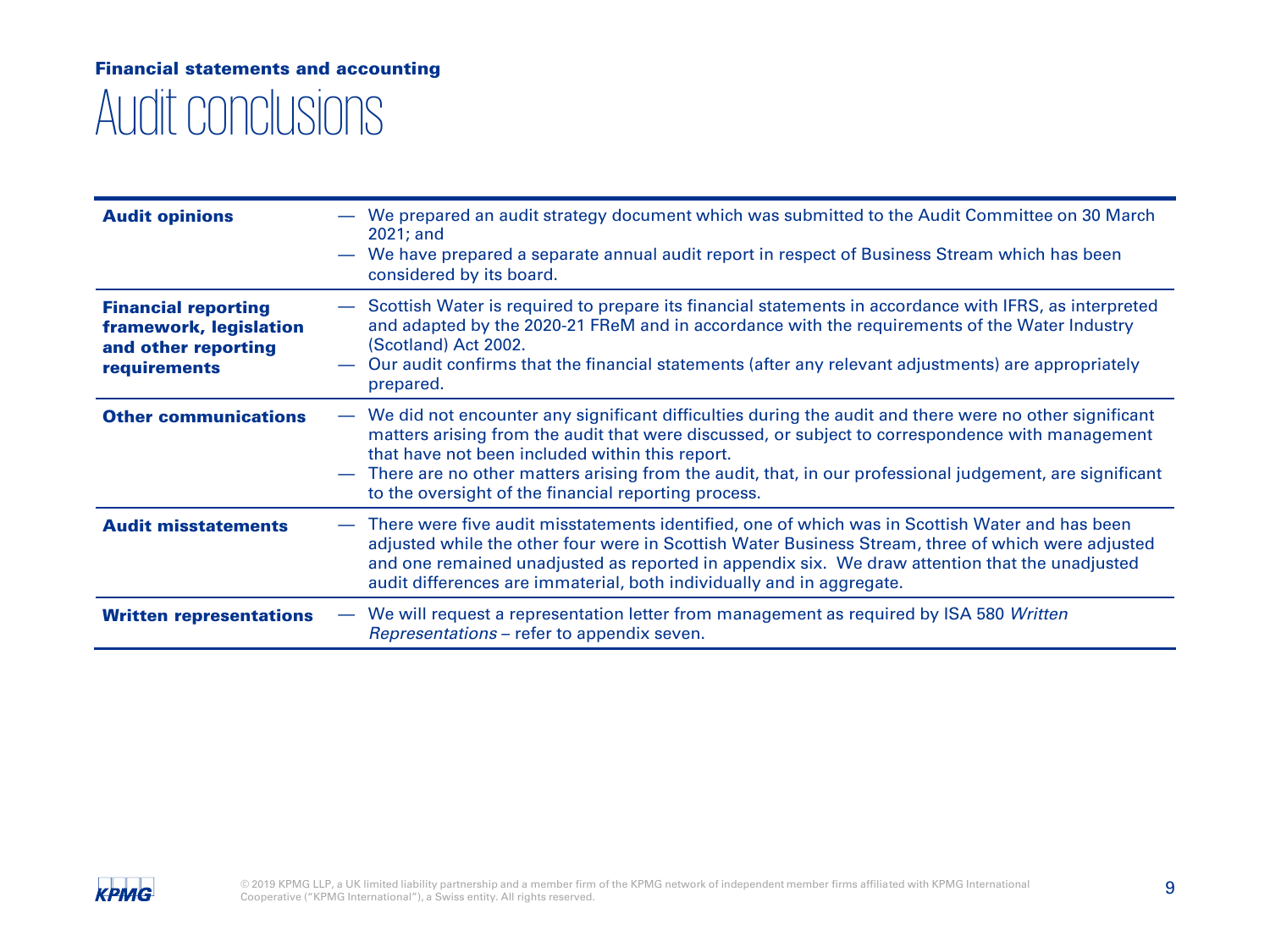### Audit conclusions (cont.) Financial statements and accounting

### **Materiality**

We summarised our approach to materiality in our audit strategy document. On receipt of the financial statements and following completion of our audit testing we reviewed our materiality levels and concluded that the level of materially set at planning was still relevant.

Group materiality of 1% of gross expenditure incurred in 2020 was used (£13.6 million). We report all identified misstatements greater than £250,000.

The levels outlined above are used in respect of the Scottish Water consolidated financial statements. However, lower level statutory materialities have been used for the company and subsidiary audits as detailed below.

| <b>Entity</b>                                                | <b>Performance</b><br>materiality | <b>Reporting</b><br>threshold |
|--------------------------------------------------------------|-----------------------------------|-------------------------------|
| <b>Scottish Water Company</b>                                | 10,050,000                        | 250,000                       |
| <b>Scottish Water Horizons Ltd</b>                           | 112,500                           | 7,500                         |
| <b>Scottish Water Business Stream Ltd</b>                    | 2,000,000                         | 130,000                       |
| <b>Scottish Water Horizons Holdings Ltd</b>                  | 1,425,000                         | 95,000                        |
| <b>Aberdeen Environmental Services Ltd</b>                   | 1.562.000                         | 104,000                       |
| Scottish Water Services (Grampian) Ltd                       | 272,000                           | 18,000                        |
| <b>Scottish Water Business Stream</b><br><b>Holdings Ltd</b> | 693,000                           | 46,000                        |

We have considered the effect of COVID-19 on our materiality levels and concluded that they remain appropriate.

### Forming our opinions and conclusions

In gathering the evidence to support our audit opinions and conclusions we:

- performed controls testing and substantive procedures to address the risks we identified;
- communicated with internal audit and reviewed its reports as issued to the audit committees of both SW and SWBS;
- reviewed estimates and accounting judgments made by management and considered them for appropriateness;
- considered the potential effect of fraud on the annual accounts through discussions with senior management and internal audit to gain a better understanding of the work performed in relation to prevention and detection of fraud; and
- attended audit committee meetings to communicate our findings to those charged with governance, and to update our understanding of the key governance processes.

### Financial statements preparation

- Management at Scottish Water continue to provide working papers of high quality and they were provided in line with our agreed timetable. The audit of SWBS has been subject to some delays, in particular relating to information over ex-Yorkshire Water customers where the company is dependent on Yorkshire Water for the maintenance of billing records.
- A set of consolidated financial statements (excluding completed front end disclosures) was provided in week commencing 3 May 2021.

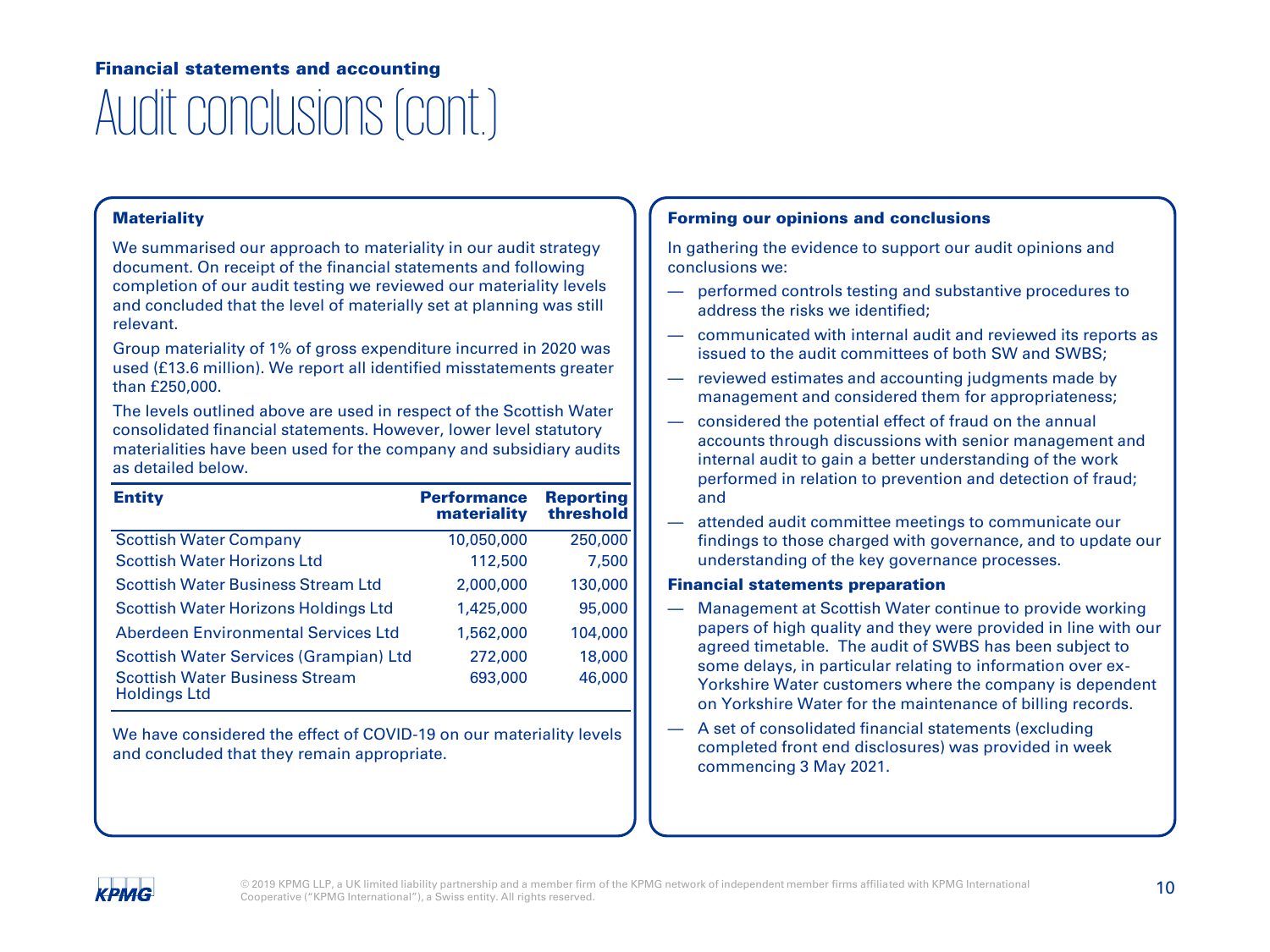### Audit conclusions (cont.) Financial statements and accounting

### COVID-19 audit implications

The table below identified the specific areas of our audit that were expected to be affected by the COVID-19 pandemic, and how our audit differs from that of the year pre-COVID.

| <b>Audit area</b>                                            | <b>Considerations</b>                                                                                                                                                                                                                                                                                                                                                                                                                                                                                                                                       |
|--------------------------------------------------------------|-------------------------------------------------------------------------------------------------------------------------------------------------------------------------------------------------------------------------------------------------------------------------------------------------------------------------------------------------------------------------------------------------------------------------------------------------------------------------------------------------------------------------------------------------------------|
| Significant risks and<br>key areas of focus                  | • The significant risks and key areas of focus identified at our planning stage remained unchanged as we had<br>already considered and assessed the impact of COVID-19 on our audit.                                                                                                                                                                                                                                                                                                                                                                        |
| <b>Accounting estimates</b>                                  | The risks of material misstatement relating to bad debts provision and pension liability increased due to the<br>×.<br>higher degree of estimation uncertainty resulting from the current economic conditions.                                                                                                                                                                                                                                                                                                                                              |
|                                                              | To assess the risks, we gained an understanding of how management has understood the range of possible<br>×<br>measurement outcomes, selected reasonable assumptions and data sources and selected a point estimate and<br>the related disclosures for the financial statements.                                                                                                                                                                                                                                                                            |
|                                                              | We evaluated the methods, assumptions and data used to derive the estimates to obtain evidence that they are<br>$\mathcal{L}_{\mathcal{A}}$<br>appropriate in the context of the financial reporting framework and are, when appropriate, based on conditions<br>and events at the measurement date. We also considered whether management has appropriately increased<br>estimation uncertainty when selecting the point estimate.                                                                                                                         |
| <b>Obtaining sufficient</b><br>appropriate audit<br>evidence | Our year-end audit was performed entirely remotely and we considered our ability to obtain sufficient appropriate<br>audit evidence to support our audit. We have observed the following:<br>Delayed response to confirmations - we had put in place additional tracking procedures to encourage<br>٠<br>counterparties to reply directly at the earliest opportunity. All confirmation replies have been duly received;<br>and<br>Obtaining more persuasive audit evidence when evaluating management's assessment of the going concern<br>٠<br>assertion. |
| Internal consultation                                        | In light of COVID-19, we had internal mandatory requirements for additional consultations with our Technical<br>Specialists. This exercise has been successfully completed.                                                                                                                                                                                                                                                                                                                                                                                 |
| Audit effort and fees                                        | As a consequence of the changes in the scope of our audit due to COVID-19, we estimate that the additional fee for<br>this will be £12,000 and it is included in our 2020-21 fee proposal. This has been discussed with management.                                                                                                                                                                                                                                                                                                                         |
|                                                              |                                                                                                                                                                                                                                                                                                                                                                                                                                                                                                                                                             |

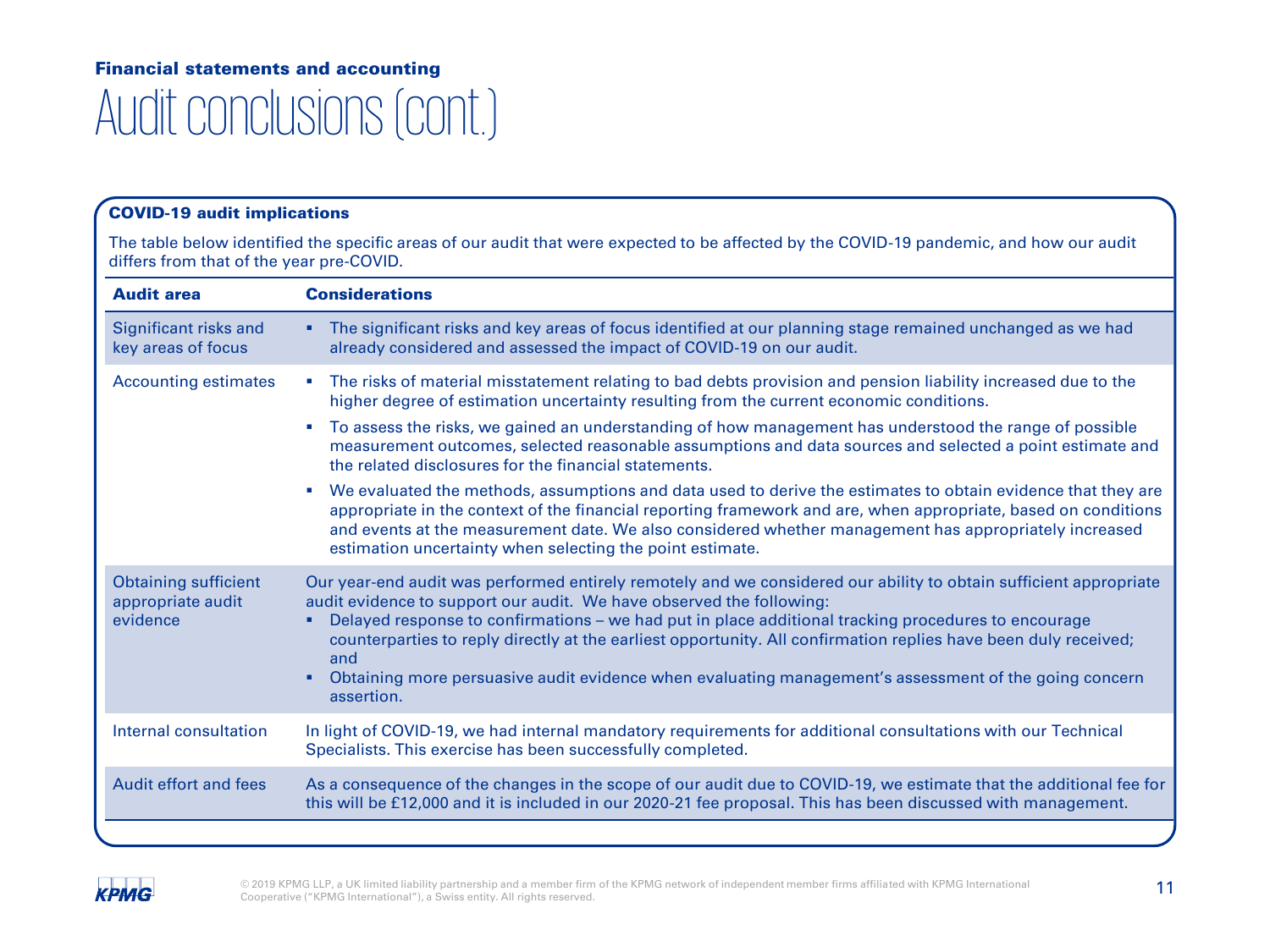# Significant risks and other focus areas

We summarise below the risks of material misstatement as reported within the audit strategy document. We set out on the following pages the key audit procedures to address those risks and our findings from those procedures to allow a better understanding of the process by which we arrived at our audit opinion.

### Significant risks and key audit matters

- Fraud risk from management override of controls;
- Fraud risk from income revenue recognition (Scottish Water Business Stream);
- Capital additions;
- Bad debt provision; and
- Pension liability;

### Other areas of focus

- Going concern
- Profit recognition (Scottish Water Horizons);
- Income uncertainty provision;
- Credit note provision; and
- Impairment of investment in subsidiaries

Note (a): We draw attention that we have removed 'amortisation of intangible assets' in Business Stream as an 'other area of focus'.

### Key audit matters

In accordance with paragraph 19A of ISA 700, we are required to describe those assessed risks of material misstatement which had the greatest effect on: the overall audit strategy; the allocation of resources in the audit; and directing the efforts of the engagement team, in our audit opinion, being the 'key audit matters'.

We have separately *identified those in bold in the table on the next page* which we consider to have had the greatest effect on our approach and on which we will report in our opinion in the financial statements.

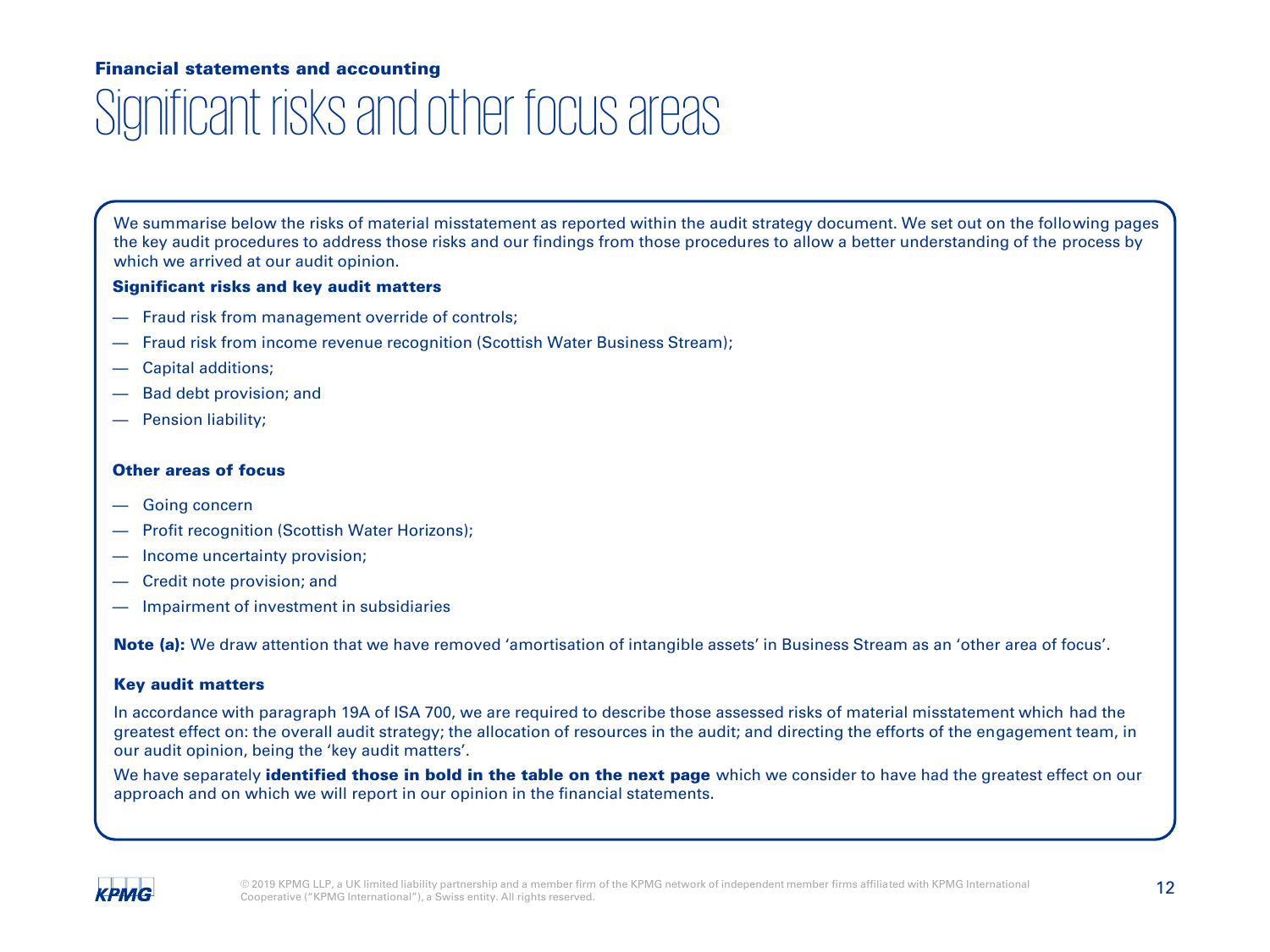# Significant risks and other focus areas (cont.)

The application of the significant risks, key audit matters and other areas of focus to each group entity is summarised in the table below.

| <b>Significant risks, key audit</b><br>matters and other areas of<br>focus | <b>Scottish</b><br><b>Water</b> | <b>Scottish</b><br><b>Water Business</b><br><b>Stream Limited</b> | <b>Scottish</b><br><b>Water</b><br><b>Business</b><br><b>Stream</b><br><b>Holdings</b><br><b>Limited</b> | <b>Aberdeen</b><br><b>Environment</b><br>al Services<br><b>Limited</b> | <b>Scottish</b><br><b>Water</b><br><b>Horizons</b><br><b>Limited</b> | <b>Horizon</b><br><b>Holdings</b><br><b>Limited</b> | <b>Scottish Water Scottish Water</b><br><b>Services</b><br>(Grampian)<br><b>Limited</b> |
|----------------------------------------------------------------------------|---------------------------------|-------------------------------------------------------------------|----------------------------------------------------------------------------------------------------------|------------------------------------------------------------------------|----------------------------------------------------------------------|-----------------------------------------------------|-----------------------------------------------------------------------------------------|
| <b>Significant risks</b>                                                   |                                 |                                                                   |                                                                                                          |                                                                        |                                                                      |                                                     |                                                                                         |
| Fraud risk from management<br>override of controls                         | $\checkmark$                    | ✓                                                                 | ✓                                                                                                        | $\checkmark$                                                           | ✓                                                                    | ✓                                                   |                                                                                         |
| Fraud risk from income<br>revenue recognition                              |                                 | ✓                                                                 |                                                                                                          |                                                                        |                                                                      |                                                     |                                                                                         |
| <b>Key audit matters</b>                                                   |                                 |                                                                   |                                                                                                          |                                                                        |                                                                      |                                                     |                                                                                         |
| <b>Capital additions</b>                                                   |                                 |                                                                   |                                                                                                          |                                                                        |                                                                      |                                                     |                                                                                         |
| <b>Bad debt provision</b>                                                  |                                 | ✓                                                                 |                                                                                                          |                                                                        |                                                                      |                                                     |                                                                                         |
| <b>Pension liability</b>                                                   |                                 | ✓                                                                 |                                                                                                          |                                                                        |                                                                      |                                                     |                                                                                         |
| <b>Other areas of focus</b>                                                |                                 |                                                                   |                                                                                                          |                                                                        |                                                                      |                                                     |                                                                                         |
| <b>Profit recognition</b>                                                  |                                 |                                                                   |                                                                                                          |                                                                        | ✓                                                                    |                                                     |                                                                                         |
| Income uncertainty provision                                               |                                 |                                                                   |                                                                                                          |                                                                        |                                                                      |                                                     |                                                                                         |
| Credit note provision                                                      |                                 | ✓                                                                 |                                                                                                          |                                                                        |                                                                      |                                                     |                                                                                         |
| Impairment of investment in<br>subsidiaries                                |                                 |                                                                   | ✓                                                                                                        |                                                                        |                                                                      |                                                     |                                                                                         |
| <b>Going concern</b>                                                       |                                 |                                                                   |                                                                                                          |                                                                        |                                                                      |                                                     |                                                                                         |

We have not made any changes to the significant risks above, or our approach to addressing the assumed risks of fraud in management override of controls and risks of fraudulent revenue recognition as required by the International Standards on Auditing (ISA).

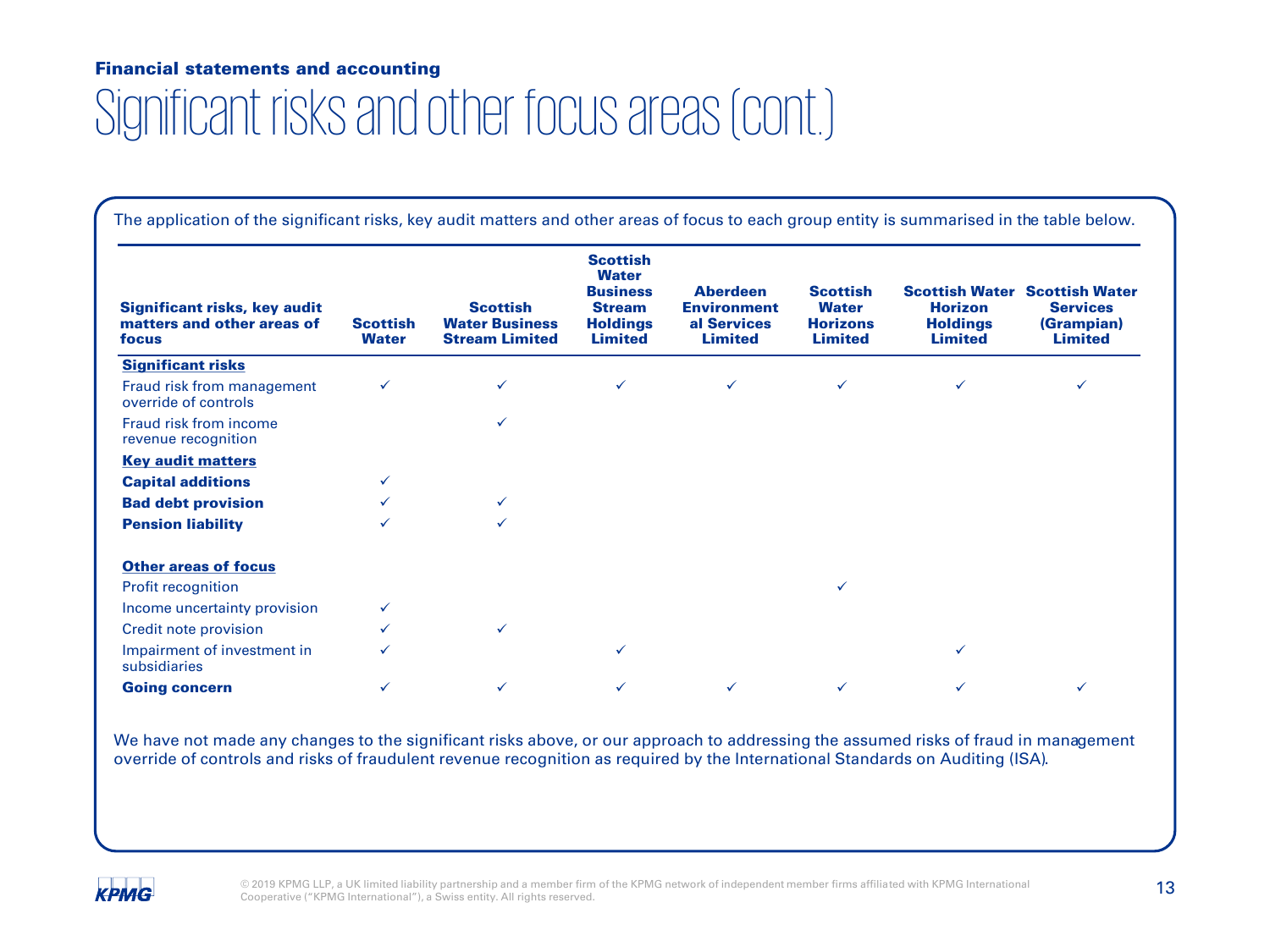| <b>Significant risk</b>                                                                                                              | <b>Our response</b>                                                                                                                                                                                                                                                                           | <b>Audit conclusion</b>                                                                                                                             |
|--------------------------------------------------------------------------------------------------------------------------------------|-----------------------------------------------------------------------------------------------------------------------------------------------------------------------------------------------------------------------------------------------------------------------------------------------|-----------------------------------------------------------------------------------------------------------------------------------------------------|
| <b>Fraud risk from</b><br>management override<br>of controls                                                                         | Our audit methodology incorporated the risk of management override of<br>controls as a default significant risk. We did not identify any specific<br>additional risks of management override of controls relating to the audit of                                                             | We did not identify any indicators of<br>$\overline{\phantom{m}}$<br>management bias and note that<br>management present sensitivity                |
| Professional standards require<br>us to communicate the fraud<br>risk from management override<br>of controls as a significant risk. | <b>Scottish Water:</b><br>In line with our methodology, we carried out appropriate controls testing<br>and substantive procedures, including over journal entries and significant<br>transactions that are outside the organisation's normal course of business,<br>or are otherwise unusual; | analysis and trend information<br>related to key judgements and<br>provisions to those charged with<br>governance as part of standard<br>reporting; |
| As management is typically in a<br>unique position to perpetrate<br>fraud because of its ability to                                  | We evaluated accounting estimates, including the consideration of the bad<br>debt provision, income uncertainty provision and credit note provision;                                                                                                                                          | Our testing of journal entries was<br>satisfactory and we have obtained<br>sufficient audit evidence as a result of                                 |
| manipulate accounting records<br>and prepare fraudulent financial<br>statements by overriding                                        | Oversight of finances by management provided additional review of<br>potential material errors caused by override of controls; and                                                                                                                                                            | our planned procedures. No issues<br>were identified.                                                                                               |
| controls that otherwise appear<br>to be operating effectively.                                                                       | Remote working due to the COVID-19 lockdown indicates an additional risk<br>of management override of controls and we have factored in the effect of<br>this in our procedures for journals testing.                                                                                          | There were no other specific<br>circumstances identified which would<br>indicate additional risk of<br>management override of controls.             |

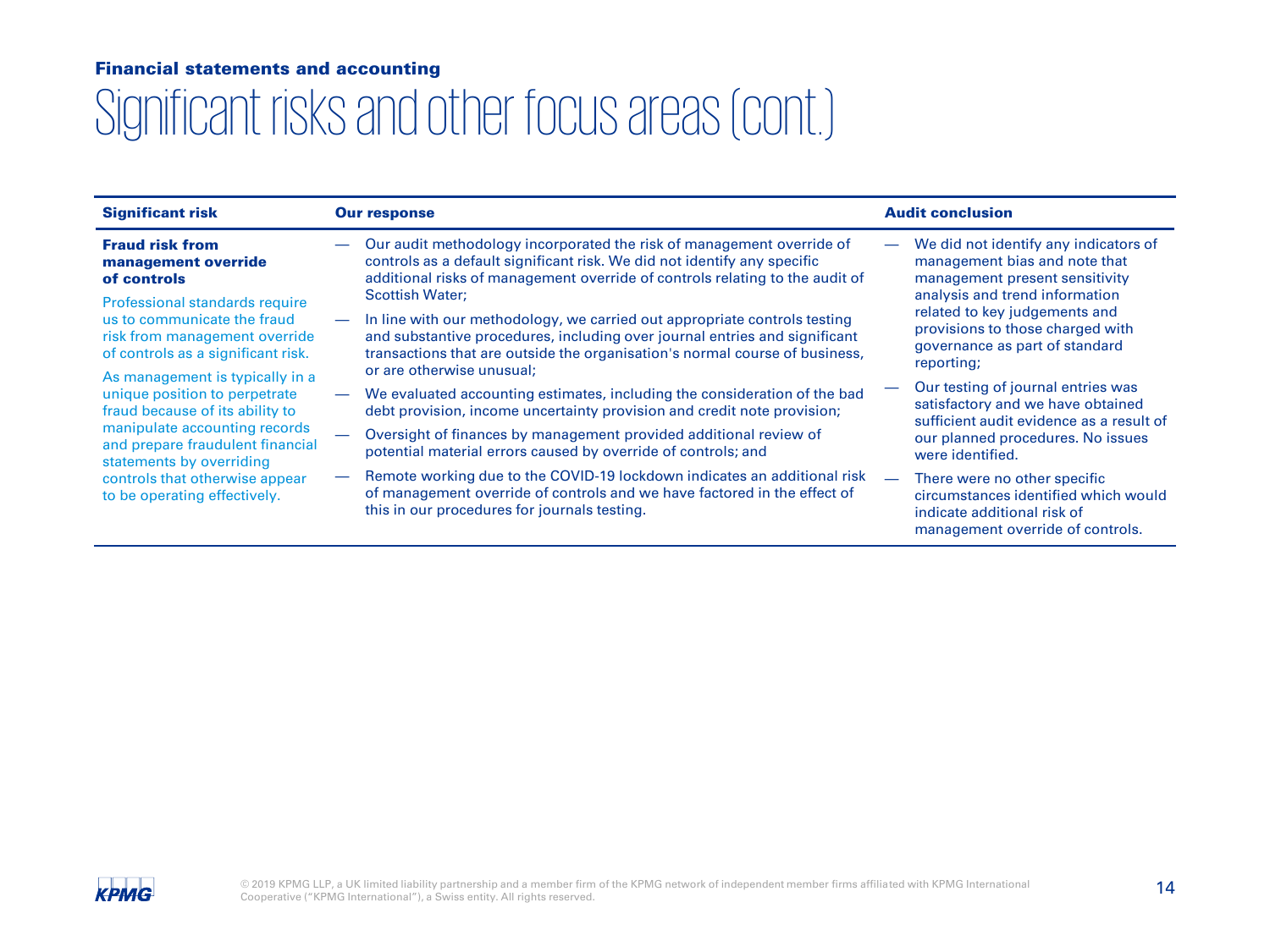| <b>Significant risk</b>                                                                                                                                                                                       | <b>Our response</b>                                                                                                                                                                                                    | <b>Audit conclusion</b>                                                                                                                          |
|---------------------------------------------------------------------------------------------------------------------------------------------------------------------------------------------------------------|------------------------------------------------------------------------------------------------------------------------------------------------------------------------------------------------------------------------|--------------------------------------------------------------------------------------------------------------------------------------------------|
| <b>Fraud risk from income</b><br>revenue recognition                                                                                                                                                          | Our procedures in respect of the risk in Scottish Water Business Stream<br>included:                                                                                                                                   | We discussed each revenue stream with<br>management to confirm our understanding of                                                              |
| <b>(Scottish Water Business)</b><br><b>Stream</b> )<br><b>Professional standards</b>                                                                                                                          | Confirm our understanding of the revenue streams identified by<br>$\overline{\phantom{0}}$<br>flowcharting and completing a walkthrough of each separately<br>identifiable revenue stream:                             | the end-to-end process for revenue recognition.<br>This process was confirmed through<br>walkthroughs and by flowcharting the revenue            |
| require us to make a<br>rebuttable presumption that<br>the fraud risk from revenue                                                                                                                            | Considering the design and implementation of key controls, the<br>revenue recognition processes, and management's calculation of<br>accrued and deferred revenues:                                                     | recognition process.<br>In line with last year, we have not placed<br>reliance on IT controls in the current year as                             |
| recognition is a significant<br>risk.                                                                                                                                                                         | Considering the design and implementation of controls over bank<br>account reconciliations:                                                                                                                            | during our planning and risk assessment period<br>management indicated to us that action points<br>raised in the prior year had not yet been     |
| Due to the pressure on the<br>customer base as more<br>competitors enter the market                                                                                                                           | Performing cut off testing to assess whether revenue transactions<br>are recognised in the correct period;                                                                                                             | implemented due to forthcoming operational<br>changes. We adjusted our audit approach<br>accordingly. Refer to page 44 for the control           |
| and cost pressures on<br><b>Business Stream, we have</b>                                                                                                                                                      | Considering the deferral of revenue recognised in respect of<br>advanced billing to ensure this is appropriate and correctly                                                                                           | deficiency.                                                                                                                                      |
| not rebutted this risk for this<br>entity only.                                                                                                                                                               | calculated; and                                                                                                                                                                                                        | Whilst a process is in place to regularly<br>reconcile the calculation of accrued and                                                            |
| Our fraud and error risk<br>considers the judgements                                                                                                                                                          | Challenge of assumptions used in estimating the accrued revenue in<br>relation to unbilled revenue at the year end, and re-performance of<br>the calculations used by management to arrive at the estimate.            | deferred revenue to the billing system, this<br>does not operate at a sufficiently precise level<br>to prevent or detect a material misstatement |
| and complexities of the<br>accrued and deferred                                                                                                                                                               | We rebutted the risk in Scottish Water and other subsidiaries                                                                                                                                                          | from occurring. Refer to page 46 for the control                                                                                                 |
| income calculations that                                                                                                                                                                                      | For Scottish Water, we requested and received confirmation of                                                                                                                                                          | deficiency.                                                                                                                                      |
| exist in those revenue<br>streams identified.                                                                                                                                                                 | household revenue from all 32 councils. We also requested and<br>received confirmation of wholesale revenue from licensed providers;                                                                                   | We reviewed the controls surrounding the<br>reconciliation of bank accounts to the general<br>ledger and found no issues.                        |
| We note that accrued<br>revenue is estimated based                                                                                                                                                            | For Scottish Water Horizons Limited revenue is recognised based on<br>contract values; and                                                                                                                             | Our reperformance of the calculations used by                                                                                                    |
| on historical data from past<br>bills to create an expectation<br>of the unbilled amount<br>between the last bill and the<br>year end. This therefore<br>introduces risk around the<br>estimation of revenue. | The activities of Aberdeen Environmental Services Limited and<br>Scottish Water Services (Grampian) Limited are primarily from their<br>contract with Scottish water and are therefore eliminated on<br>consolidation. | management was satisfactorily completed with<br>no issues noted.                                                                                 |

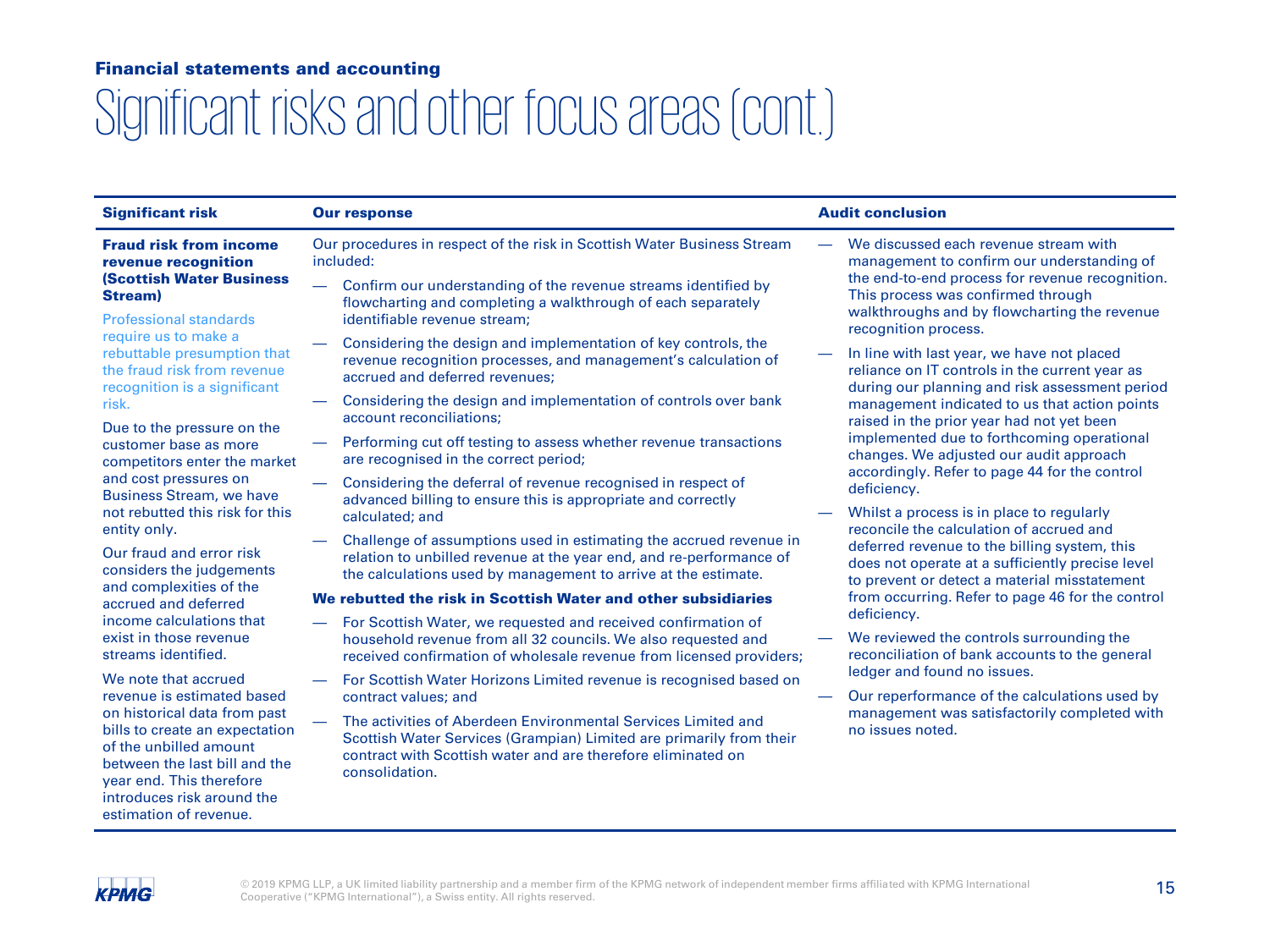# Significant risks and other focus areas (cont.)

| <b>Significant risk</b>                                                                                                              | <b>Our response</b>                                                                                                                                                                                                              | <b>Audit conclusion</b>                                                                                                                    |  |
|--------------------------------------------------------------------------------------------------------------------------------------|----------------------------------------------------------------------------------------------------------------------------------------------------------------------------------------------------------------------------------|--------------------------------------------------------------------------------------------------------------------------------------------|--|
| <b>Capital additions (Scottish Water</b>                                                                                             | Our procedures included:                                                                                                                                                                                                         | The outcome of our testing was                                                                                                             |  |
| <b>Company</b> )                                                                                                                     | <b>Control design:</b>                                                                                                                                                                                                           | satisfactory and we concur with<br>management's treatment of additions                                                                     |  |
| (£433.2 million, 2020: £502.7 million)                                                                                               | Testing the design and operating effectiveness of controls over                                                                                                                                                                  | as capital or revenue, in particular                                                                                                       |  |
| Capital additions related to the delivery<br>plan for regulated activities for the period<br>2015-16 to 2020-21 are significant.     | the allocation of costs between capital and revenue within the<br>financial ledger at the project initiation stage and on an ongoing<br>basis: and                                                                               | those capitalised during the lockdown<br>period of April to June 2020.                                                                     |  |
| Directors are incentivised across a<br>number of financial and other measures<br>including profit and completion of capital          | Testing the design and operating effectiveness of controls over<br>the appropriateness of reclassification from assets in the course<br>of construction.                                                                         | On performance of our work on<br>depreciation, we noted instances<br>where depreciation charges were<br>different to our recalculation. We |  |
| investment programmes.<br>There is judgement involved in the                                                                         | Testing the design and operating effectiveness of controls over<br>the approval stages of a sample of projects.                                                                                                                  | challenged management on these<br>and received satisfactory                                                                                |  |
| allocation of expenditure between capital<br>additions and revenue which can affect                                                  | <b>Test of details:</b>                                                                                                                                                                                                          | explanations, corroborated with<br>supporting documentation. We have                                                                       |  |
| profit and investment measures reported<br>in the financial statements.                                                              | Building on our work over control design we compared the<br>reports of Scottish Water's capital project monitoring group at<br>the year end to amounts recorded as capital additions;                                            | raised a control deficiency due to the<br>time lag noted between an asset<br>being put into use (accounting date)                          |  |
| Other considerations (not significant risk):                                                                                         | In respect of a sample of capitalised additions, we evaluated the                                                                                                                                                                | and when depreciation starts to be<br>charged (in-service date). Refer to                                                                  |  |
| The company has depreciation charges of<br>£303.3 million (2020: £292.2 million) which<br>is calculated based on the useful lives of | appropriateness of the classification as capital by considering the<br>nature of the expenditure with reference to invoice, certificate or<br>timesheets and considering the application of the relevant<br>accounting policies; | page 41 for more information on the<br>control deficiency.                                                                                 |  |
| the individual asset.                                                                                                                | We assessed a sample of items allocated to revenue expenditure<br>and considered whether they were correctly classified by<br>considering the application of the relevant accounting policies;                                   |                                                                                                                                            |  |
|                                                                                                                                      | We also reviewed material journals related to capital additions;<br>and                                                                                                                                                          |                                                                                                                                            |  |
|                                                                                                                                      | We performed an independent recalculation of depreciation<br>using Computer Assisted Audit Techniques (CAATs) and<br>compared with the company's calculation.                                                                    |                                                                                                                                            |  |

**KPMG**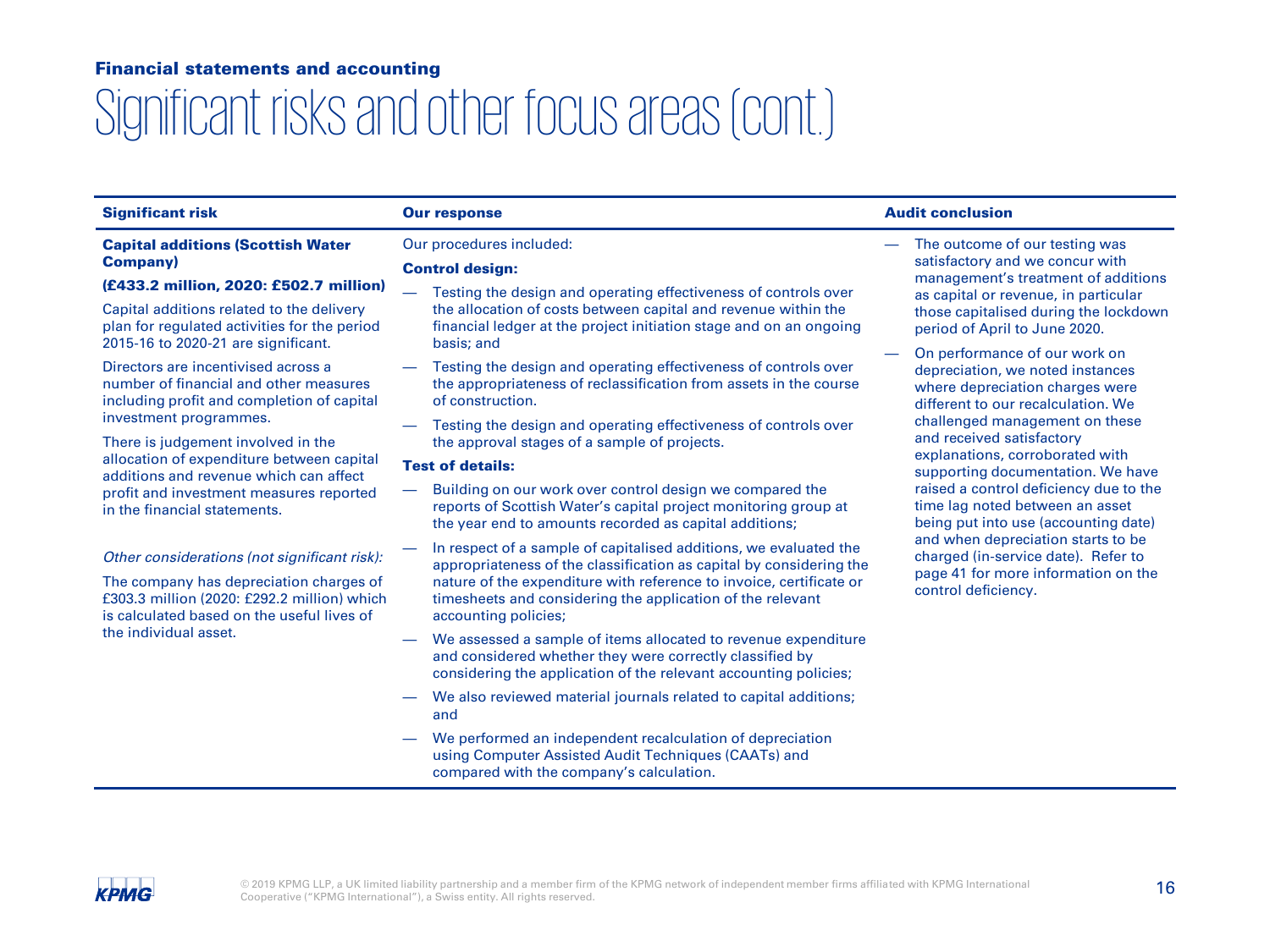| <b>Significant risk</b>                                                                                                         | <b>Our response</b>                                                                                                                                                                                                                                                  | <b>Audit conclusion</b>                                                                                                                                                                                                                             |  |
|---------------------------------------------------------------------------------------------------------------------------------|----------------------------------------------------------------------------------------------------------------------------------------------------------------------------------------------------------------------------------------------------------------------|-----------------------------------------------------------------------------------------------------------------------------------------------------------------------------------------------------------------------------------------------------|--|
| <b>Household bad debt</b>                                                                                                       | Our procedures included:                                                                                                                                                                                                                                             | As at 31 March 2021, the average forecast                                                                                                                                                                                                           |  |
| provision                                                                                                                       | <b>Control design:</b>                                                                                                                                                                                                                                               | collection rate applied to billings is 96.72%<br>resulting in an equivalent provision of 3.28%.                                                                                                                                                     |  |
| (£427.7 million, 2020:<br>£408.8 million)                                                                                       | Testing the design and operating effectiveness of controls over<br>the review and approval of the provision and associated                                                                                                                                           | This compares with a provision as at 31 March<br>2020 of 3.31%;                                                                                                                                                                                     |  |
| <b>Forecast-based valuation</b>                                                                                                 | assumptions by the Directors during the year and at the year                                                                                                                                                                                                         | Management excludes the most recent three                                                                                                                                                                                                           |  |
| There are a number of                                                                                                           | end; and                                                                                                                                                                                                                                                             | years collection rate from the calculation as                                                                                                                                                                                                       |  |
| assumptions included in the<br>calculation of the bad debt<br>provision; the most sensitive of<br>these is the overall forecast | Testing the design and operating effectiveness of controls in<br>respect of the reconciliation of information provided on a<br>monthly basis by local authorities to Scottish Water in respect of<br>amounts billed and collected. This historical information forms | insufficient time has passed to assess the<br>collection rate. This is consistent with the prior<br>year and we consider it to be reasonable;                                                                                                       |  |
| collection rate based on                                                                                                        | the basis of the forecast collection rate.                                                                                                                                                                                                                           | We have challenged this assessment as the                                                                                                                                                                                                           |  |
| historical data.                                                                                                                | <b>Tests of detail:</b>                                                                                                                                                                                                                                              | calculation remains consistent year on year,<br>despite the COVID-19 emergency. It was noted                                                                                                                                                        |  |
| As at 31 March 2021, the                                                                                                        | We compared the information on historical collection rates,                                                                                                                                                                                                          | that this was taken into account as the rise in                                                                                                                                                                                                     |  |
| <b>Scottish Water regulated</b>                                                                                                 | recorded by Scottish Water as the basis for the current year<br>provision calculation, to the records held in respect of prior<br>years; and                                                                                                                         | the forecast % collection rate was only 0.03%, a                                                                                                                                                                                                    |  |
| business reported a household<br>revenue debtor of £483.0                                                                       |                                                                                                                                                                                                                                                                      | lower rise than in previous years.                                                                                                                                                                                                                  |  |
| million (2020: £450.2 million)                                                                                                  |                                                                                                                                                                                                                                                                      | We have also performed a reverse stress-test                                                                                                                                                                                                        |  |
| and a corresponding bad debt<br>provision of £427.7 million<br>(2020: £408.8 million) on                                        | We agreed the total amount billed and collected in respect of<br>2021 as recorded in Scottish Water's records, to confirmations<br>received from individual local authorities.                                                                                       | over the forecast collection rate and note that<br>for it to be materially misstated the rate would<br>have to be 96.66%, an average actual collection                                                                                              |  |
| household billings from all                                                                                                     | <b>Historical comparison</b>                                                                                                                                                                                                                                         | rate not experienced since 2006-07. We do not<br>consider this change in collection rate to                                                                                                                                                         |  |
| years dating back to 1996-97.                                                                                                   | We compared the change in forecast collection rate in the                                                                                                                                                                                                            | represent a reasonably possible change in                                                                                                                                                                                                           |  |
| Household water & wastewater                                                                                                    | current year, to the historical trend of increasing collection rates                                                                                                                                                                                                 | assumption.                                                                                                                                                                                                                                         |  |
| charges debt is a statutory debt<br>recoverable from the occupier.                                                              | since 1996-97.                                                                                                                                                                                                                                                       | IFRS 9 expects a weighted average model,                                                                                                                                                                                                            |  |
| The household billing and cash                                                                                                  | <b>Sensitivity analysis</b>                                                                                                                                                                                                                                          | considering different collection scenarios to be                                                                                                                                                                                                    |  |
| collection is performed by local<br>authorities and cannot be<br>influenced by Scottish Water.                                  | We performed sensitivity analysis and challenged management<br>in respect of the forecast collection rate by increasing and<br>decreasing it based on our judgement and assessing the impact<br>on the provision.                                                    | used to calculate the provision. Management's<br>model uses historical collection rates which are<br>considered to be the best method to predict<br>future collection. These rates have seen a long<br>term trend of improvement. On performance of |  |
|                                                                                                                                 | <b>Assessing transparency</b>                                                                                                                                                                                                                                        | a retrospective review of actual collection rates                                                                                                                                                                                                   |  |
|                                                                                                                                 | We assessed the disclosure of sensitivities by the Directors, and<br>description of the provision in note 27 of financial statements.                                                                                                                                | after year-end, we observed that the actual<br>collection rate, 96.69%, was consistent with the<br>forecast made in the prior year.                                                                                                                 |  |

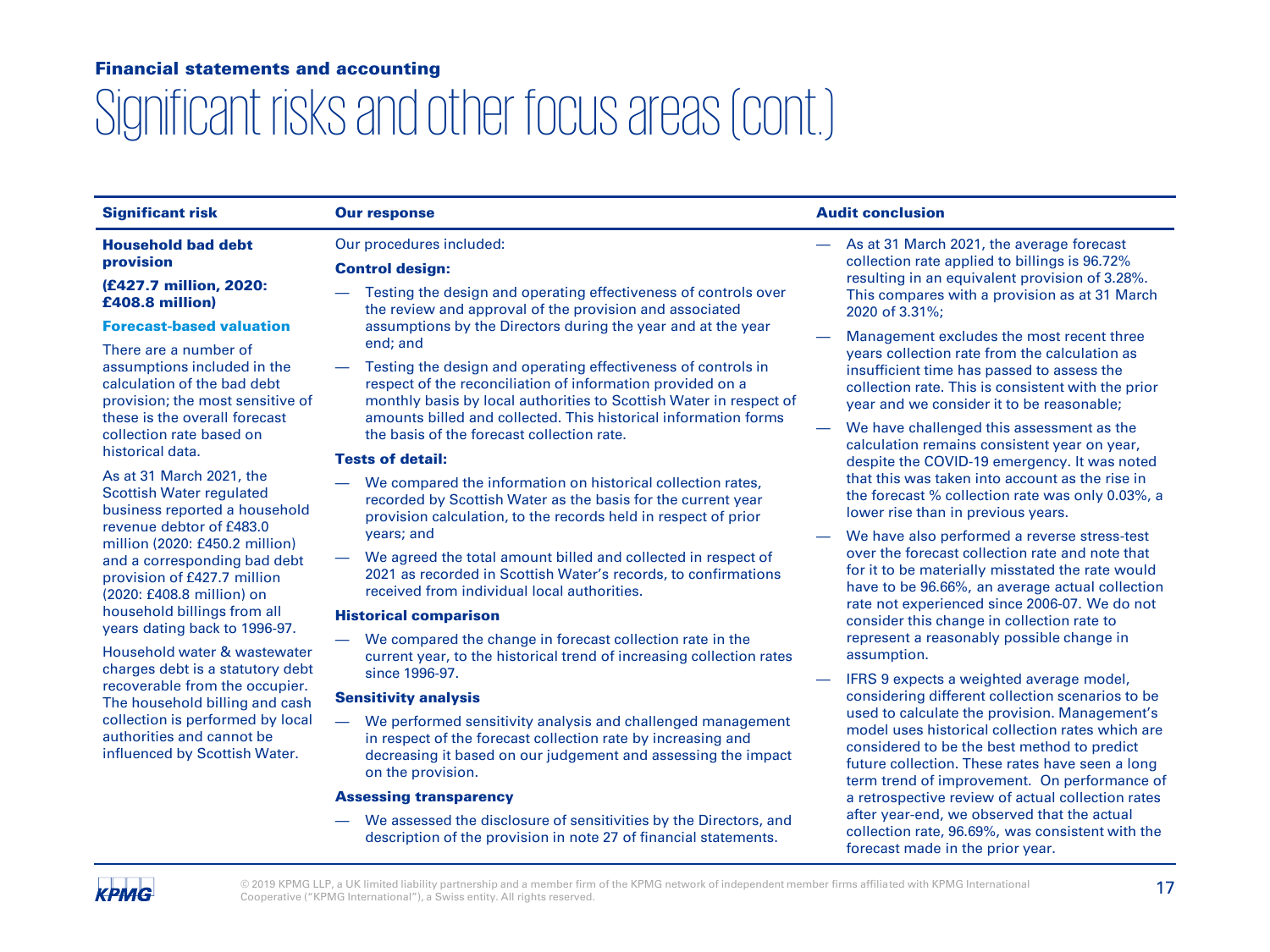| <b>Significant risk</b>                        | <b>Our response</b> | <b>Audit conclusion</b>                                                                                                                                                                                                                                                                                                                                                                                                                                      |
|------------------------------------------------|---------------------|--------------------------------------------------------------------------------------------------------------------------------------------------------------------------------------------------------------------------------------------------------------------------------------------------------------------------------------------------------------------------------------------------------------------------------------------------------------|
| <b>Household bad debt</b><br>provision (cont.) |                     | - We note that the first year-in-year collections<br>fell recently and we have challenged<br>management on this, but note that whilst this<br>has decreased, past experience has shown that<br>these are subsequently recovered given the<br>robust process put in place by the Councils for<br>debt recovery. This meant that actual average<br>collection continues to increase and therefore<br>supports the upward trend in forecast collection<br>rate. |

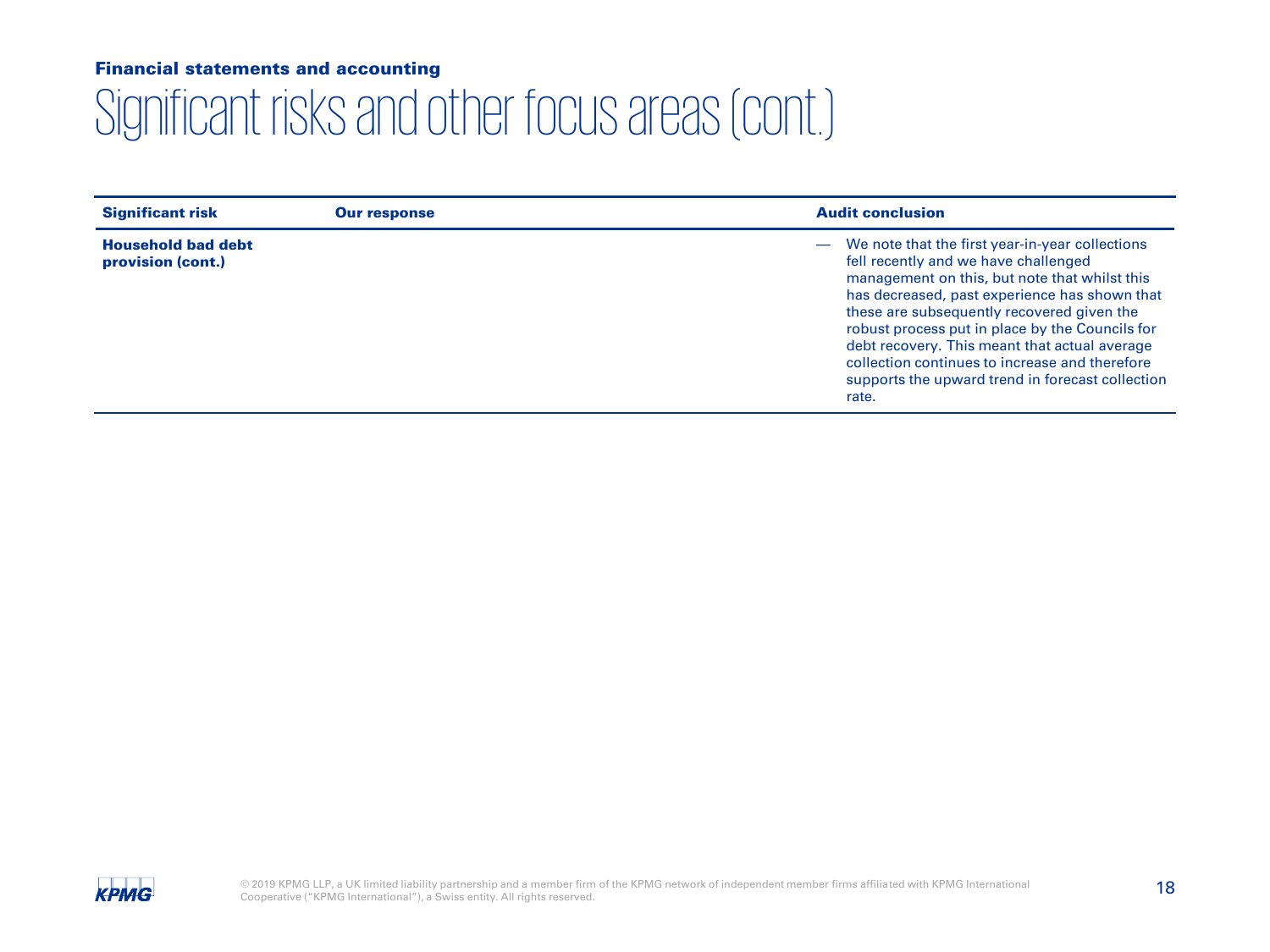| <b>Significant risk</b>                                                                                                                                                                                                                                                                                                                                                                                                                                                                                                                                                                    | <b>Our response</b>                                                                                                                                                                                                                                                                                                                                                                                                                                     | <b>Audit conclusion</b>                                                                                                                                                                                                                                                                                                                                                                                                                                                                                                                                                                                                                                                                                                                                                                                                                                                                                                                                                                                                                                                                                                                                                                         |
|--------------------------------------------------------------------------------------------------------------------------------------------------------------------------------------------------------------------------------------------------------------------------------------------------------------------------------------------------------------------------------------------------------------------------------------------------------------------------------------------------------------------------------------------------------------------------------------------|---------------------------------------------------------------------------------------------------------------------------------------------------------------------------------------------------------------------------------------------------------------------------------------------------------------------------------------------------------------------------------------------------------------------------------------------------------|-------------------------------------------------------------------------------------------------------------------------------------------------------------------------------------------------------------------------------------------------------------------------------------------------------------------------------------------------------------------------------------------------------------------------------------------------------------------------------------------------------------------------------------------------------------------------------------------------------------------------------------------------------------------------------------------------------------------------------------------------------------------------------------------------------------------------------------------------------------------------------------------------------------------------------------------------------------------------------------------------------------------------------------------------------------------------------------------------------------------------------------------------------------------------------------------------|
| <b>Bad debt provision (Scottish</b><br><b>Water Business Stream)</b><br>There are a number of<br>assumptions included in the<br>calculation of the bad debt<br>provision; the most sensitive of<br>these assumptions is the overall<br>forecast collection rates based<br>on historical data in each<br>business area.<br>There is an inherent risk of error<br>such that incorrect assumptions<br>could be made about the<br>provision. The total charge for<br>the year to 31 March 2021 was<br>£19.9 million with a bad debt<br>provision balance at the same<br>date of £60.3 million. | Our procedures included:<br><b>Control testing:</b><br>Testing the design and<br>implementation of key audit<br>controls over the receivables<br>collection processes.<br>Testing the operating<br>effectiveness of key audit controls<br>over the receivables collection<br>processes;<br><b>Substantive work:</b><br>Performing sensitivity analysis on<br>the provision model; and                                                                   | Overall the bad debt provision has increased from £40.4 million to £60.3<br>million. The provision increase of 49% is consistent with an overall increase in<br>revenue and trade receivables of 21.2% and 18.7% respectively. £18.2 million<br>(2020: £14.3 million) of the provision relates to debts greater than 360 days old<br>that are 100% provided. Within the provision, £11.9m relates to new Yorkshire<br>customers acquired in the prior year.<br>The provision approach was adjusted to take into consideration the impact of<br>COVID-19 and split the debt by those customers that were actively paying, and<br>those that had not paid any amounts in the last 12 months but remain<br>consistent with IFRS 9 with respect to the requirements for expected credit<br>losses. Paying customers were provided for in line with the same basis as<br>previously (see below), while the customers identified as not paying were<br>assessed against an external credit score with their risk of failure aggregated<br>to a flat percentage applied to the entire not paying population of debt. This<br>accounts for approximately 89% of the provision balance. We have examined |
|                                                                                                                                                                                                                                                                                                                                                                                                                                                                                                                                                                                            | Evaluating the adequacy of the<br>provisions against trade<br>receivables by critically assessing<br>the assumptions made in<br>determining the level of provision<br>for each category of aged debt,<br>with reference to the profile of<br>aged debts at the balance sheet<br>date compared with equivalent<br>data observed subsequent to and<br>at prior year ends along with an<br>assessment of the level of post<br>balance sheet cash receipts. | this calculation, evaluated the methodology, assumptions and data used,<br>challenged these and discussed in detail with management. We have<br>concluded the assumptions and methods used were reasonable;<br>The basis of the bad debt provision calculation on paying customers is<br>consistent with the prior year with those debts aged 31 to 90 days being 25%<br>provided, 91 to 360 days being 50% provided and all debts greater than 360<br>days being 100% provided. Other customers, known as 'Organic England<br>customers,' typically larger customers who are supplied across the country<br>(national accounts), are deemed less risky as they are large corporates with<br>close relationship management in place. The provision applied is 5% between<br>30 and 360 days, and 100% for all debts Greater than 360 days.<br>Vacant property debt has been provided across 4 categories: aged not paying<br>(100% provided), not aged not paying – new customer (20% provided), not                                                                                                                                                                                            |

- aged not paying old customer (100% provided), and paying (5% provided); — Our work over the underlying data used in the calculation did not reveal any
- issues. — We concluded that both 'standard' bad debt provision and the additional COVID-19 element were reasonable and supported by sufficient evidence.

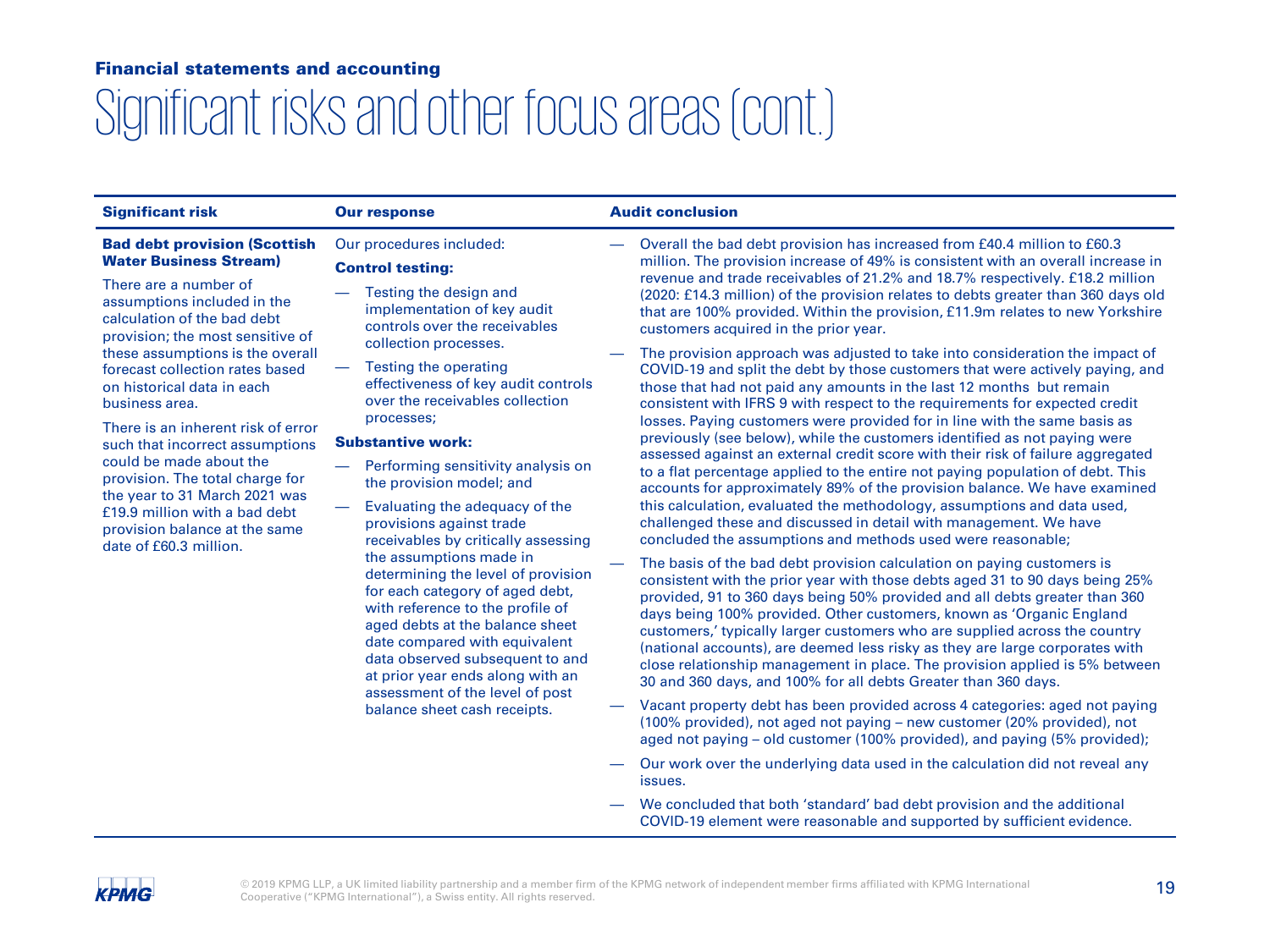# Significant risks and other focus areas (cont.)

#### Pension liability

Scottish Water – Net liability as at 31 March 2021 is £209 million (2020: £217.0 million)

#### Scottish Water Business Stream – Net liability as at 31 March 2021 is £12.8 million (2020: £3.4 million)

#### Subjective valuation

Small changes in the assumptions and estimates used to value the pension obligation (before deducting scheme assets) would have a significant effect on the net pension liability.

Employees participate in three local government defined benefit pension schemes; North East Scotland pension fund, the Lothian pension fund and the Strathclyde pension fund.

### Our procedures included:

#### Control design:

— Testing the design and operating effectiveness of controls over the provision of membership information to the actuary who uses it, together with the assumptions, to calculate the pension obligation at year end.

#### Benchmarking assumptions

- Challenging, with the support of our own actuarial specialists, the key assumptions applied, being the discount rate, inflation rate and mortality/life expectancy against externally derived data; and
- Challenging the rate of increase in pensionable salaries assumption, by comparing it to other evidence such as the regulatory delivery plan and our understanding of Scottish Government expectations.

#### Assessing transparency

— Considering the adequacy of the disclosures in respect of the sensitivity of the deficit to these assumptions.

### Significant risk **Our response** Curresponse Audit conclusion

#### Subjective valuation

- We have completed benchmarking analysis which is set out at appendix one; and
- The overall assumptions applied by management are considered to be balanced relative to our central rates and within our acceptable range.

### GMP indexation

— Management's actuary has made an allowance of £7.3m for full indexation of GMP which was recorded as an actuarial loss recognised through OCI. Our view is that the cost should be recognised as past service cost through the income statement. The proposed audit adjustment has been corrected by management.

#### Pension assets

.

We have also reviewed pension assets for consistency and confirmed the share of scheme assets for last three years to current year. We have also compared employer's assets to the total value of the pension fund to check consistency with the expectation of percentage share. No issues have been noted.

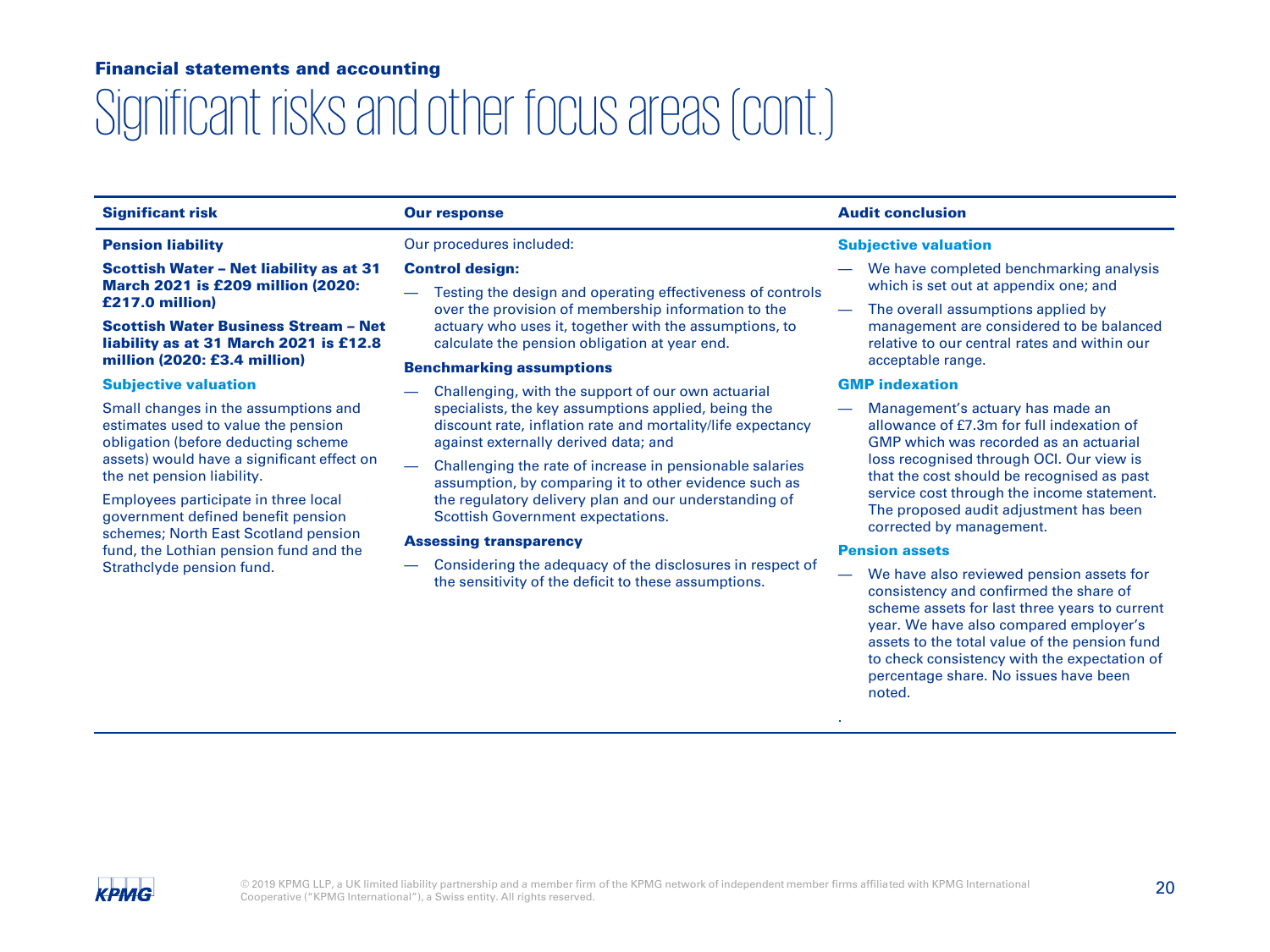| <b>Other areas of focus</b>                                                                                                                                                                                                                                                                                                                                | <b>Our response</b>                                                                                                                                                                                                                                                                                                     | <b>Audit conclusion</b>                                                                                                                                                                                                                                                                                                                                                                                                                                               |
|------------------------------------------------------------------------------------------------------------------------------------------------------------------------------------------------------------------------------------------------------------------------------------------------------------------------------------------------------------|-------------------------------------------------------------------------------------------------------------------------------------------------------------------------------------------------------------------------------------------------------------------------------------------------------------------------|-----------------------------------------------------------------------------------------------------------------------------------------------------------------------------------------------------------------------------------------------------------------------------------------------------------------------------------------------------------------------------------------------------------------------------------------------------------------------|
| <b>Profit recognition</b><br><b>Scottish Water Horizons</b><br>recognises revenue on<br>construction activities based on<br>the percentage completion<br>method. As revenue is agreed<br>on entering into the contract,<br>there is a risk that the profit<br>margin is not recognised<br>consistently across the life of<br>the project due to inaccurate | Our procedures included:<br>Testing of key controls around the project management process<br>including allocation of costs to projects and challenge of project<br>managers on budgeting and costs to complete; and<br>Detailed testing of specific contracts in the year which were<br>significant by nature or value. | Management has a robust control framework<br>in place which includes regular monitoring of<br>all projects by both finance and quantity<br>surveyors to challenge the project managers<br>on costs;<br>Revenue is recognised based on the<br>percentage of completion method, i.e. over<br>time. Revenue is recognised equal to cost<br>while the project is less than 50% complete.<br>This approach is considered to be<br>appropriately prudent given the size and |
| budgeting with either too much<br>or too little cost being released.                                                                                                                                                                                                                                                                                       |                                                                                                                                                                                                                                                                                                                         | complexity of the projects. We are content<br>that this policy complies with the<br>requirements of IFRS 15; and<br>Our work over the revenue recognition has<br>been satisfactorily completed.                                                                                                                                                                                                                                                                       |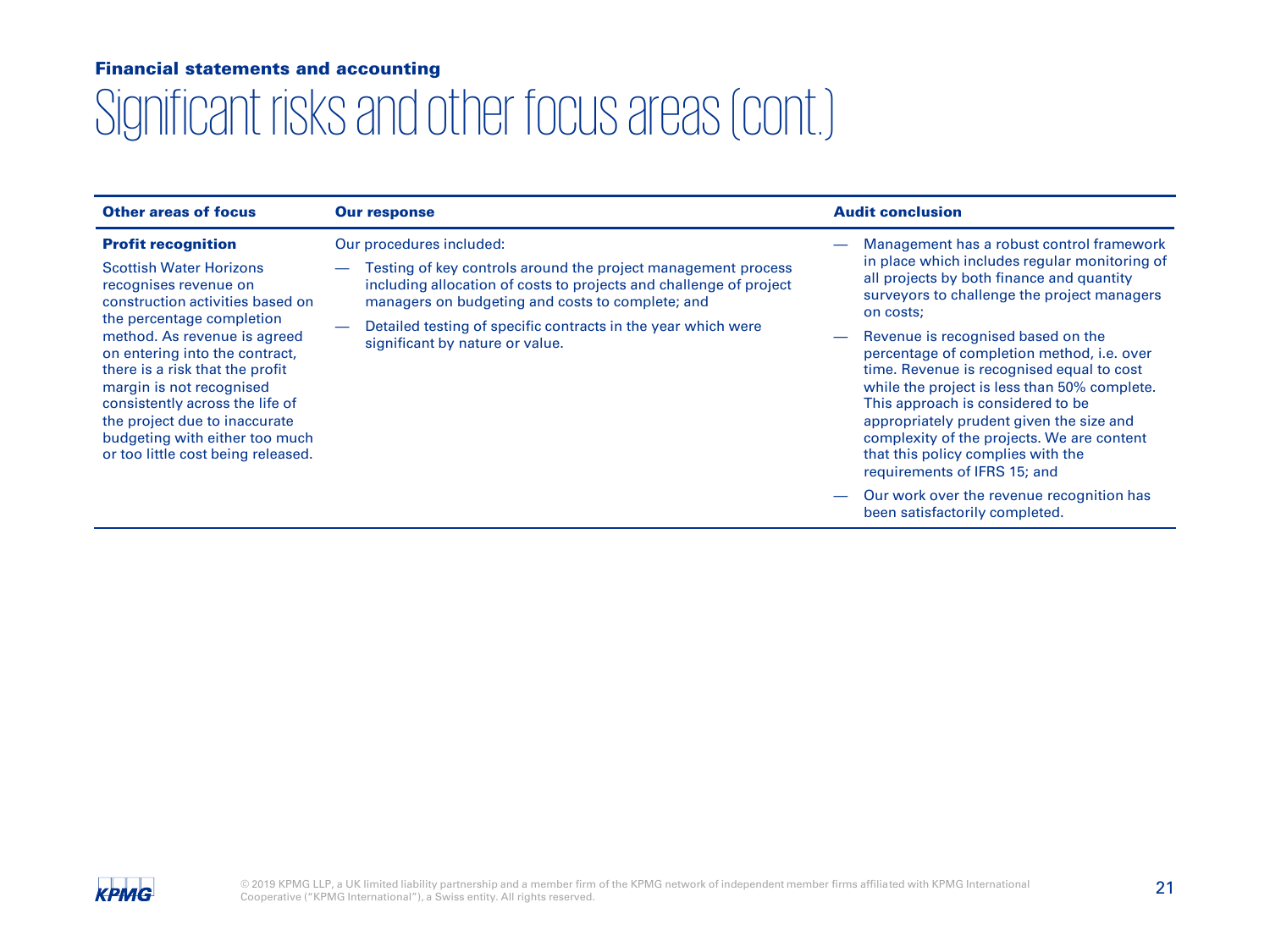# Significant risks and other focus areas (cont.)

### Other areas of focus **Our response** Audit conclusion **Our response** Audit conclusion

#### Income uncertainty provision

#### (£15.4 million, 2020: £22.6 million)

#### Forecast-based valuation

As at 31 March 2021, the Scottish Water company income uncertainty provision was £21.5 million (2020: £30.3 million) while at group level the provision was £15.4 million (2020: £22.6 million). The breakdown of the provision at group level is as follows:

|                                           | 2021<br>f'm | 2020<br>f'm |
|-------------------------------------------|-------------|-------------|
| 3 <sup>rd</sup> parties<br>(closed years) | 1.5         | 3.5         |
| <b>Vacant properties</b>                  |             | 2.0         |
| Open years                                | 13.9        | 15.1        |
|                                           | 15.4        | 22.6        |

There are a number of assumptions included in the calculation of the income uncertainty provision.

### Our procedures included:

#### Control design:

— Testing the design and operating effectiveness of controls over the review and approval of the provision and associated assumptions, by those charged with governance during the year and at the year end.

#### Tests of detail:

— We compared the information on historical billings and updated billed amounts, recorded by Scottish Water as the basis for the current year provision calculation, to the records held in respect of prior years;

### The provision includes:

- £13.9 million covering third party licence providers for the most recent two years in which market reconciliations for usage are still ongoing.
- £1.5 million in respect of closed years no longer covered by the open years income uncertainty provision, reduced from £3.5 million in prior year.

We draw attention that a provision of £7.5m was made in the prior years with respect to market changes and this has been reversed during the year on the basis that the likelihood of future challenge is remote. This is based on the low level of cases filed against Scottish Water over the past few years.

Based on the work we have performed, the overall provision for income uncertainty is consistent with the prior years and therefore considered to be balanced.

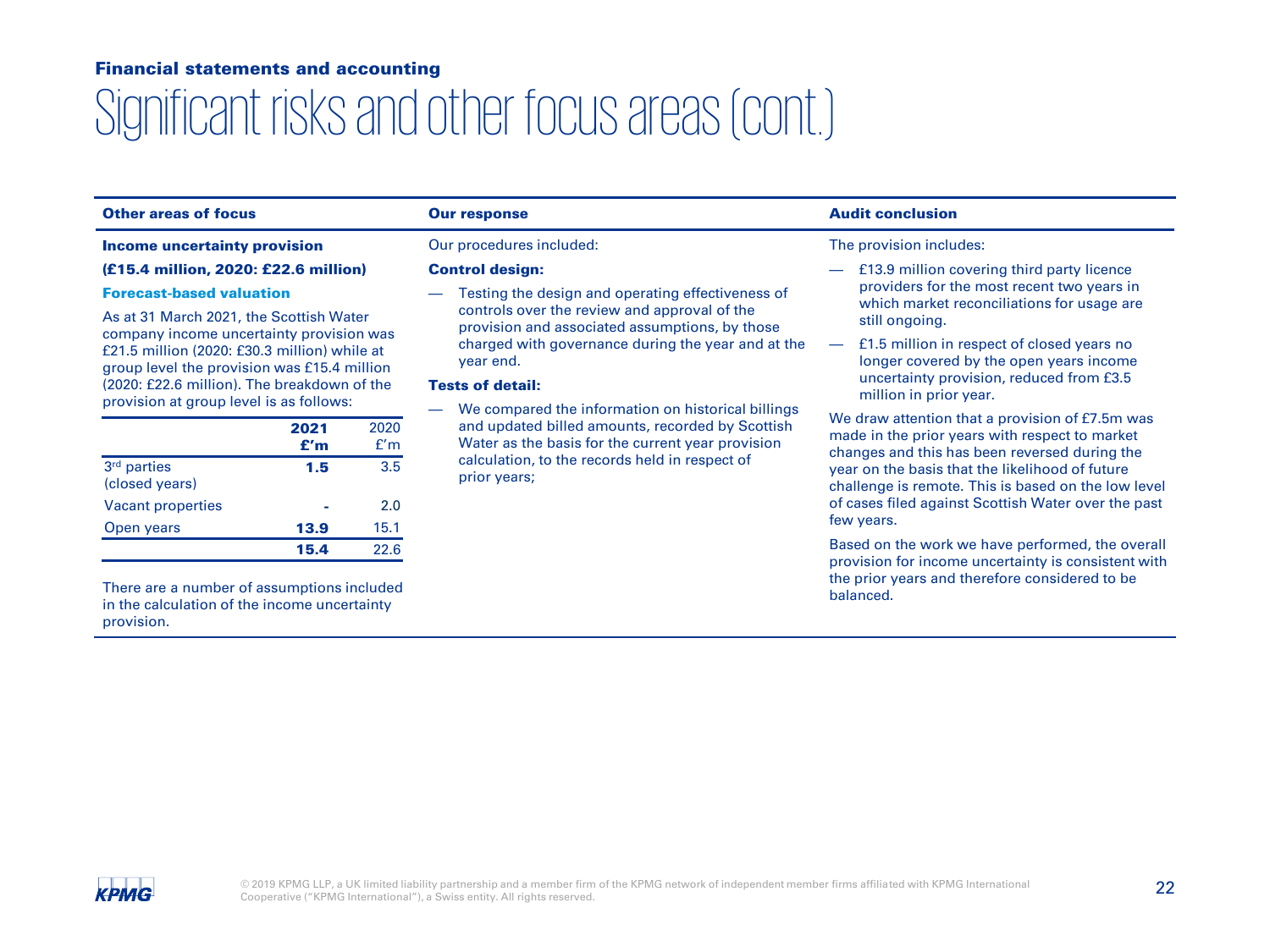# Significant risks and other focus areas (cont.)

### Other areas of focus Our response **Audit conclusion**

Stream

Our procedures included: Scottish Water Business

Credit note provision

(£42.4 million, 2020: £44.1 million)

#### Accounting basis

There is a risk that credit notes will have to be issued due to previous billing inaccuracies. This is applicable to both Scottish Water (adjustments to household billings issued by Councils in respect of prior years) and Scottish Water Business Stream (relating to business customers).

- Critically assessing the assumptions made in determining the level of provision, with reference to data observed subsequent to and at prior year ends; and
- Perform sensitivity analysis on the provision model.

### Scottish Water (company)

Historical comparison

- We compared the provision made in each of the past five years, with the provision that would now be made by management, with the benefit of having now obtained additional information on the required credit notes in respect of those and prior years.
- The average variance is 0.0267%. The rate applied in 2020/21 is 0.922%, compared with 0.950% in the prior year. Applying the above sensitivity of 0.0267%, the overall provision would vary by £4.3 million which we consider to be within our expectations.

— The results of our comparison of the past five years provision that would now be made compared to the provision made in the year is given in the table below:

| Year    | in vear    | <b>Provision Provision that would</b><br>now be applied |
|---------|------------|---------------------------------------------------------|
| 2019/20 | 0.9500%    | 0.9662%                                                 |
| 2018/19 | $0.9700\%$ | 0.9870%                                                 |
| 2017/18 | 0.9850%    | 1.0100%                                                 |
| 2016/17 | $1.0000\%$ | 1.0336%                                                 |
| 2015/16 | 1.0150%    | 1.0566%                                                 |

— The calculation of the provision remains in line with the prior year. The key judgement is the use of the average of credit notes issued over the past years to estimate the current provision required. Overall the provision is reasonable based on the historical data available.

### Scottish Water Business Stream

- The credit note provision has decreased from £9.1 million in 2019-20 to £8.1 million in 2020-21.
- Four adjustments are made to the provision: a reduction of £0.45 million (50%) for historical credit notes relating to public sector organisations; a reduction of £0.1 million (50%) for customers who have transferred from Business Stream; and an increase of £0.3 million relating to Southern Water customers. There was an increase in the provision of £0.4 million relating to Organic England customers – this provision was new in the current year and are within our expectations.
- In addition to this, In addition to this, a further adjustment of £1.3 million is made relating to differences in the calculation of the year end income uncertainty provision with Scottish Water as based on market data, Business Stream believe they will potentially owe this amount back to customers.
- In line with the change in the prior year, the estimation approach is continued to be based on 3 years of historical data.
- We reviewed the historical data and note that the provisions created in prior years are being utilised in line with expectations.

### Scottish Water (company)

— Our sensitivity analysis did not give rise to a material difference in the required provision.

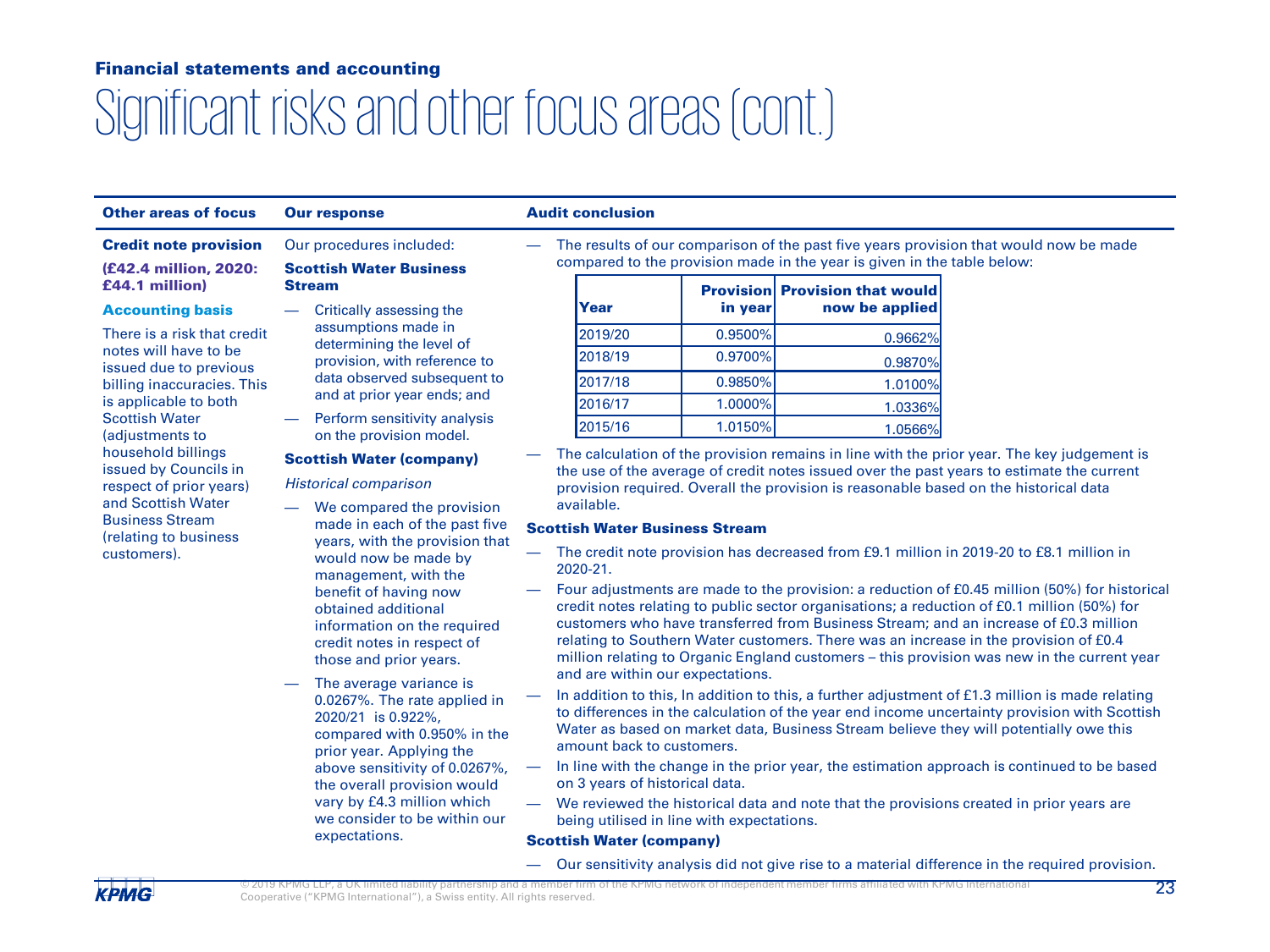# Significant risks and other focus areas (cont.)

| <b>Other areas of focus</b>                                                                                                                | <b>Our response</b>                                                                                                                                                                             | <b>Audit conclusion</b>                                                                                                                                        |
|--------------------------------------------------------------------------------------------------------------------------------------------|-------------------------------------------------------------------------------------------------------------------------------------------------------------------------------------------------|----------------------------------------------------------------------------------------------------------------------------------------------------------------|
| <b>Going concern</b>                                                                                                                       | Our procedures included:                                                                                                                                                                        | The Scottish Water Group's cash balance has                                                                                                                    |
| All entities are required to provide                                                                                                       | <b>Funding assessment</b>                                                                                                                                                                       | increased by £38.8m from the prior year.                                                                                                                       |
| appropriate disclosures in the financial<br>statements in regard to the going<br>concern assumption.                                       | We have considered the availability of existing funding from<br>the Scottish Government, including reviewing the repayment<br>profile and the external financing limit set for the period 2020- | Agreed Government borrowing of £180<br>million is planned to be drawn down in<br><b>March 2022:</b>                                                            |
| Under ISAs (UK), we are required to                                                                                                        | 21;                                                                                                                                                                                             | We have considered in detail the going                                                                                                                         |
| report to you if we have anything<br>material to add or to draw attention to                                                               | Review of regulatory framework                                                                                                                                                                  | concern assessment of Scottish Water with                                                                                                                      |
| in relation to the Members' statement,                                                                                                     | Reviewing the regulatory delivery plan update (March 2020)                                                                                                                                      | no issues noted;                                                                                                                                               |
| set out in the Annual Report and                                                                                                           | and considering the associated economic assumptions against<br>our commercial understanding;                                                                                                    | Our challenge of the forecasts prepared by<br>$\overline{\phantom{0}}$<br>each entity within the Scottish Water Group                                          |
| Accounts about whether they<br>considered it appropriate to adopt the                                                                      | Retrospective review                                                                                                                                                                            | has noted no issues: and                                                                                                                                       |
| going concern basis in preparing the<br>financial statements.                                                                              | We have considered the budget to actual results for the period<br>from year end to the date of signing of these financial                                                                       | We have received a draft letter of support for:<br><b>Scottish Water Services (Grampian) Limited</b>                                                           |
| That judgement is based on an<br>evaluation of the inherent risks to the                                                                   | statements;                                                                                                                                                                                     | from Scottish Water Horizons Holdings<br>Limited.                                                                                                              |
|                                                                                                                                            | Sensitivity analysis                                                                                                                                                                            |                                                                                                                                                                |
| group's and company's business<br>model and how those risks might<br>affect the group's and company's<br>financial resources or ability to | We considered sensitivities of the key assumptions used in the<br>cash flow forecasts and assessed their related impact on the<br>financial resources and headroom available; and               | Based on work performed, we have<br>concluded that the application of the going<br>concern basis in preparation of the financial<br>statements is appropriate. |
| continue operations over a period of at                                                                                                    | Assessing transparency                                                                                                                                                                          |                                                                                                                                                                |
| least 12 months from the date of<br>approval of these financial statements.                                                                | We assessed the completeness and accuracy of the matters<br>covered in the going concern disclosure through procedures                                                                          |                                                                                                                                                                |
| The evaluation of going concern is<br>hasod on forecast cash flows which                                                                   | performed above, along with our assessment of the viability<br>statement.                                                                                                                       |                                                                                                                                                                |

based on forecast cash flows which have a greater level of estimation risk because of the impact of the COVID-19 pandemic.

**KPMG** 

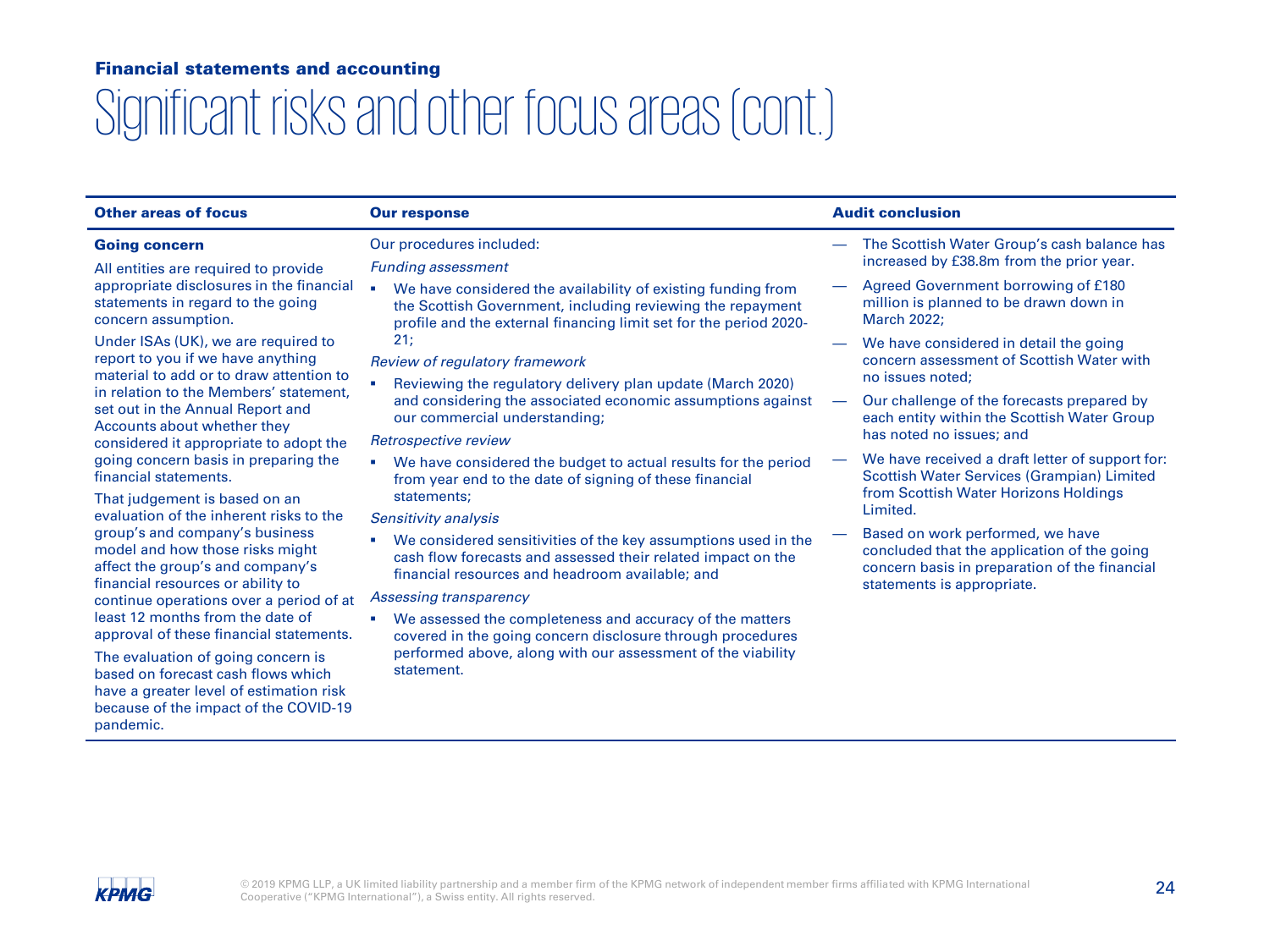| <b>Other areas of focus</b>                                                                                                                                                                                                                                                                                             | <b>Our response</b>                                                                                                                                                                            | <b>Audit conclusion</b>                                                                  |
|-------------------------------------------------------------------------------------------------------------------------------------------------------------------------------------------------------------------------------------------------------------------------------------------------------------------------|------------------------------------------------------------------------------------------------------------------------------------------------------------------------------------------------|------------------------------------------------------------------------------------------|
| <b>Impairment of investment in</b><br><b>subsidiaries</b>                                                                                                                                                                                                                                                               | Our procedures included:<br>comparing the carrying amount of investment in                                                                                                                     | We have reviewed the impairment analysis<br>documentation prepared by management and are |
| (£37.5 million, 2020:<br>£37.5 million)                                                                                                                                                                                                                                                                                 | subsidiaries with the relevant subsidiaries' net assets to<br>identify whether their net assets, being an                                                                                      | satisfied that there is no requirement for an<br>impairment.                             |
| COVID-19 has triggered the risk of<br>impairment of investment in<br>subsidiaries in the separate<br>financial statements of Scottish<br>Water as at 31 March 2020, with a<br>higher risk on the investment of<br><b>Scottish Water Business Stream</b><br><b>Holdings in Scottish Water</b><br><b>Business Stream.</b> | approximation of their minimum recoverable amount,<br>were in excess of their carrying amount;                                                                                                 |                                                                                          |
|                                                                                                                                                                                                                                                                                                                         | further considering the carrying amount of the<br>$\overline{\phantom{0}}$<br>investment in subsidiaries with the expected value of<br>the business based on a discounted cash flow basis; and |                                                                                          |
|                                                                                                                                                                                                                                                                                                                         | challenge management on the reasonableness of<br>$\overline{\phantom{0}}$<br>assumptions used in their discounted cash flow<br>workings.                                                       |                                                                                          |

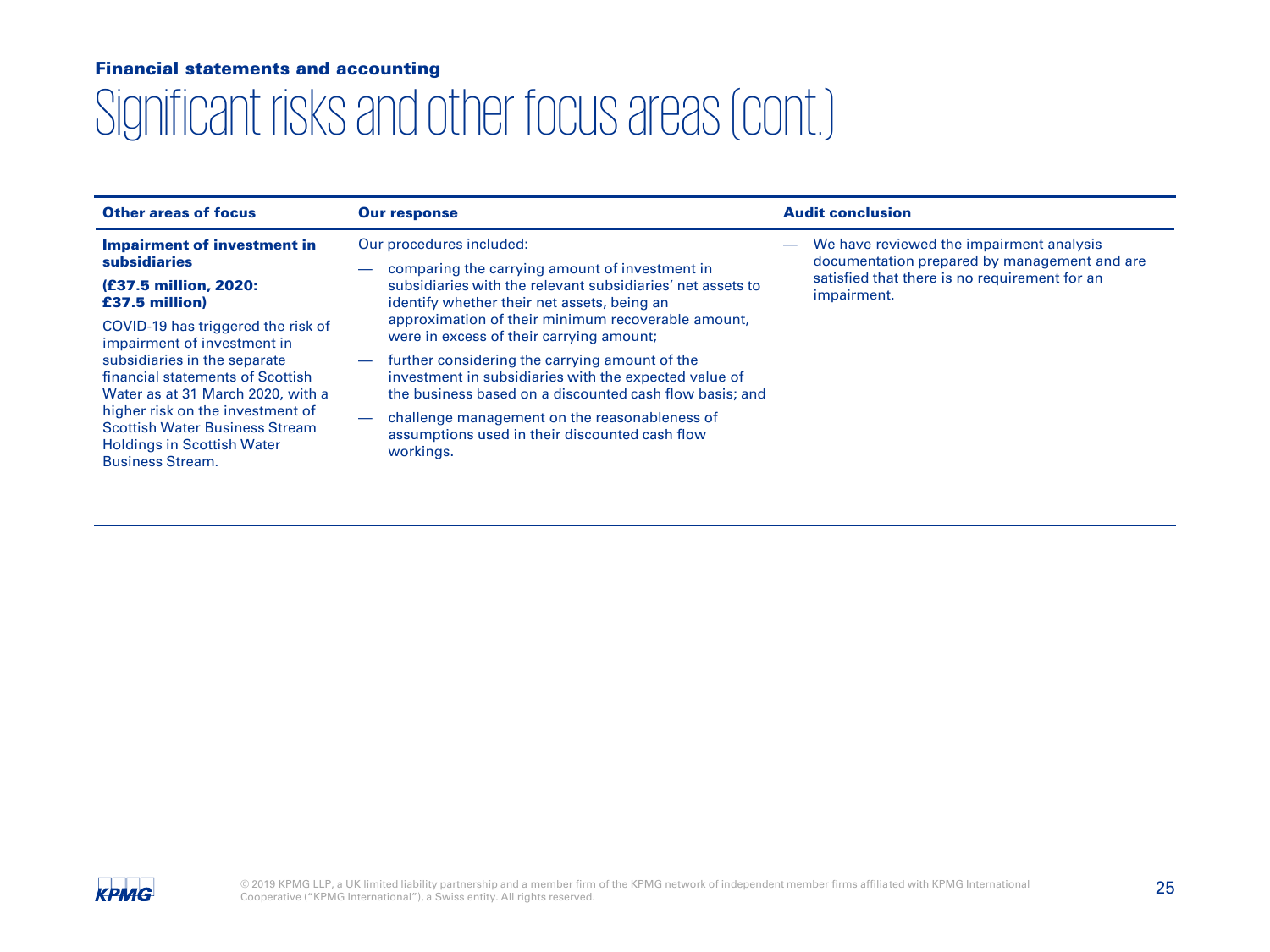# Management reporting in financial statements

### Qualitative aspects

ISA 260 requires us to report to those charged with governance our views about significant qualitative aspects of the entity's accounting practices, including accounting policies, accounting estimates and financial statement disclosures.

We consider the accounting policies adopted by Scottish Water to be appropriate. There are no significant accounting practices which depart from what is acceptable under IFRS or the FReM.

Significant accounting estimates relate to the present value of defined benefit obligations and the various provisions outlined in the previous pages. For defined benefit obligations, the estimate is calculated under IAS 19 (as calculated by Scottish Water's actuary, Hymans Robertson using agreed financial assumptions). We found the assumptions and accounting for pensions to be appropriate. We did not identify indications of management bias.

We have also reviewed the changes made to the notes to the financial statements relating to the impact of COVID-19. We are satisfied that they are appropriate.

### Assessment of principal risks and uncertainties

Under ISAs (UK) we are required to report to you if we have anything material to add or to draw attention to in relation to:

- The members confirmation made in accordance with provision C.2.1 of the code that they have carried out a robust assessment of the principal risks facing the Group, including those that would threaten its business model, future performance, solvency or liquidity; and
- The disclosures in the Annual Report that describe those risks and explain how they are being managed or mitigated.

We reviewed the disclosures in the Annual Report and Accounts and confirmed that they describe the principal risks and how they are being managed or mitigated, and that they are in line with the risk register and other relevant documents we have considered throughout the audit.

We have nothing to report in respect of the above.

### **Viability**

Under ISAs (UK) we are required to report to you if we have anything material to add or to draw attention in relation to the members explanation in accordance with provision C.2.2 of the Code as to how they have assessed the prospects of the Group, over what period they have done so and why they consider that period to be appropriate, and their statement as to whether they have a reasonable expectation that the Group will be able to continue to meet its liabilities as they fall due over the period of their assessment.

We reviewed the viability statement in the Annual Report and Accounts, together with the going concern paper presented to those charged with governance, cash flow forecasts and documentation supporting the regulatory delivery plan update (March 2020) and Outline Strategic Plan for the 2021-27 period.

Based on discussion with management, we understand that the Outline Strategic Plan for 2021-27 period is currently being reviewed.

We have nothing further to add or draw your attention to.

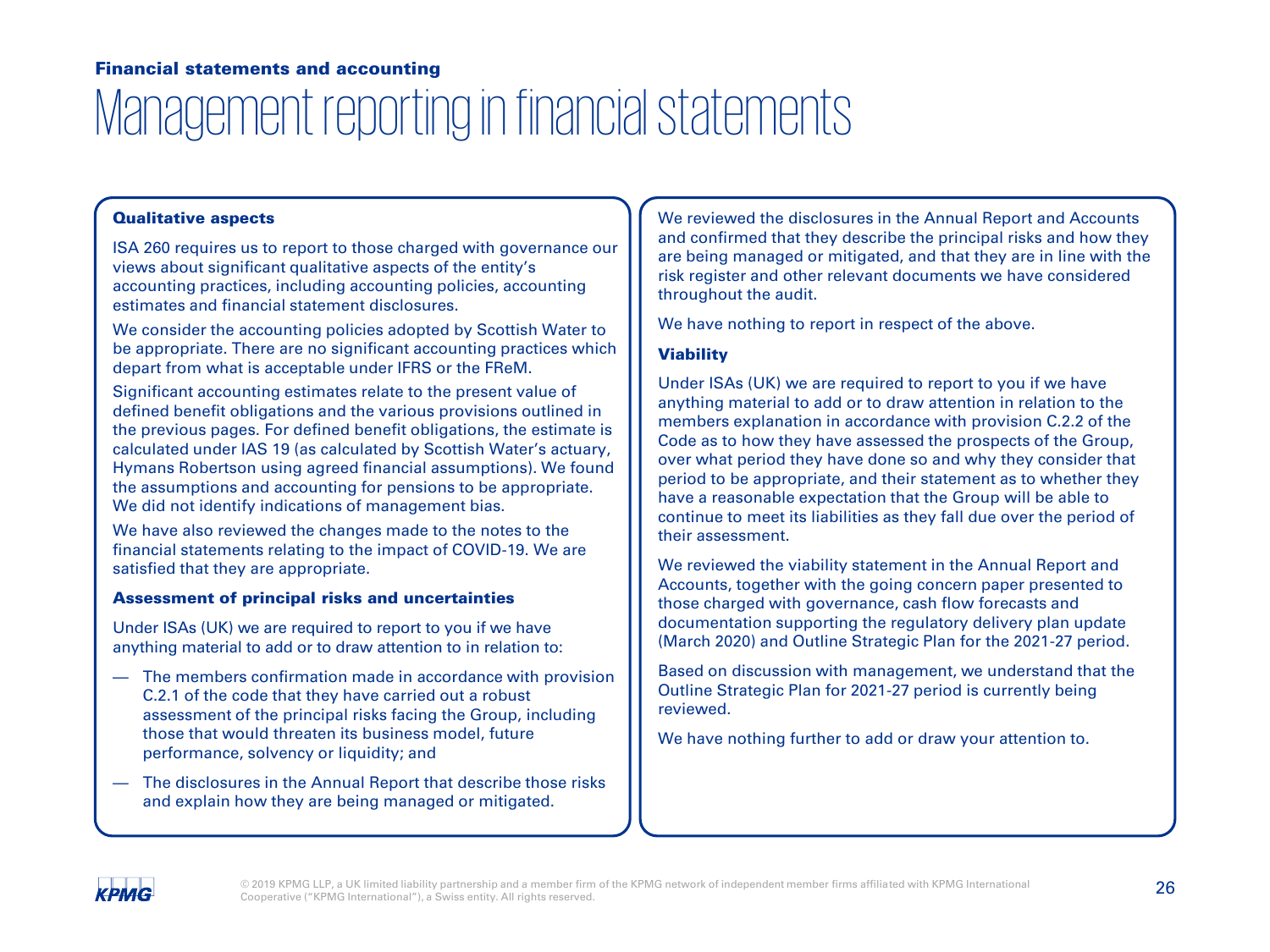# Management reporting in financial statements (cont.)

| <b>Report</b>                                             | <b>Summary observations</b>                                                                                                                                                                                                                                                                                                     | <b>Audit conclusion</b>                                                                                                                                                                                   |  |
|-----------------------------------------------------------|---------------------------------------------------------------------------------------------------------------------------------------------------------------------------------------------------------------------------------------------------------------------------------------------------------------------------------|-----------------------------------------------------------------------------------------------------------------------------------------------------------------------------------------------------------|--|
| <b>Strategic report</b>                                   | We are required to read the strategic report and express an opinion as<br>to whether it is consistent with the information provided in the<br>financial statements.                                                                                                                                                             | We are satisfied that the information<br>contained in the strategic report is<br>consistent with the financial<br>statements.                                                                             |  |
|                                                           | We also review the content of the strategic report against relevant<br>guidance and considered whether it included relevant information in<br>respect of:<br>Strategy and objectives;<br><b>Business model:</b><br>Principal risks and uncertainties; and<br>Fair review of the business                                        | We considered the disclosure of risks<br>and uncertainties, strategy and<br>objectives, performance and future<br>plans and consider they are<br>consistent with our understanding.                       |  |
| <b>Remuneration report</b>                                | The remuneration report has been included within the Annual Report<br>and working papers were made available to us for review.                                                                                                                                                                                                  | We are satisfied that the information<br>contained within the remuneration<br>report are consistent with the<br>underlying records and the annual<br>report, including required disclosures<br>were made. |  |
| <b>Governance statement and</b><br>audit committee report | The statements for 2020-21 outline the corporate governance and risk<br>management arrangements in operation in the financial year. They<br>provide detail on the overall governance framework, review of<br>effectiveness, group entities and analyses the efficiency and<br>effectiveness of these elements of the framework. | We are satisfied with the information<br>contained in the report.                                                                                                                                         |  |

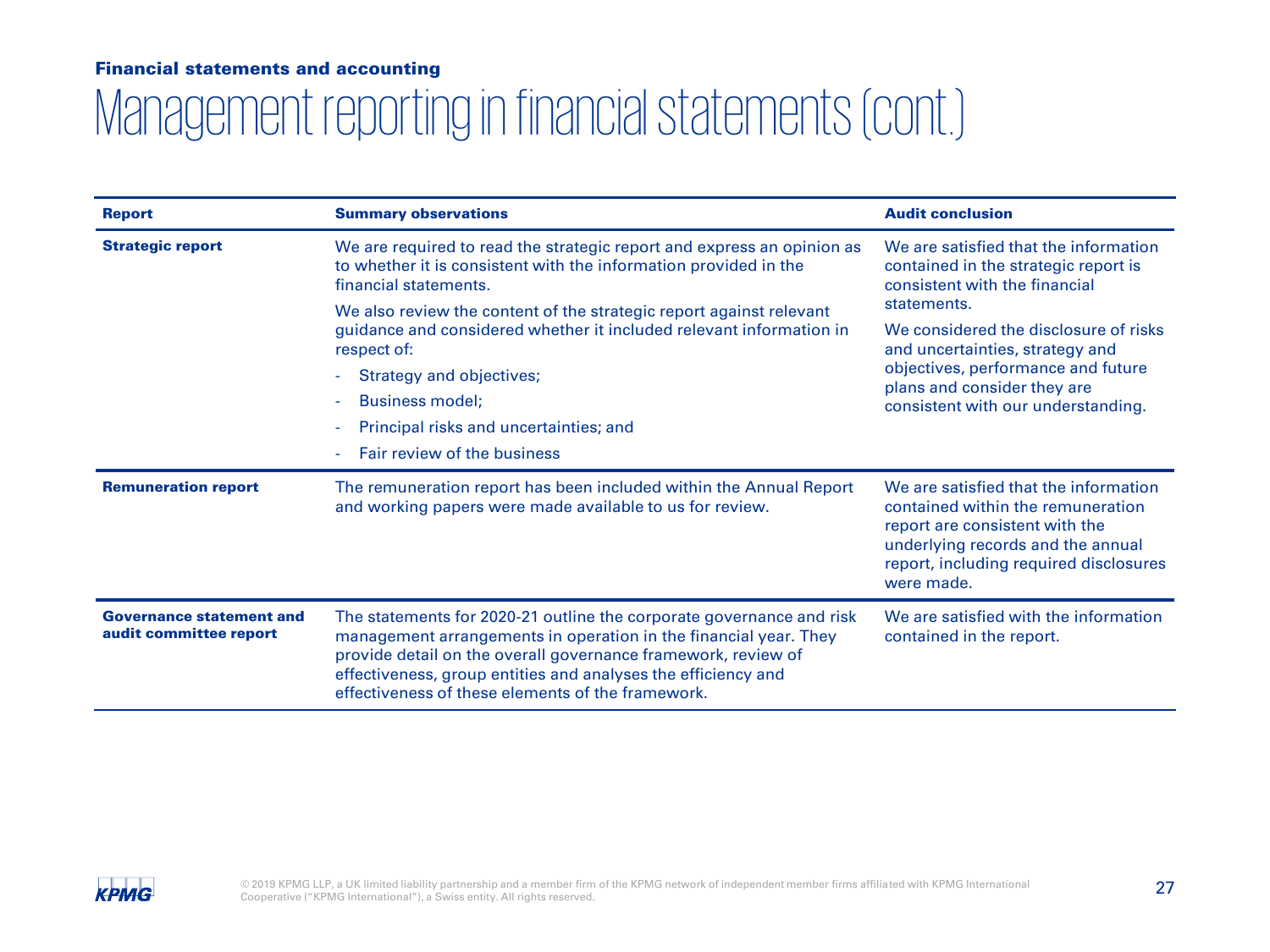### Wider scope

# Audit dimensions risk map and conclusions

We have not identified any financial statement significant risks in relation to wider scope. The key aspects of Scottish Water's arrangements which we considered in respect of wider scope responsibilities have not changed from those set out in the audit strategy dated 30 March 2021 as we had considered Audit Scotland's 2020-21 guidance on planning the audit.

### Financial sustainability

Management and those charged with governance have completed significant work in respect of medium and longer term financial planning; primarily through SR 21 planning process in respect of the period to 2027.

COVID-19 is a unique challenge in the face of which management continue to monitor the Group's financial sustainability and the different areas affected by it, including funding needs and the ability of the various Group entities to continue as a going concern and the impact on the longer term financial requirements and sustainability. This requires assessment of the business impact, environmental changes, legislative requirements and liaison with various regulators and the Scottish Government.

Management continue to monitor the impact of EU withdrawal which is considered to have limited effect on the Group.

### Governance and transparency Value for money

We consider the governance framework to be appropriate and that the governance statement made in the Annual Report is in accordance with guidance. Scottish Water is required to follow aspects of the UK Corporate Governance Code. There are appropriate risk management and monitoring arrangements, incorporating a good level of oversight and consideration of risk appetite. There is transparency in the reporting of principal risks and uncertainties in the annual report.

The internal audit team has an annual programme of work which is carried out. No significant findings were noted during the course of their work.

Based on our work, only one significant control deficiency was identified during the year. Refer to page 43 of this report.

### Financial management

We consider that Scottish Water's finance team is made up of an appropriate mix of skills and resources.

We reiterate our consideration that Scottish Water's finance team has the appropriate skilled resources. It has also demonstrated a good awareness of succession planning.

Under the 2020-21 FReM, implementation of IFRS 16 Leases has been delayed until 2021-22. Scottish Water's preparation for the implementation is well underway.

The main area that requires government funding through borrowings is capital investment which is closely monitored and managed by Scottish Water. Internal controls in that area, including in relation to fraud risk surrounding procurement of assets, are well developed and were last subject to internal audit review during the current year with no major findings noted.

### **Scottish Water**

Scottish Water is subject to water quality and economic regulation which supports value for money objectives. A corporate approach to robust capital project planning effectively helps to reduce inefficiency and overruns. Scottish Water's drinking water quality in 2019 was in line with their highest ever level previously achieved.

Internal audit's last review of their procurement strategy included two minor recommendations. We did not come across any weaknesses in that area during the course of our work

Engagement with stakeholders supports their efficient use of resources including water and wastewater services. Performance across a range of non-financial measures continues to increase compared to prior years.

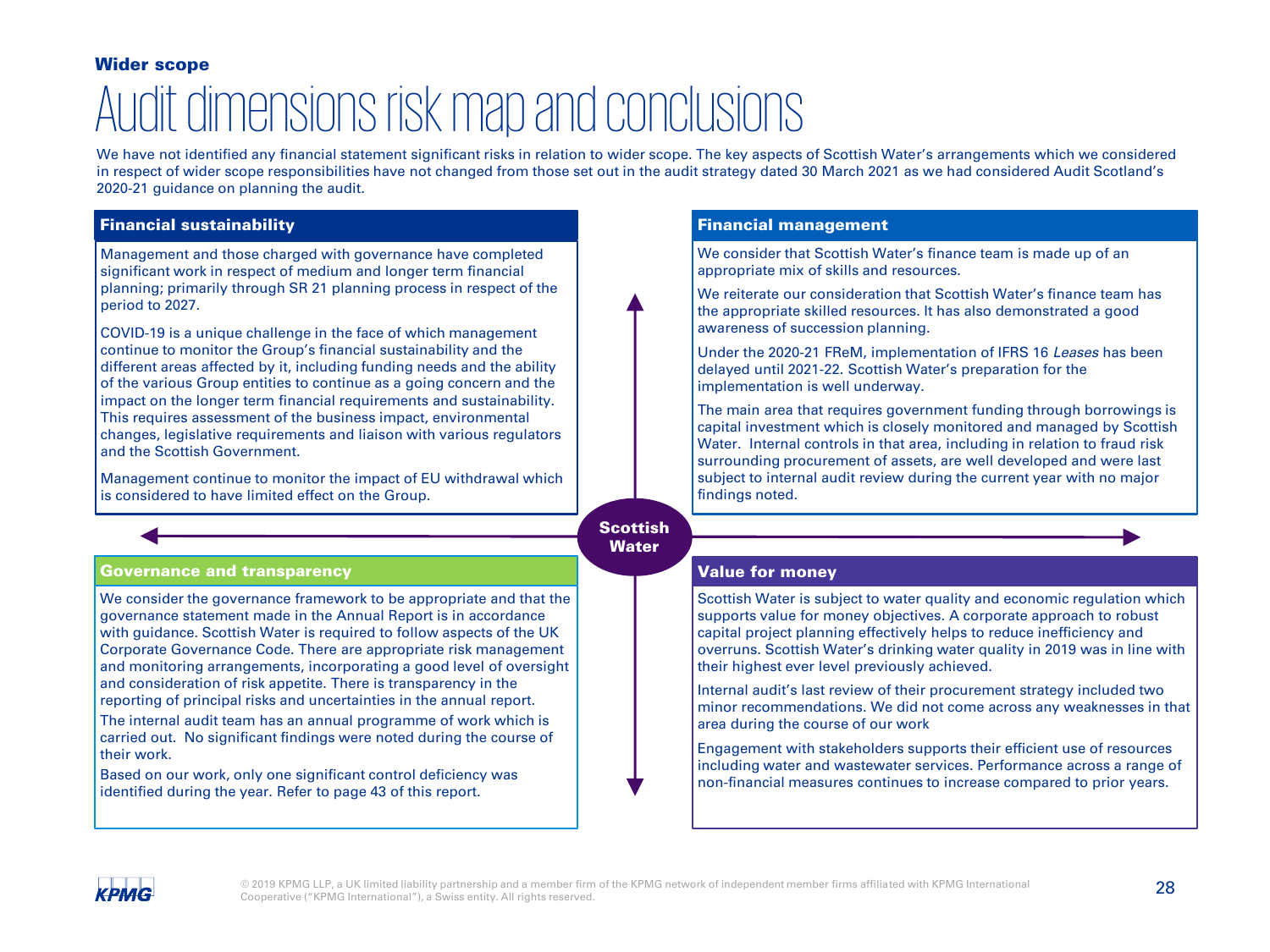### Financial sustainability Wider scope

Financial sustainability looks forward to the medium and longer term to consider whether the body is planning effectively to continue to deliver its services or the way in which they should be delivered.

Scottish Water is regarded as a public sector organization of trading nature. It borrows from the Government to deliver essential services mainly to the Scottish community. Considering financial sustainability of Scottish Water we performed the following work:

- Reviewing the financial position as at 31 March 2021 and future budgets and forecasts, in particular the most recent regulatory delivery plan update. Scottish Water Company continues to outperform in respect of its regulatory activities with the actual cash position of £429 million as opposed to a forecasted balance of £363 million as at 31 March 2021; and
- Reviewing financial forecasting, financial strategies and key risks over financial sustainability. In 2014, the Water Industry Commission for Scotland set out the six year regulatory plan price caps in respect of the household water and waste water charges which can be levied. The Commission released the Final Determination in December 2020 as part of its strategic review of charges for the years 2021-27 which restricts Scottish Water's ability to increase income through charging (except through increases in the number of households). The most recent annual Delivery Plan update includes a comprehensive review of planned income and expenditure in the medium-term and is summarised opposite.

An Outline Strategic Plan 2021-27 has also been prepared in the context of longer term financial challenges, including the impact of EU withdrawal. The Plan is in the process of being reviewed by Government.

### Delivery plan update (March 2020)

The regulatory delivery plan update (last updated in March 2020) included revised financial forecasts in respect of the remaining period to March 2021 which is also the sixth year of the regulatory period. This shows continued outperformance of the regulatory delivery plan achieved to date. The key highlights related to financial sustainability in the update were:

- Maintenance of momentum in investment delivery programme;
- Connection of over 115,000 new properties to Scottish Water's network;
- Update of the closing cash position at the conclusion of SR15 investment; and
- Publishing a Strategic Plan for the next 25 years.

Key assumptions and financial projections are included in the delivery plan update representing good practice. It is our understanding from discussion with management that a revised Delivery plan update (to the March 2020 one) was not prepared since it as the final year of the regulatory period. Management has instead channeled their efforts in preparing the forecasts for the next regulatory period.

**Conclusion:** Significant work has been completed by management and those charged with governance in respect of medium and longer term financial planning; primarily through the regulatory delivery plan (including annual updates) and preparation for SR 21. These consider both revenue and the significant capital investment program.

Consideration of underlying assumptions and sensitivity analysis supplements this work.

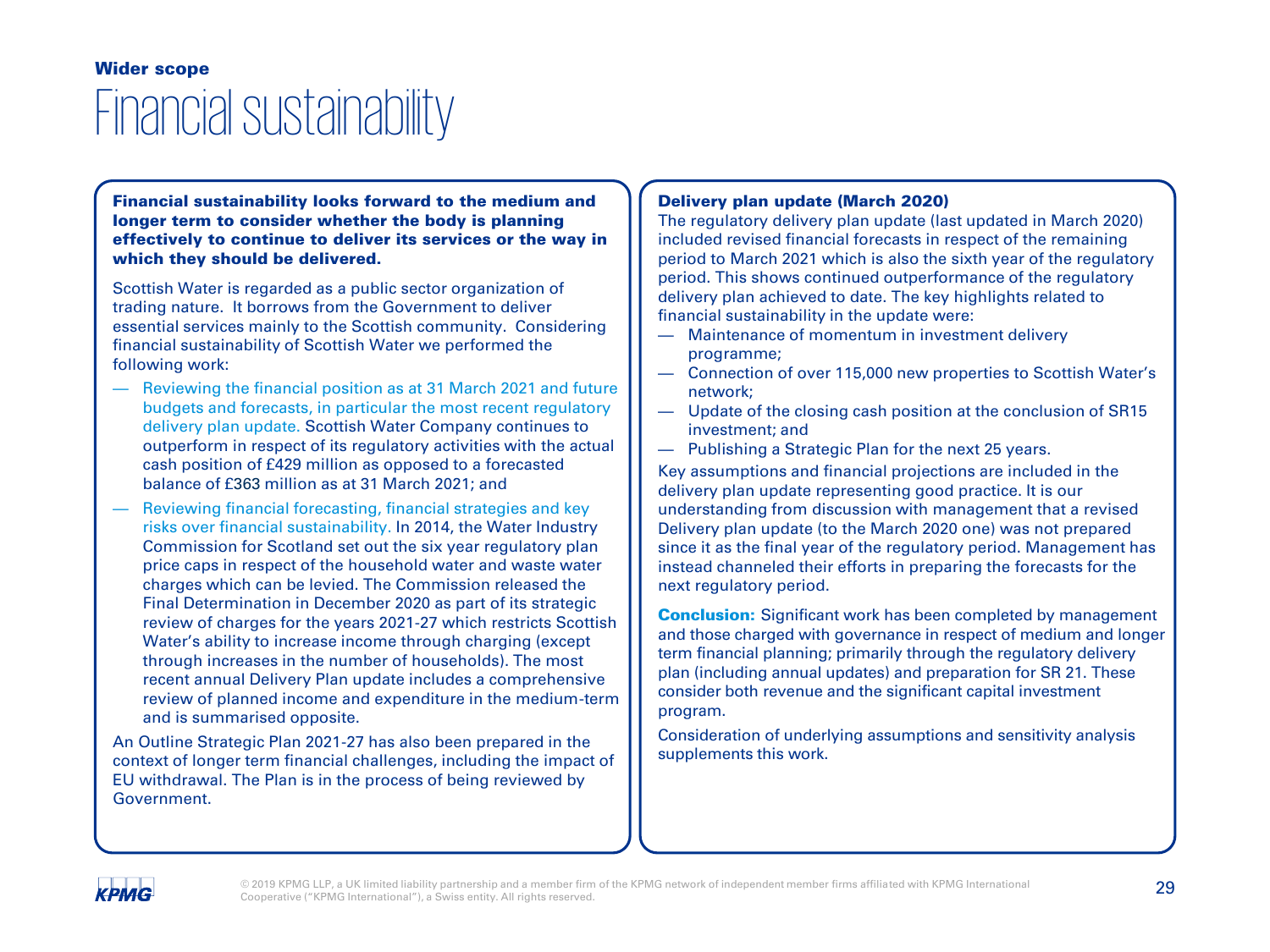### Financial management Wider scope

### Financial management is concerned with financial capacity, sound budgetary processes and whether the control environment and internal controls are operating effectively.

Our conclusion is derived from the following audit tests, carried out to determine the effectiveness of the financial management arrangements. These included:

### Assessing the budget setting and monitoring processes

The budget setting and monitoring process demonstrates strong financial management in the short, medium and longer term. The process for preparation is clearly set out in a budget guidance note for staff. Revenue and capital monitoring reports receive appropriate review by committee. The approved budget is set out together with a reconciliation to the regulatory delivery plan, summarising planned outperformance and non-regulated activities.

A summary of performance measures for the current year is as follows:

- the Household Customer Experience Measure Delivery Plan commitment was 88.45 during the year against a target of exceeding 82.6;
- The Overall Performance Assessment was 404 as at March 2021 against a target of 385; and
- Overall Measure of Delivery of 229 as at March 2021 against a target of 240.

### Consideration of the finance function and financial capacity within Scottish Water

The accountable officer is the CEO. Key members of the finance function are suitably experienced and qualified. The finance function's capacity is considered to be appropriate and activity is appropriately delegated to operational areas. There is a clear succession plan in place.

**Conclusion:** There is a strong internal control environment and appropriate capacity.

### National fraud initiative ('NFI')

The National Fraud Initiative ('NFI') is a data matching exercise which compares electronic data within and between participating bodies in Scotland to prevent and detect fraud. This exercise runs every two years and provides a secure website for bodies and auditors to use for uploading data and monitoring matches.

Conclusion: Scottish Water is appropriately engaged in the NFI process.

### Prevention and detection of fraud

No material fraud or other irregularities were identified during the year.

Management's arrangements include policies and codes of conduct, together with declarations of interest and a register of directors interests.

Conclusion: Scottish Water has a sound structure of controls in place to prevent and detect fraud.

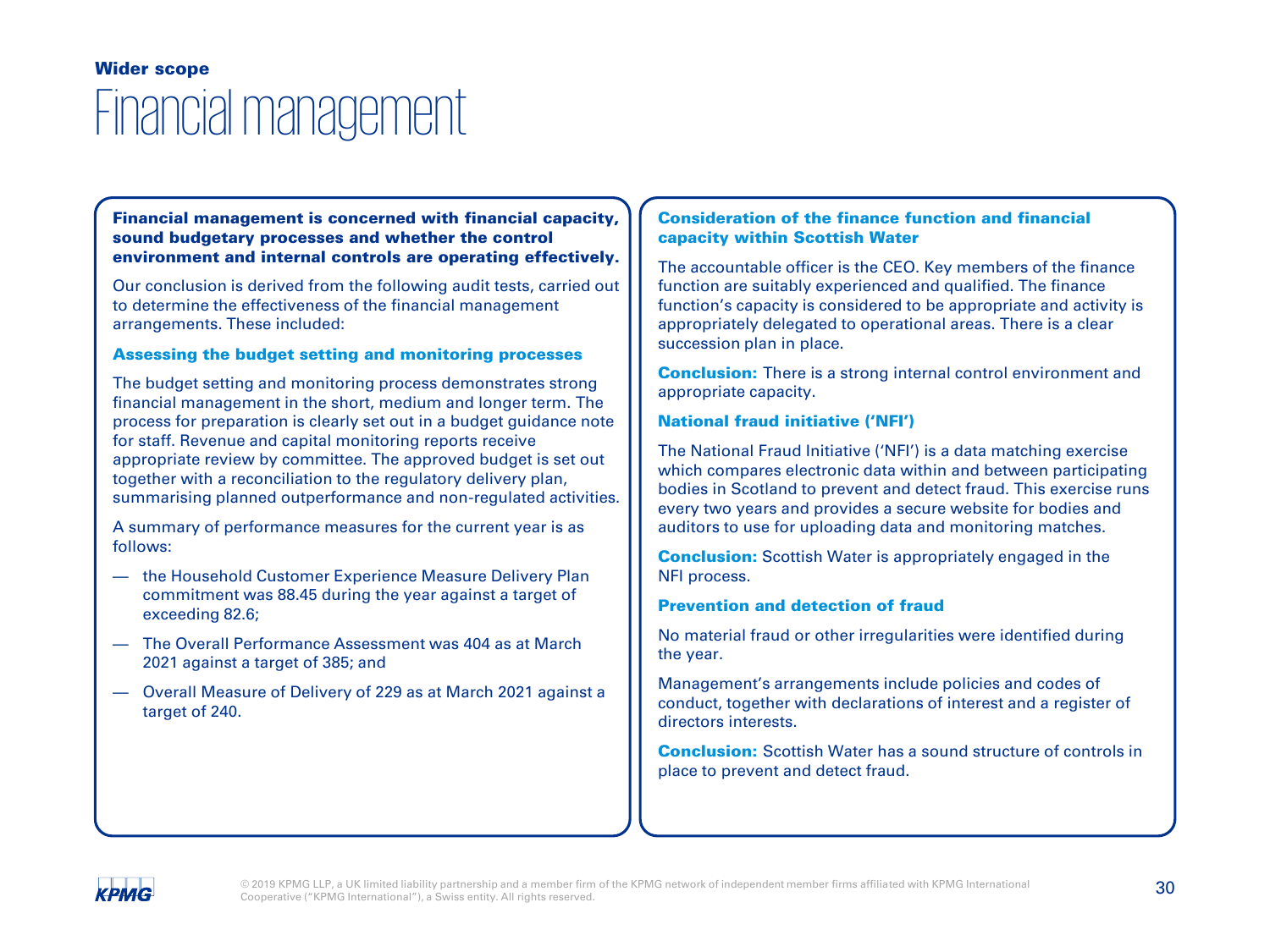### Financial management Wider scope

### Arrangements for maintaining standards of conduct and the prevention and detection of fraud and corruption

Scottish Water has a number of policies in place which are reviewed every 2 years, these are: Anti-Slavery, Code of Ethical Conduct, Whistleblowing and Fraud Management which are also supported by routine mandatory compliance training. The Company further rolls out an annual Policy Awareness Communication plan to ensure its employees are aware of their rights and obligations.

Management and directors are responsible for setting the 'tone at the top' and are responsible for abiding by the code of conduct and disclosing interests which may be of importance, material or otherwise, to their work at Scottish Water.

The audit committee receives reports in respect of whistleblowing and fraud, as well as relevant internal audit reports.

We also considered fraud risk relating to procurement which we see is primarily linked to the acquisition of assets. We have performed test of controls in that area.

**Conclusion:** Based on our work, we are content that Scottish Water has relevant policies and procedures in place to prevent and detect fraud and corruption.

### Internal controls

Staff are responsible for designing and implementing appropriate internal control systems to ensure a true and fair view of operations within the annual accounts. Our testing, combined with that of internal audit, of the design and operation of financial controls over significant risk points confirms that controls relating to financial systems and procedures are designed appropriately and operating effectively.

The findings of our controls testing relate only to those matters identified during our normal audit work, in accordance with the Code, and there may still be weaknesses or risks within the control environment which have not been identified through this work.

As part of this report, we raised seven recommendations in relation to control enhancement.

Conclusion: Based on our work, and that of internal audit, on the design and operation of financial controls over significant risk points we are content that controls relating to financial systems and procedures are designed appropriately and operating effectively.

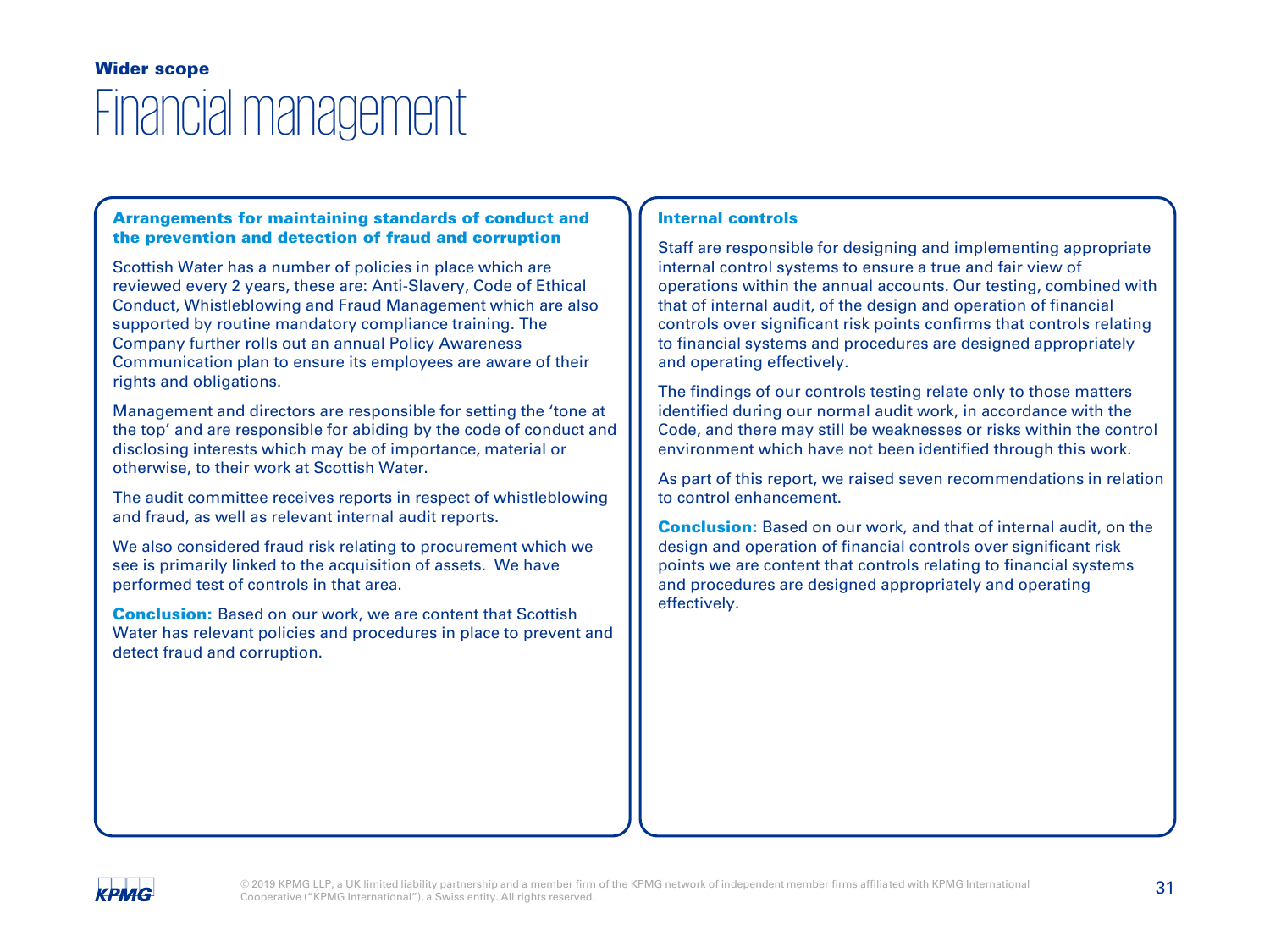### Governance and transparency Wider scope

Governance and transparency is concerned with the effectiveness of scrutiny and governance arrangements, leadership and decision making, and transparent reporting of financial and performance information.

In considering governance and transparency we performed the following work:

- Reviewing the organisational structure, reporting lines and level of scrutiny within Scottish Water. There is effective scrutiny, challenge and transparency on decision making through various levels of committee reporting. Discussions and actions are documented in minutes of meetings;
- Reviewing financial and performance reporting within the organisational structure. Reporting is of high quality. Financial reporting includes analysis of revenue and capital. Reports are sufficiently detailed, giving narrative explanations to key movements from budget;
- Reading the annual governance statement; as discussed previously; and
- Consideration of scrutiny over key risks. The business identifies key risks at corporate and functional levels. Risks are evaluated by considering their consequences, in terms of impact and likelihood, against risk appetite for the achievement of service delivery and business objectives. The risk register and risk management processes are reviewed annually by the Board, and twice a year by the Audit Committee and the Executive Leadership Team.

Scottish Water complies with the UK Corporate Governance Code 2016 in so far as it is relevant and applicable. As a public corporation, the FCA listing rules do not apply and an Annual Consultative Meeting is held in place of an Annual General Meeting. Further, no Senior Independent Director has been appointed as management consider other arrangements are in place to consult with stakeholders.

### Section 172 statement

Scottish Water has also considered its duties under Section 172 of the Companies Act 2006 (Strategic Report and Directors' Report) Regulations 2013 as well as the 'Guidance on the Strategic Report' issued by the Financial Reporting Council and the UK Corporate Governance Code 2016.

### Gender pay gap

Gender pay gap legislation applies for the UK private sector companies and requires pay comparisons be made between the contractual pay of men and women including base salary, paid leave, pay allowances, shift pay and on-call and standby payments. Although Scottish Water is a public corporation, it has adopted the legislation for transparency and therefore disclose a gender pay gap in line with the private sector calculation but using the two-year frequency of Public Sector Equality Duties (PSED) reporting.

### Internal audit

Internal audit is conducted by an in-house team. Extensive reviews are undertaken and reported throughout the year on a range of financial and non-financial topics. The breadth and depth of reviews is good.

### COVID-19

Management has considered the forward looking impact of the pandemic in the Annual Report. This includes impact on governance practices, risk management and its impact on the capital investment programme in its viability statement.

**Conclusion:** We consider the governance framework to be appropriate and that the governance statement is in accordance with guidance and reflects our understanding of the organisation. We are also content that the internal audit function is operating as appropriate.

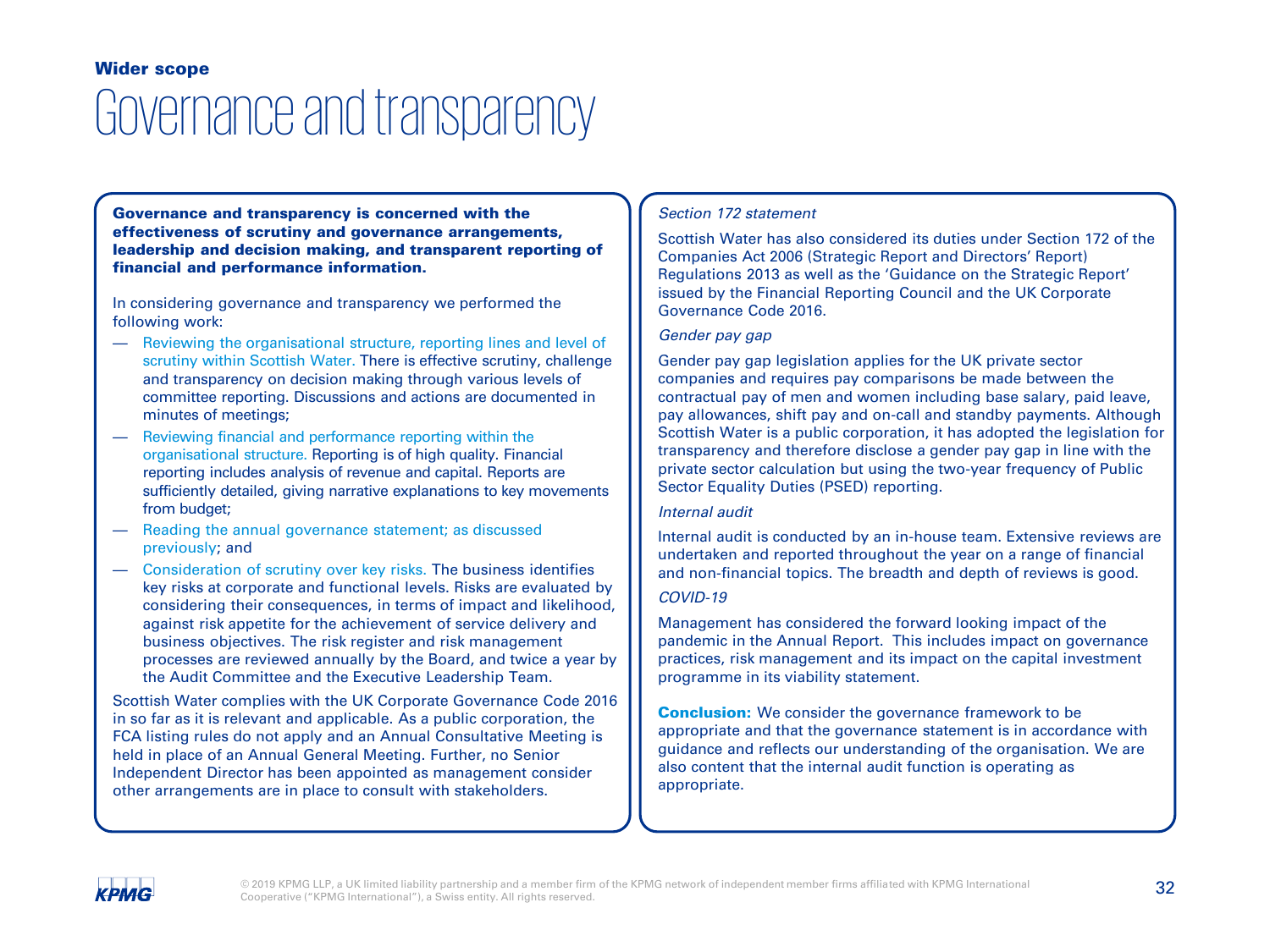### Value for money Wider scope

### Value for money is concerned with using resources effectively and continually improving services.

Scottish Water is a member of the Scottish Government's Suppliers' Charter. The Charter details the Policies and Procedures promoted by the Public Procurement Reform Programme with respect to supporting all current and potential Suppliers.

A key way in which value for money is obtained is through the effectiveness of procurement. Scottish Water incurs significant annual capital expenditure related to the investment program.

We considered fraud risk around procurement and tested a range of controls around the process in respect of new capital project assessment through to initiation, monitoring and payment, including performing test of details and manual journals.

Key performance indicators include a variety of measures related to value for money, through effective improvement in customer service and water quality.

These have been summarised on page 30.

Outperformance of the regulatory delivery plan targets demonstrates a commitment to improving financial performance through efficient working. Scottish Water is subject to scrutiny under Scottish Government's Output Monitoring Group, which was established to monitor the delivery of Ministers Objectives for each regulatory period.

The group is chaired by the Scottish Government and includes Scottish Water's main regulators: Water Industry Commission for Scotland (WICS), Drinking Water Quality Regulator (DWQR), Scottish Environmental Protection Agency (SEPA) and Citizens Advice Scotland (CAS). The Output Monitoring Group reports quarterly on the delivery of Ministerial Objectives and each of the regulators produce regular reports on Scottish Water's performance and on individual matters of interest.

Monitoring of KPIs against targets supports improving performance.

**Conclusion:** Through oversight by and reporting to various regulators we consider value for money and performance against the Delivery Plan are embedded in Scottish Water's operations.

Engagement with stakeholders also supports the efficient use of resources including water and wastewater services.

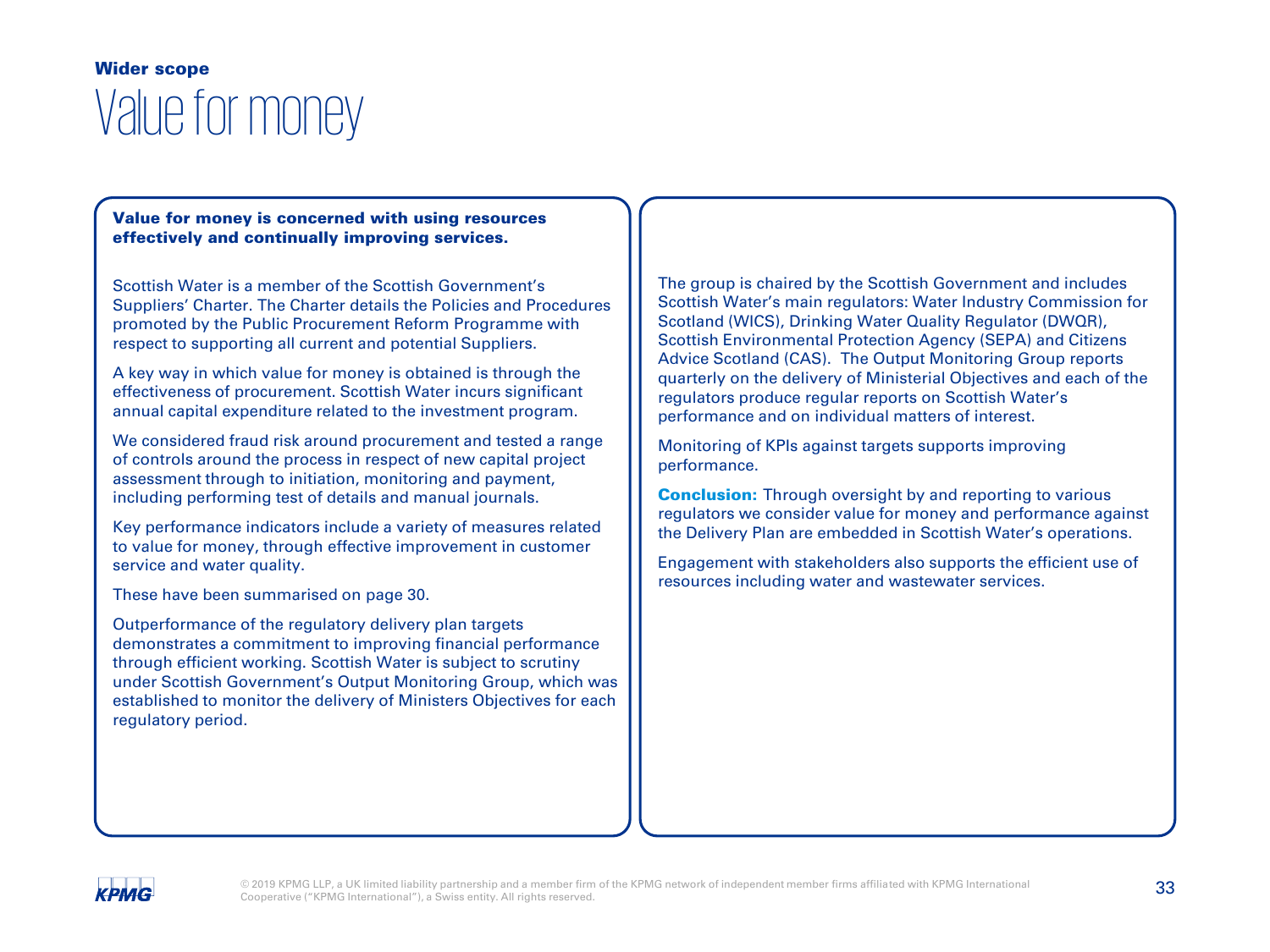# Appendices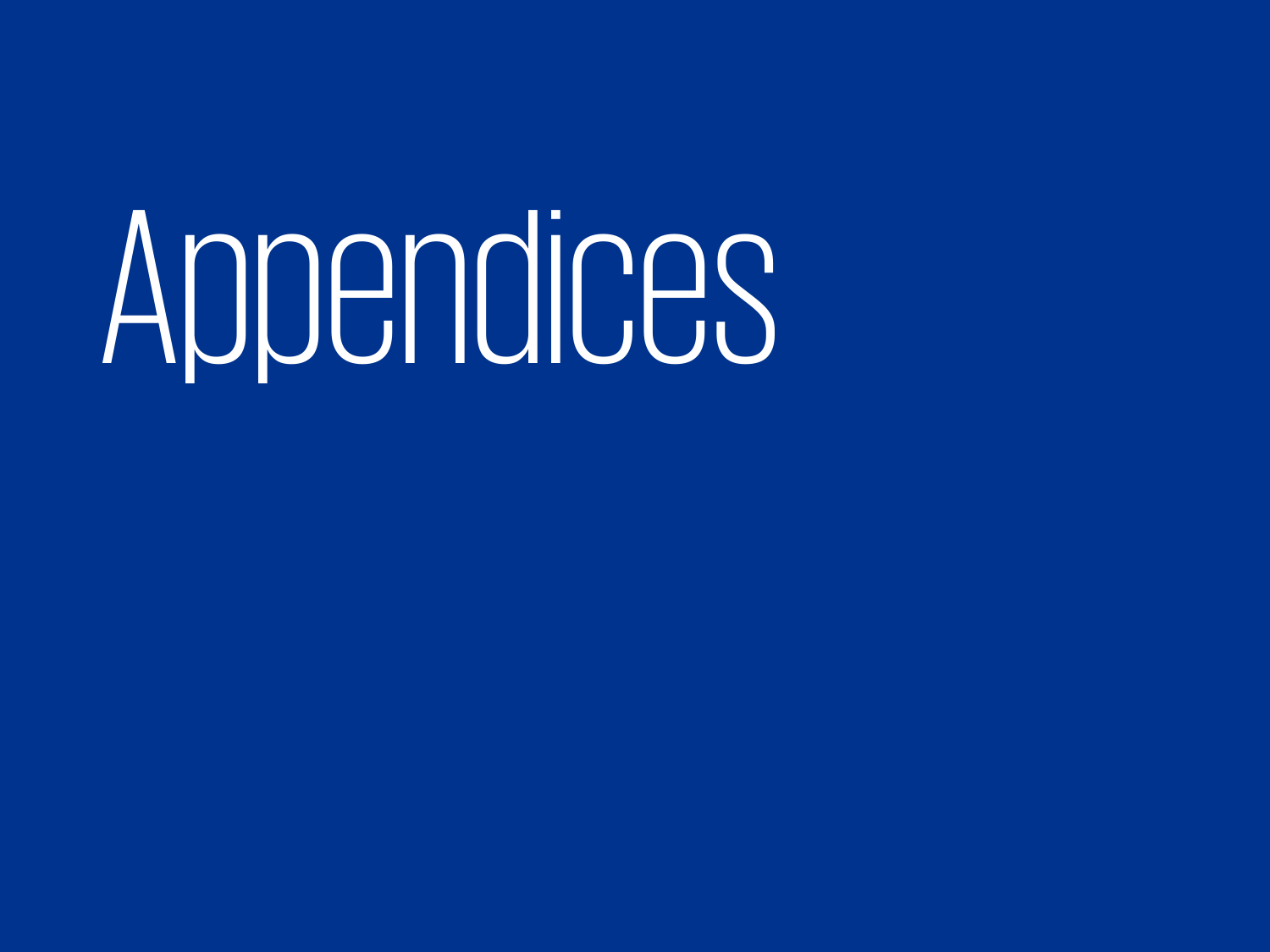### Assessment of key pension assumptions Appendix one

Level of prudence compared to KPMG Central assumptions



In respect of employee benefits, overall the assumptions used to value the net pension deficit are within an acceptable range of KPMG's expectations. We are of the view that this therefore represents a balanced approach, in accordance with the requirements of IAS 19. We set out below the assumptions in respect of defined benefit obligations.

| <b>Employer: Scottish Water</b>                                                                       | <b>OVERALL ASSESSMENT OF ASSUMPTIONS FOR IAS 19</b>                                                                                                                 |                                                   |                                                                                                                                                                                                                                                                                           |                                                           |
|-------------------------------------------------------------------------------------------------------|---------------------------------------------------------------------------------------------------------------------------------------------------------------------|---------------------------------------------------|-------------------------------------------------------------------------------------------------------------------------------------------------------------------------------------------------------------------------------------------------------------------------------------------|-----------------------------------------------------------|
| <b>Fund: Lothian,</b><br><b>Strathclyde and North</b><br><b>East Scotland Pension</b><br><b>Funds</b> | The overall assumptions adopted by the Employer are considered to be balanced relative to our<br>central rates and within our normally acceptable<br>range overall. |                                                   |                                                                                                                                                                                                                                                                                           |                                                           |
| <b>Fund Actuary: Hymans</b><br><b>Robertson</b>                                                       |                                                                                                                                                                     |                                                   |                                                                                                                                                                                                                                                                                           | <b>Balanced</b>                                           |
| <b>Assumption</b>                                                                                     | <b>Company</b>                                                                                                                                                      | <b>KPMG Central</b>                               | <b>Commentary</b>                                                                                                                                                                                                                                                                         | <b>Assessment</b><br><b>versus KPMG</b><br><b>Central</b> |
| <b>Discount rate</b>                                                                                  | 1.95%                                                                                                                                                               | 1.99%                                             | The Employer's proposed assumption is considered to<br>be balanced and within our normally acceptable range.                                                                                                                                                                              |                                                           |
| <b>Pension Increase Rate</b><br>(CPI)                                                                 | 2.85%                                                                                                                                                               | 2.82%                                             | The Employer's proposed assumption is considered to<br>be balanced and within our normally acceptable range                                                                                                                                                                               |                                                           |
| <b>Salary increases</b>                                                                               | In line with CPI                                                                                                                                                    | In line with long-<br>term remuneration<br>policy | The Employer's proposed assumption is considered to<br>be balanced and within our normally acceptable range.                                                                                                                                                                              |                                                           |
| <b>Mortality</b>                                                                                      | NESPS CMI 2019<br>projections model<br>1.75%<br>LPF/ SPF CMI 2019<br>model 1.5%                                                                                     | <b>CMI 2020</b><br>projections Model<br>1.25%     | The mortality rates are the best estimate based on a<br>mortality table reflecting the current expected<br>experience and an allowance for future improvements<br>in longevity. The figures are in line with our best<br>estimate scheme experience and are considered to be<br>cautious. |                                                           |

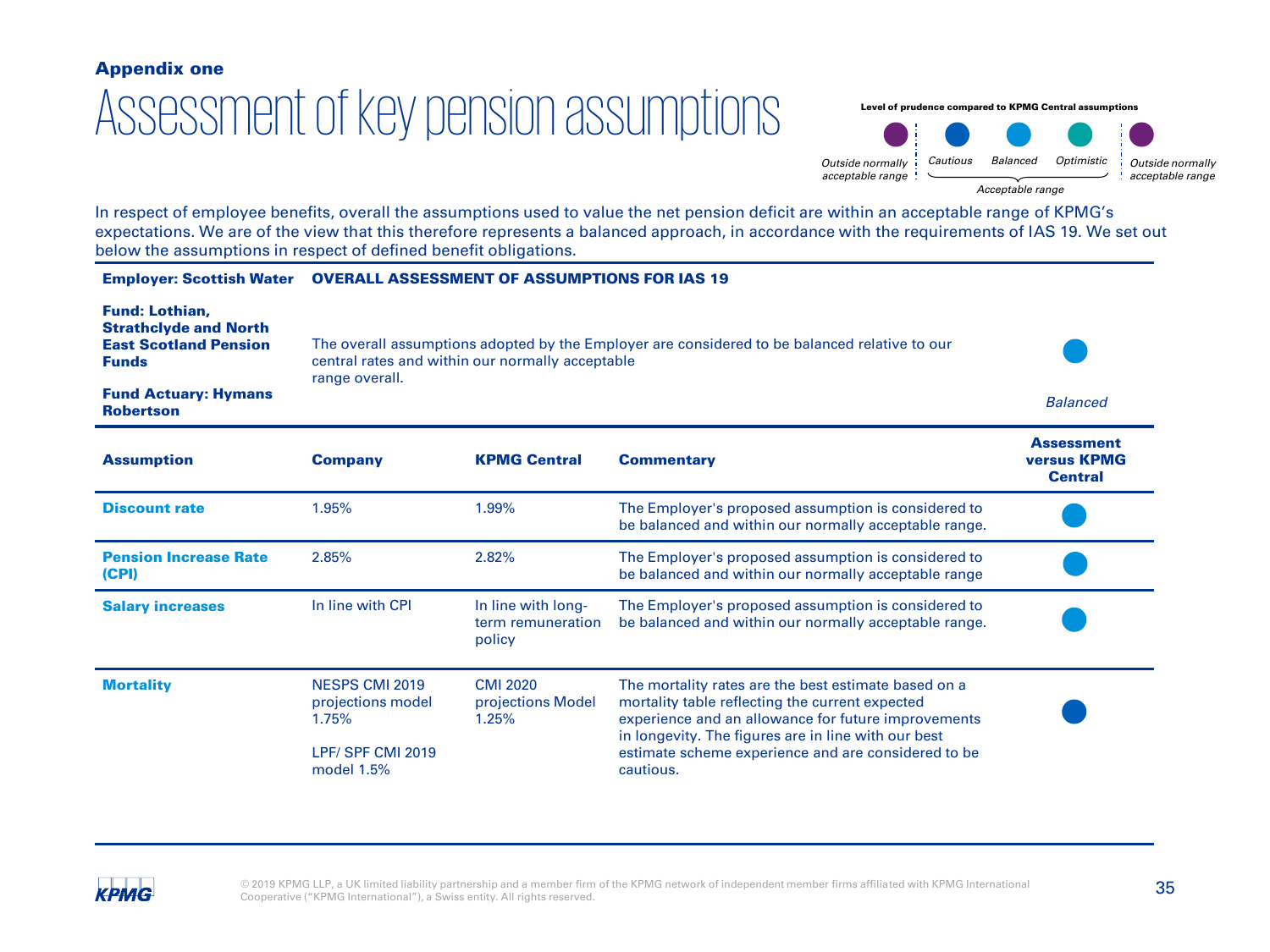### Appendix one

# Assessment of key pension assumptions  $\text{const.}$

Level of prudence compared to KPMG Central assumptions



In respect of employee benefits, the assumptions used to value the net pension deficit are within an acceptable range of KPMG's expectations We are of the view that this therefore represents a balanced approach, in accordance with the requirements of IAS 19. We set out below the assumptions in respect of defined benefit obligations.

| <b>Employer: Scottish</b><br><b>Water Business</b><br><b>Stream</b> | <b>OVERALL ASSESSMENT OF ASSUMPTIONS FOR IAS 19</b>                                                                                                                         |                                               |                                                                                                                                                                                                                                                                                        |                                                 |
|---------------------------------------------------------------------|-----------------------------------------------------------------------------------------------------------------------------------------------------------------------------|-----------------------------------------------|----------------------------------------------------------------------------------------------------------------------------------------------------------------------------------------------------------------------------------------------------------------------------------------|-------------------------------------------------|
| <b>Fund: Strathclyde</b>                                            | The overall set of assumptions proposed by the Employer can be considered to be balanced relative to our<br>central rates and within our normally acceptable range overall. |                                               |                                                                                                                                                                                                                                                                                        |                                                 |
| <b>Fund Actuary:</b><br><b>Hymans Robertson</b>                     |                                                                                                                                                                             |                                               |                                                                                                                                                                                                                                                                                        | <b>Balanced</b>                                 |
| <b>Assumption</b>                                                   | <b>Company</b>                                                                                                                                                              | <b>KPMG</b> central                           | <b>Commentary</b>                                                                                                                                                                                                                                                                      | <b>Assessment versus</b><br><b>KPMG central</b> |
| <b>Discount rate</b>                                                | 1.95%                                                                                                                                                                       | 2.03%                                         | The Employer's proposed assumption is considered to be<br>cautious and within our normally acceptable range.                                                                                                                                                                           |                                                 |
| <b>Pension Increase</b><br><b>Rate (CPI)</b>                        | 2.85%                                                                                                                                                                       | 2.82%                                         | The Employer's proposed assumption is considered to be.<br>cautious and within our normally acceptable range.                                                                                                                                                                          |                                                 |
| <b>Salary increases</b>                                             | 3.35%                                                                                                                                                                       | In line with long-term<br>remuneration policy | The Employer's proposed assumption is considered to be<br>balanced and within our normally acceptable range.                                                                                                                                                                           |                                                 |
| <b>Mortality</b>                                                    | CMI 2019 projections<br>model<br>1.5%                                                                                                                                       | CMI 2020 projections<br>model<br>1.25%        | The mortality rates are the best estimate based on a<br>mortality table reflecting the current expected experience<br>and an allowance for future improvements in longevity.<br>The figures are in line with our best estimate scheme<br>experience and are considered to be cautious. |                                                 |

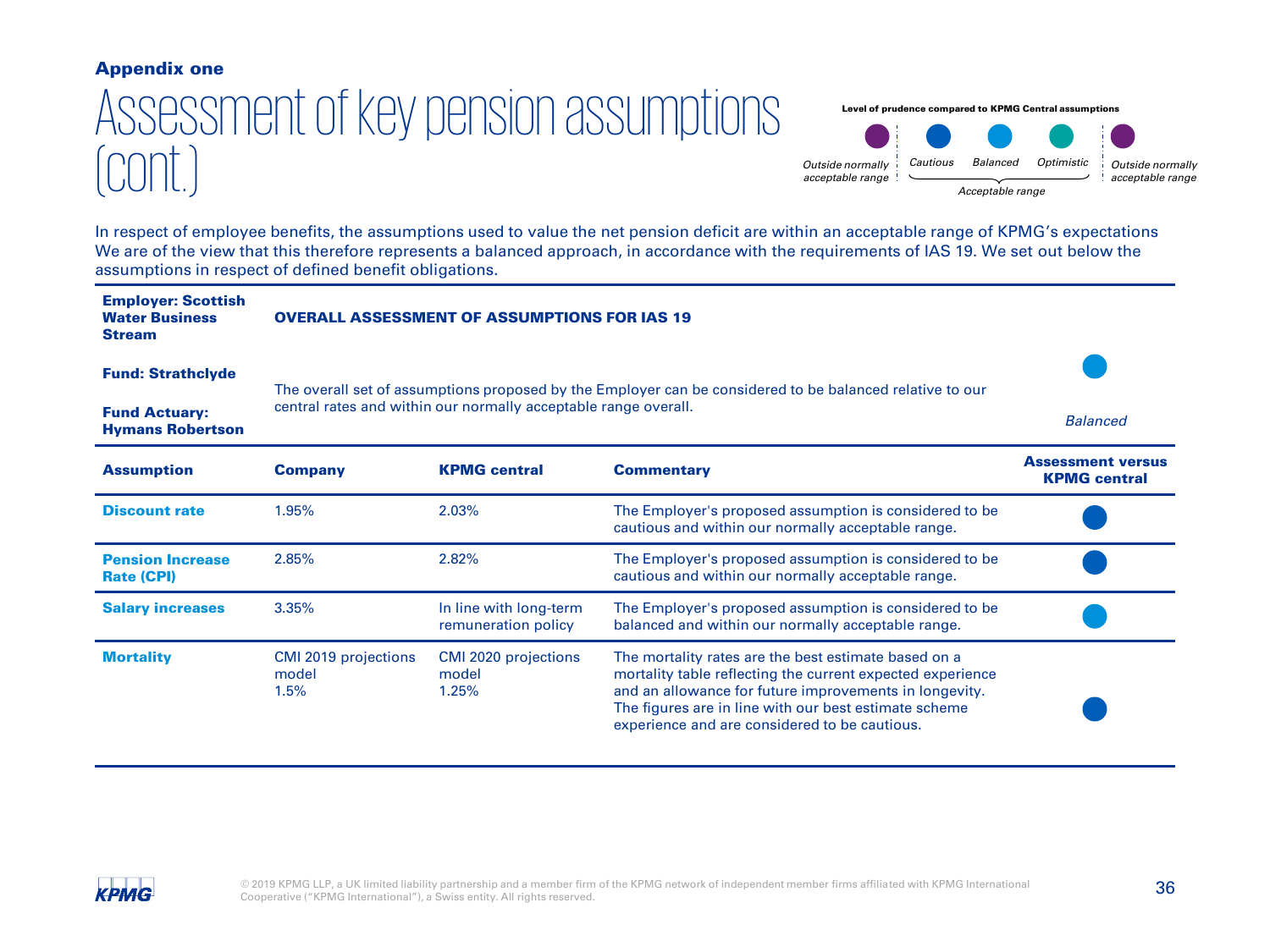### Auditor independence Appendix two

### Assessment of our objectivity and independence as auditor of Scottish Water

Professional ethical standards require us to communicate to you at the conclusion of the audit a written disclosure of relationships (including the provision of non-audit services) that bear on KPMG LLP's objectivity and independence, the threats to KPMG LLP' independence that these create, any safeguards that have been put in place and why they address such threats, together with any other information necessary to enable KPMG LLP's objectivity and independence to be assessed. This letter is intended to comply with this requirement and facilitate a subsequent discussion with you on audit independence and addresses:

- General procedures to safeguard independence and objectivity;
- Independence and objectivity considerations relating to the provision of non-audit services; and
- Independence and objectivity considerations relating to other matters.

We will communicate any significant judgements made about threats to objectivity and independence and the appropriateness of safeguards put in place.

### General procedures to safeguard independence and objectivity

KPMG LLP is committed to being and being seen to be independent. As part of our ethics and independence policies, all KPMG LLP partners and staff annually confirm their compliance with our ethics and independence policies and procedures including in particular that they have no prohibited shareholdings. Our ethics and independence policies and procedures are fully consistent with the requirements of the APB Ethical Standards. As a result we have underlying safeguards in place to maintain independence through:

- Instilling professional values;
- Communications;
- Internal accountability;
- Risk management; and
- Independent reviews.

The conclusion of the audit engagement partner as to our compliance with APB Ethical Standards in relation to this audit engagement and that the safeguards we have applied are appropriate and adequate is subject to review by an engagement quality control reviewer, who is a partner not otherwise involved in your affairs.

We are satisfied that our general procedures support our independence and objectivity.

### Independence and objectivity considerations relating to the provision of non-audit services

### Summary of fees

We have considered the fees charged by us to Scottish Water and its affiliates for professional services provided by us during the reporting period. We have detailed the fees charged by us to Scottish Water for significant professional services provided by us during the reporting period in the table below, as well as the amounts of any future services which have been contracted or where a written proposal has been submitted. Total fees proposed by us for the period ending 31 March 2021 can be analysed as shown on the following page.

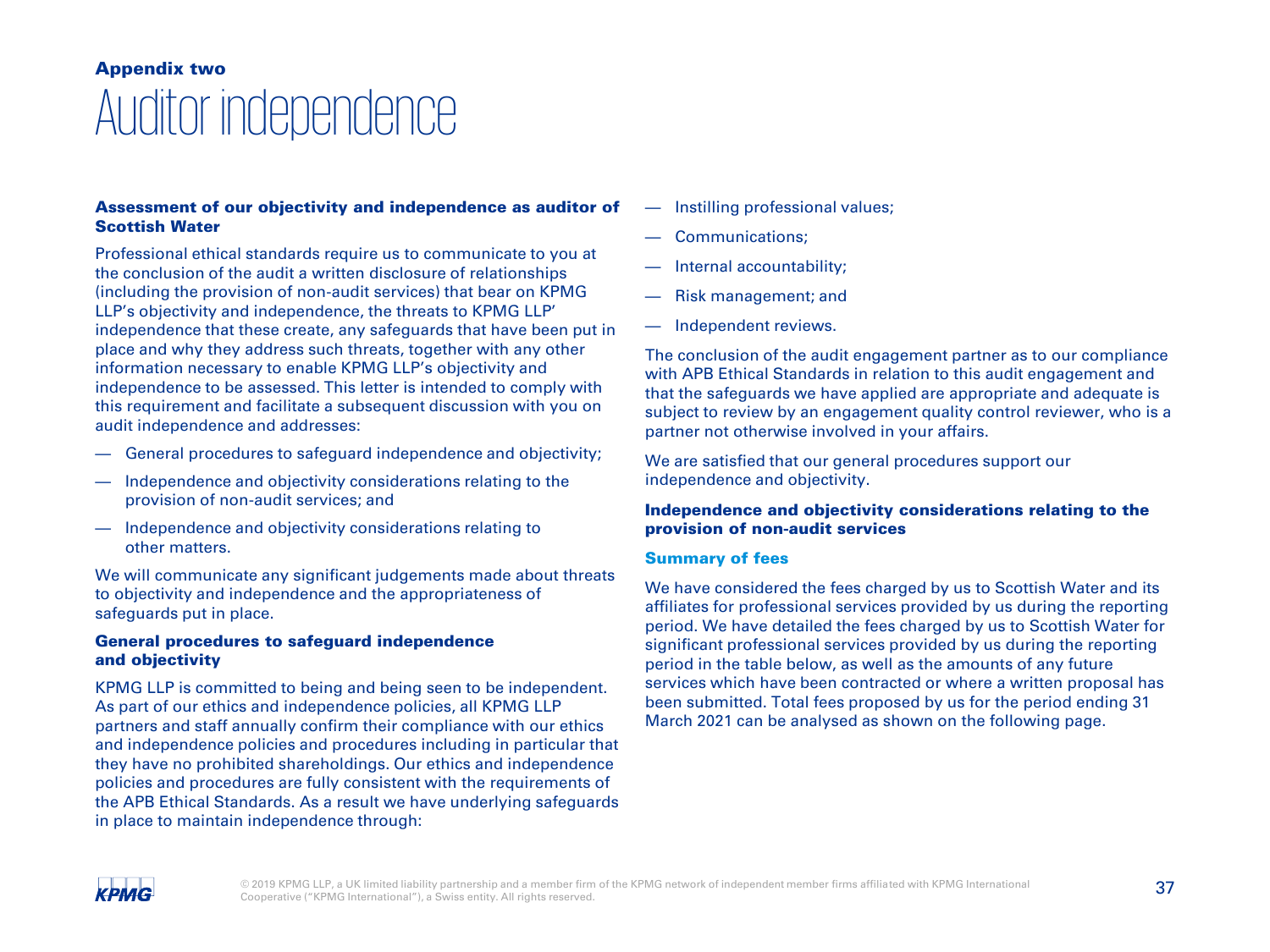# Appendix two Auditor independence (cont.)

|                                                    | 2020-21 (£) |
|----------------------------------------------------|-------------|
| <b>Audit fees</b>                                  |             |
| <b>Scottish Water</b>                              | 133,733     |
| <b>Scottish Water Business Stream</b>              | 70,000      |
| <b>Scottish Water Interim Review</b>               | 15,507      |
| Scottish Water Business Stream Holdings<br>Limited | 3,850       |
| Scottish Water Horizons Holdings Limited           | 3,850       |
| <b>Scottish Water Horizons Limited</b>             | 17,651      |
| Aberdeen Environmental Services Limited            | 18.740      |
| <b>Scottish Water Grampian (Services) Limited</b>  | 10,130      |
| Regulatory accounts                                | 14,973      |
| <b>IT Controls</b>                                 | 3,006       |
| Going concern                                      | 2,026       |
| <b>Procurement fraud risk</b>                      | 3,039       |
| Wider scope                                        | 6,078       |
| <b>IFRS 16</b>                                     | 2,500       |
| Additional procedures as a result of COVID-19      | 12,000      |
| <b>Total audit fees</b>                            | 317,083     |
| <b>Non-audit fees</b>                              |             |
| <b>Provision of P11D Solutions software</b>        | 2,896       |
| <b>Total fees</b>                                  | 319,979     |

The ratio of non-audit to audit fees was 0.001:1. We do not consider that the total non-audit fees create a self-interest threat since the absolute level of fees is not significant to our firm as a whole.

Facts and matters related to the provision of non-audit services and the safeguards put in place that bear upon our independence and objectivity, are set out in the table opposite.

### Details of non-audit services for the year ended 31 March 2021

| <b>Disclosure</b>                                       | Information technology services                                                                                      |
|---------------------------------------------------------|----------------------------------------------------------------------------------------------------------------------|
| <b>Description of</b><br><b>services</b>                | <b>Provision of P11D Solutions software</b>                                                                          |
| <b>Principal threats to</b> Self review<br>independence |                                                                                                                      |
| <b>Safeguards applied</b>                               | Work performed by a separate team from<br>those working on the audit. This work does<br>not result in any judgements |
| <b>Basis of fee</b>                                     | <b>Fixed fee</b>                                                                                                     |

### Independence and objectivity considerations relating to other matters

There are no other matters that, in our professional judgment, bear on our independence which need to be disclosed to the Audit Committee.

### Confirmation of audit independence

We confirm that as of the date of this letter, in our professional judgment, KPMG LLP is independent within the meaning of regulatory and professional requirements and the objectivity of the partner and audit staff is not impaired.

This report is intended solely for the information of the Audit Committee of Scottish Water and should not be used for any other purposes.

We would be very happy to discuss the matters identified above (or any other matters relating to our objectivity and independence) should you wish to do so.

Yours faithfully

KPMG LLP

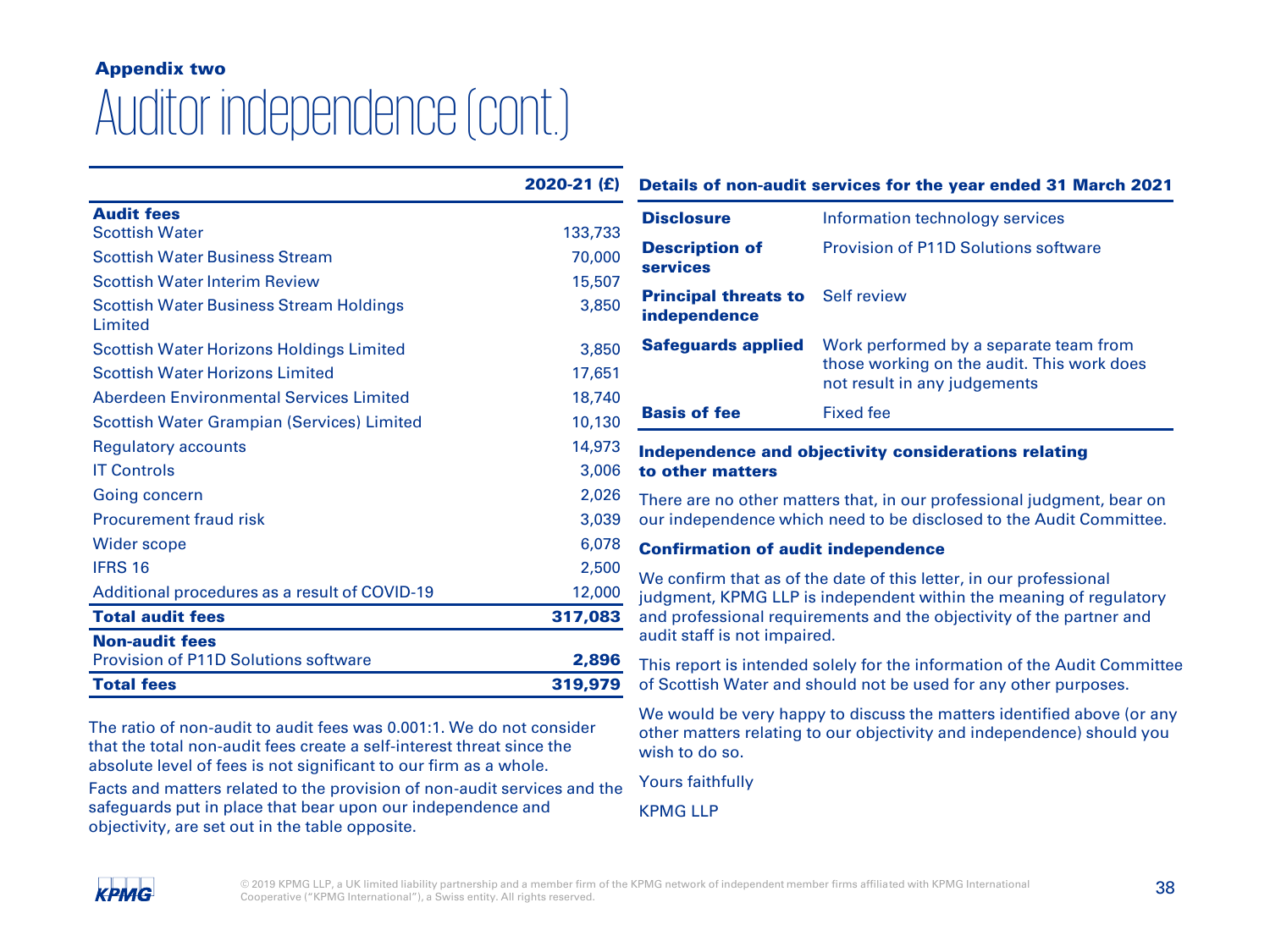### Action plan Appendix three

The action plan summarises specific recommendations arising from our work, together with related risks and management's responses. We present the identified findings across four audit dimensions:

- financial sustainability;
- financial management;
- governance and transparency; and
- Value for money

### Priority rating for recommendations

#### Grade one - significant

Observations are those relating to business issues, high level or other important internal controls. These are significant matters relating to factors critical to the success of the organisation or systems under consideration. The weaknesses may therefore give rise to loss or error.

### Grade two - material

Observations are those on less important control systems, one-off items subsequently corrected, improvements to the efficiency and effectiveness of controls and items which may be significant in the future. The weakness is not necessarily great, but the risk of error would be significantly reduced if it were rectified.

### Grade three - minor

Observations are those recommendations to improve the efficiency and effectiveness of controls and recommendations which would assist us as auditors. The weakness does not appear to affect the availability of the control to meet their objectives in any significant way. These are less significant observations than grades one or two, but we still consider they merit attention.

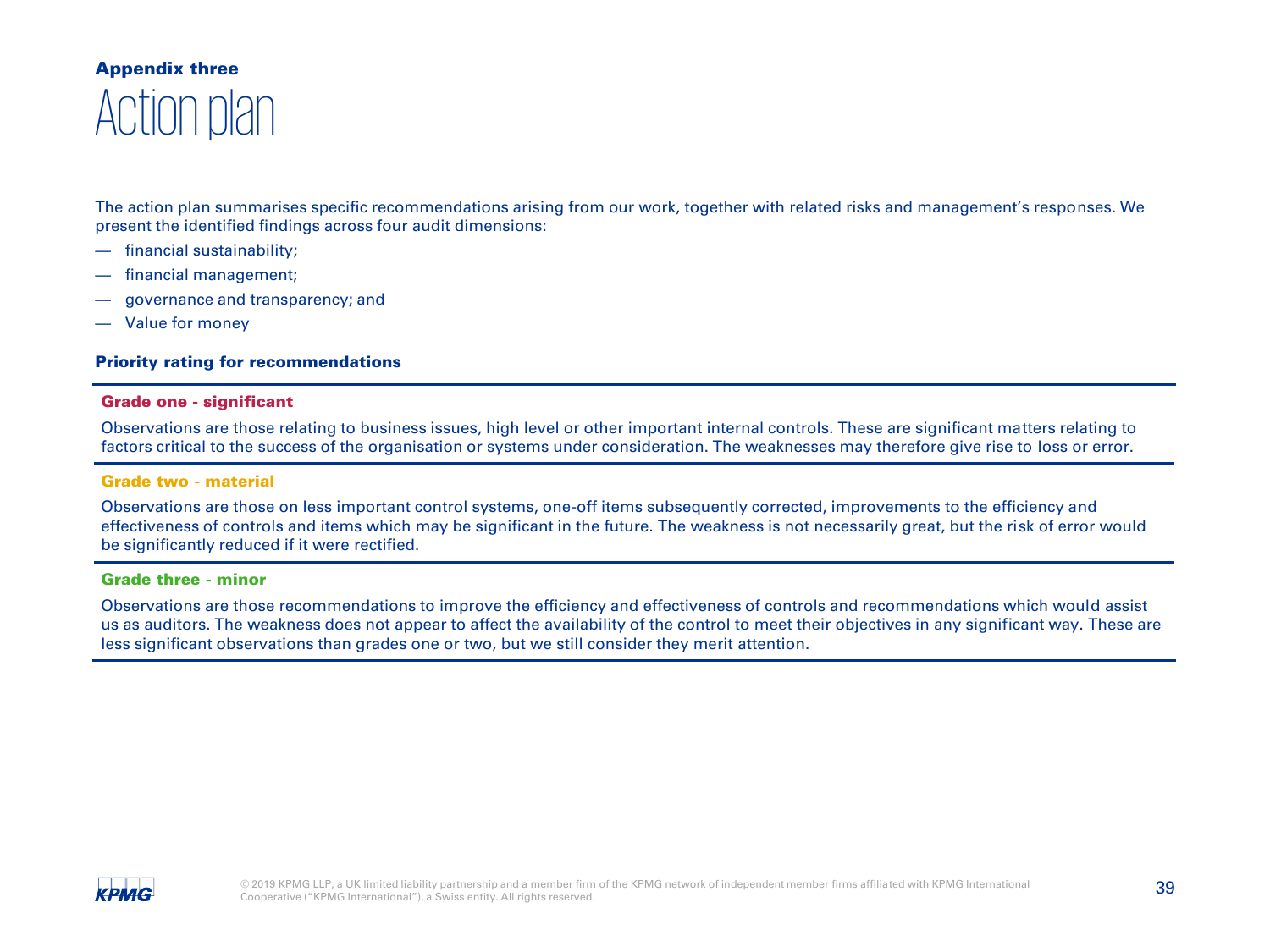| <b>Finding and risk</b>                                                                                                                                                                                                                                                                                                                                                                                                                                                                                                                                                                                       | <b>Recommendation</b>                                                                                                                                                                                                                                                                                                                                                                                                                                                              | <b>Management action</b>                                                                 |                    |
|---------------------------------------------------------------------------------------------------------------------------------------------------------------------------------------------------------------------------------------------------------------------------------------------------------------------------------------------------------------------------------------------------------------------------------------------------------------------------------------------------------------------------------------------------------------------------------------------------------------|------------------------------------------------------------------------------------------------------------------------------------------------------------------------------------------------------------------------------------------------------------------------------------------------------------------------------------------------------------------------------------------------------------------------------------------------------------------------------------|------------------------------------------------------------------------------------------|--------------------|
| 1 Management Review Controls (MRCs) - Pensions and Provisions<br><b>Audit dimension: Financial management</b><br><b>Entity:</b> Scottish Water and Scottish Water Business Stream                                                                                                                                                                                                                                                                                                                                                                                                                             |                                                                                                                                                                                                                                                                                                                                                                                                                                                                                    |                                                                                          | <b>Grade three</b> |
| <b>Finding:</b> We have assessed a number<br>of management review controls in<br>significant risk areas and estimates (i.e.<br>review of provisions and pension<br>assumptions). Whilst these controls<br>may be achieving the control objective<br>set by management, due to the way<br>they are performed and/or evidenced,<br>they do not meet the requirements for<br>an effectively designed control as<br>defined by the FRC. This is due to the<br>difficulty in achieving an appropriate<br>level of precision, in particular when<br>considering the size of the balance<br>relative to materiality. | <b>Recommendation:</b> Management should consider<br>adopting a policy to standardise the review process and<br>pre-set threshold that are sufficiently precise for these<br>management review controls.<br><b>Note:</b> We draw attention that we do not place reliance on<br>these controls because of the absence of documented<br>evidence of the review process occurring and how they<br>are conducted and the lack of clear or appropriate<br>precision in their operation. | Accepted.<br><b>Responsible officer:</b> Finance team<br><b>Implementation date: N/A</b> |                    |
| <b>Risk:</b> An ineffective MRC could lead to<br>the risk of a material misstatements in<br>the financial statements.                                                                                                                                                                                                                                                                                                                                                                                                                                                                                         |                                                                                                                                                                                                                                                                                                                                                                                                                                                                                    |                                                                                          |                    |

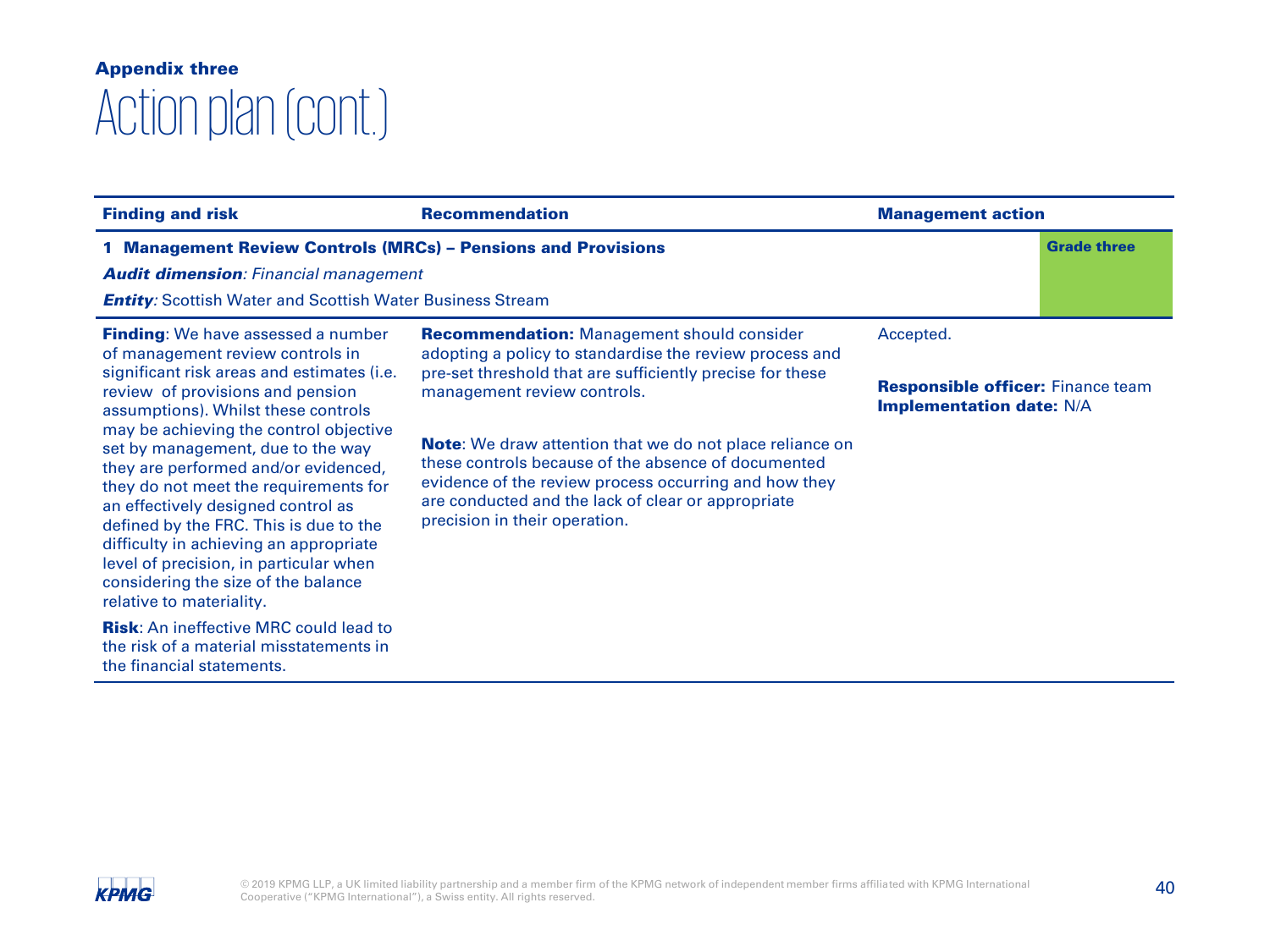| <b>Finding and risk</b>                                                                                                                                                                                                                                                                                                                                                                                                                                                                                           | <b>Recommendation</b>                                                                                                                                                  | <b>Management action</b>                                                                |                    |
|-------------------------------------------------------------------------------------------------------------------------------------------------------------------------------------------------------------------------------------------------------------------------------------------------------------------------------------------------------------------------------------------------------------------------------------------------------------------------------------------------------------------|------------------------------------------------------------------------------------------------------------------------------------------------------------------------|-----------------------------------------------------------------------------------------|--------------------|
| <b>2 Calculation of depreciation</b><br><b>Audit dimension:</b> Financial management<br><b>Entities: Scottish Water</b>                                                                                                                                                                                                                                                                                                                                                                                           |                                                                                                                                                                        |                                                                                         | <b>Grade three</b> |
| <b>Finding:</b> As part of our audit procedures, we<br>performed a recalculation of depreciation<br>charged for the year and noted that there is a<br>time delay between the 'in service date' and<br>'accounting date' of assets, the former being<br>the point at which depreciation is calculated<br>and charged by the system. Consequently, a<br>catch-up depreciation charge is then<br>calculated and booked to account for the<br>depreciation charge from the date the asset<br>was ready for use.       | We understand that management is aware of Accepted.<br>this issue and has already a number of<br>actions to reduce the gap between in service<br>and accounting dates. | <b>Responsible officer:</b> Capital Finance team<br><b>Implementation date: FY-2022</b> |                    |
| On discussion with management, we<br>understand that this is an issue the capital<br>finance team are aware of and are working to<br>resolve.<br><b>Risk:</b> The risk arises when the in service date<br>and accounting date of a particular asset<br>spans over different financial periods. This<br>gives rise to a cut off issue whereby<br>depreciation is not charged to the correct<br>accounting period which could result in a<br>correction of an accounting error as required<br>by IAS 8 if material. |                                                                                                                                                                        |                                                                                         |                    |

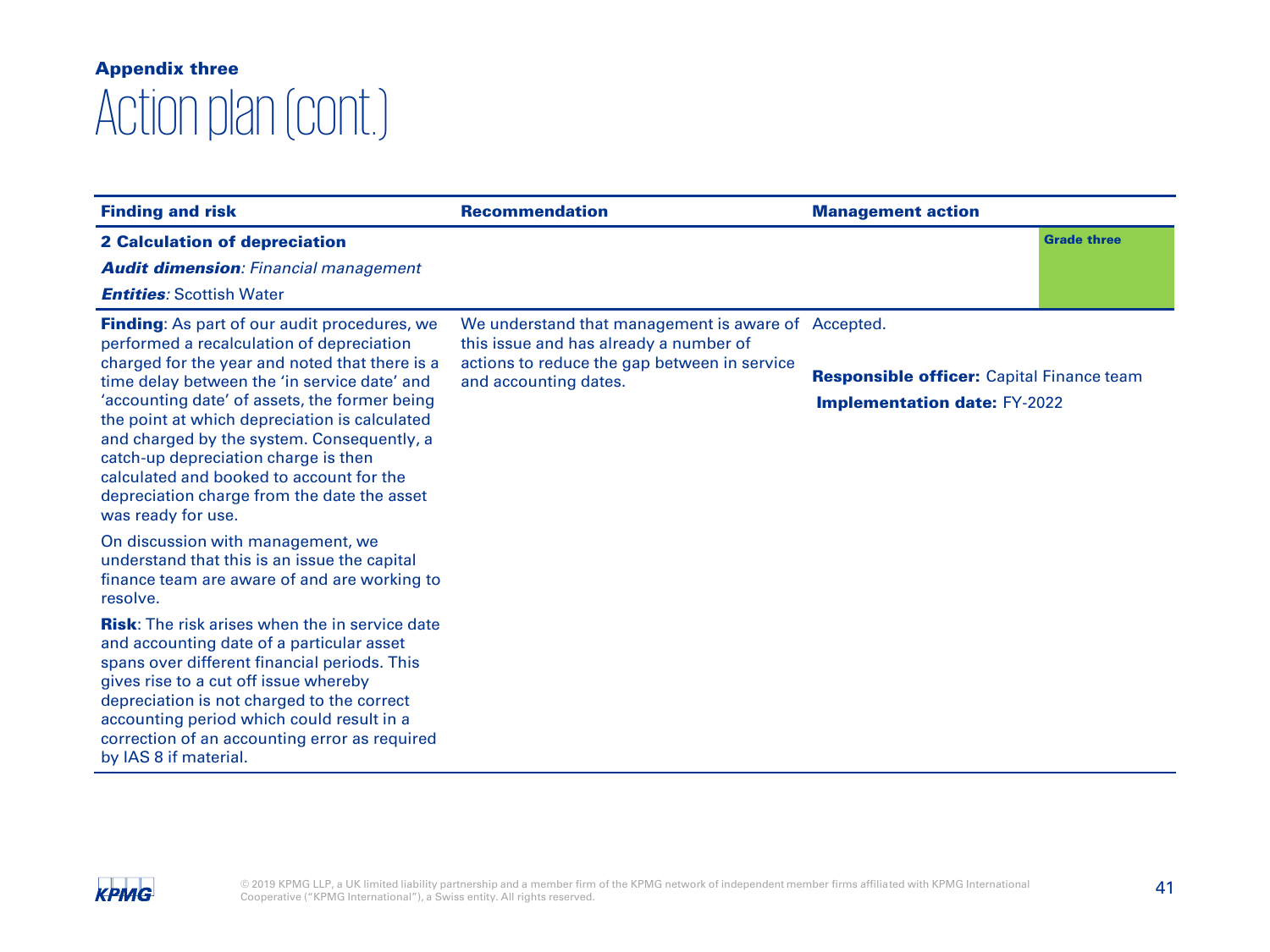| <b>Finding and risk</b>                                                                                                                                                                                                                                                                                                                                                                                                                                                                                                                                                                         | <b>Recommendation</b>                                                                       | <b>Management action</b>                                                                                         |                    |
|-------------------------------------------------------------------------------------------------------------------------------------------------------------------------------------------------------------------------------------------------------------------------------------------------------------------------------------------------------------------------------------------------------------------------------------------------------------------------------------------------------------------------------------------------------------------------------------------------|---------------------------------------------------------------------------------------------|------------------------------------------------------------------------------------------------------------------|--------------------|
| <b>3 Control over journal entries</b><br><b>Audit dimension:</b> Financial management<br><b>Entities:</b> Scottish Water, Scottish Water Business Stream, Aberdeen Environmental<br>Services Ltd and Scottish Water Services (Grampian) Ltd                                                                                                                                                                                                                                                                                                                                                     |                                                                                             |                                                                                                                  | <b>Grade three</b> |
| <b>Finding:</b> The presumed risk of management<br>override of controls includes consideration of<br>the design of controls relating to journals.<br>During the course of our audit, we noted that<br>there are a number of controls over<br>preparation and review of journal entries.<br>However, controls over the review function is<br>not formally documented. On discussion with<br>management, we understand that there are<br>alternative remediating controls in place, for<br>instance monthly reconciliations, whereby<br>incorrect journal entries are likely to be<br>identified. | We recommend that management considers<br>documenting evidence of reviews over<br>journals. | Accepted.<br><b>Responsible officer:</b> Finance team of each<br>entities<br><b>Implementation date: FY-2022</b> |                    |
| <b>Risk:</b> Lack of formal documentation in the<br>review of journal entries makes it difficult to<br>ascertain whether they have been reviewed<br>or not. There is therefore the risk that<br>materially incorrect journals could be posted,<br>whether due to fraud or error, without being<br>reviewed.                                                                                                                                                                                                                                                                                     |                                                                                             |                                                                                                                  |                    |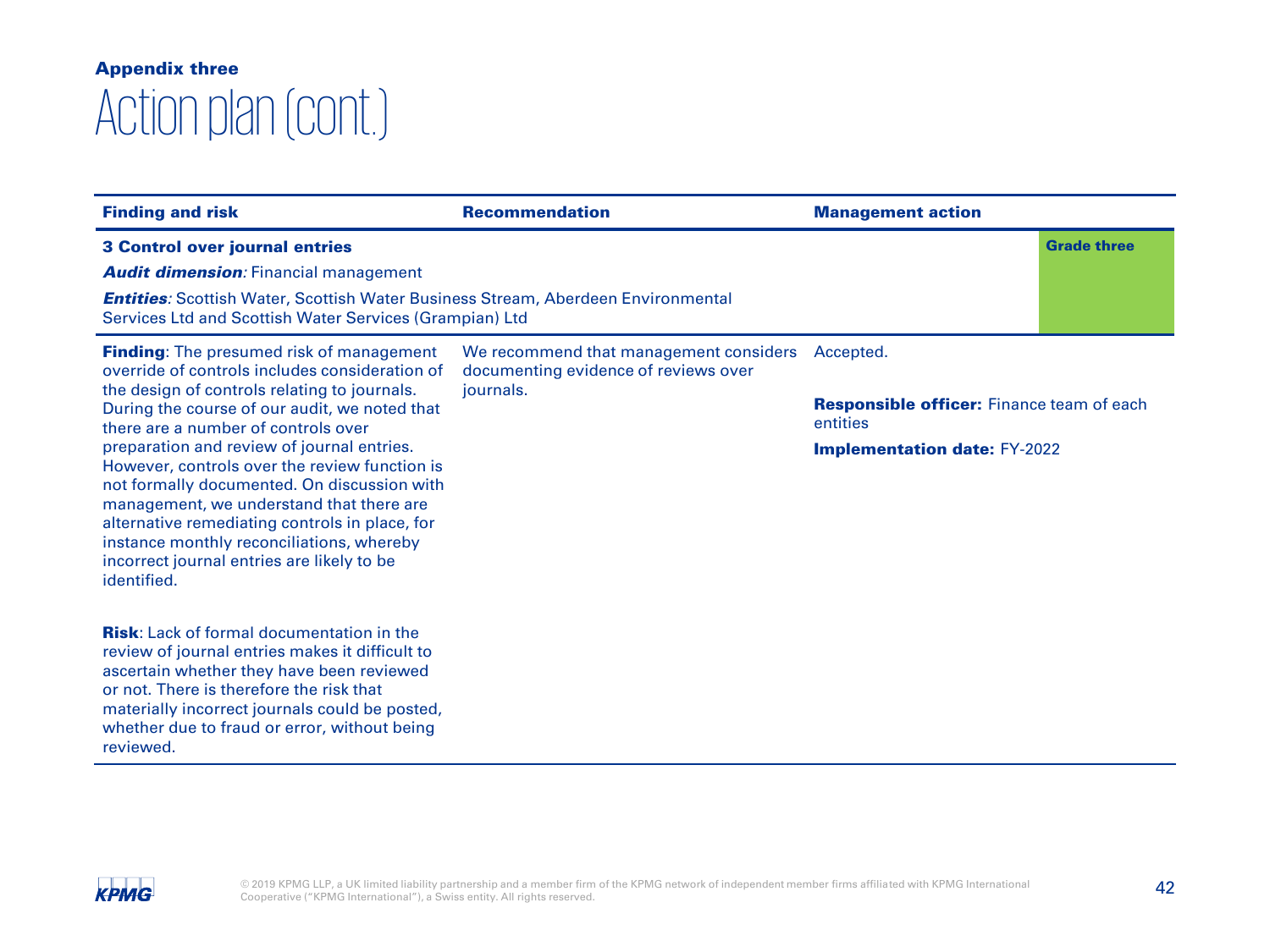| <b>Finding and risk</b>                                                                                                                                                                                                     | <b>Recommendation</b>                                                                                                                                                                                        | <b>Management action</b>                                                                                                                                                                                                              |  |
|-----------------------------------------------------------------------------------------------------------------------------------------------------------------------------------------------------------------------------|--------------------------------------------------------------------------------------------------------------------------------------------------------------------------------------------------------------|---------------------------------------------------------------------------------------------------------------------------------------------------------------------------------------------------------------------------------------|--|
| <b>4 IT Control Environment</b><br><b>Audit dimension:</b> Financial management<br><b>Entity:</b> Scottish Water Business Stream                                                                                            |                                                                                                                                                                                                              | <b>Grade one</b>                                                                                                                                                                                                                      |  |
| <b>Finding: Previous work performed by our</b><br>IT colleagues over the HiAffinity billing<br>system identified a number of control<br>deficiencies. This system is a key source of<br>information for our work on revenue | We recommend management to review the<br>previously reported IT control environment<br>findings and implement the necessary<br>controls and review procedures necessary<br>to mitigate the risks identified. | Given the system limitations of the Hi Affinity<br>billing system around limiting user privileges<br>and our planned move to a new billing<br>platform the control deficiencies are<br>recognised as an acceptable risk in the short- |  |
| recognition.                                                                                                                                                                                                                | These risks primarily focused on privileged<br>user account access and generic user<br>account usage.                                                                                                        | term. Management will continue to restrict<br>the number of privileged user accounts<br>issued on a needs basis.                                                                                                                      |  |
| <b>Risk:</b> There is a risk, due to either fraud or<br>error, that the recording of revenue is<br>incorrect within the HiAffinity billing                                                                                  | We draw attention that for the purposes of                                                                                                                                                                   | <b>Responsible officer:</b> Infrastructure &<br><b>Service Delivery Manager</b>                                                                                                                                                       |  |
| system.                                                                                                                                                                                                                     | our audit we did not rely on these GITCs but<br>instead obtained alternative audit evidence<br>over the IPE.                                                                                                 | <b>Implementation date: FY-2022</b>                                                                                                                                                                                                   |  |
| As this is heavily relied upon by the<br>business, any access to manipulate records<br>maintained by this system presents a risk to<br>the business and to our audit approach.                                              |                                                                                                                                                                                                              |                                                                                                                                                                                                                                       |  |

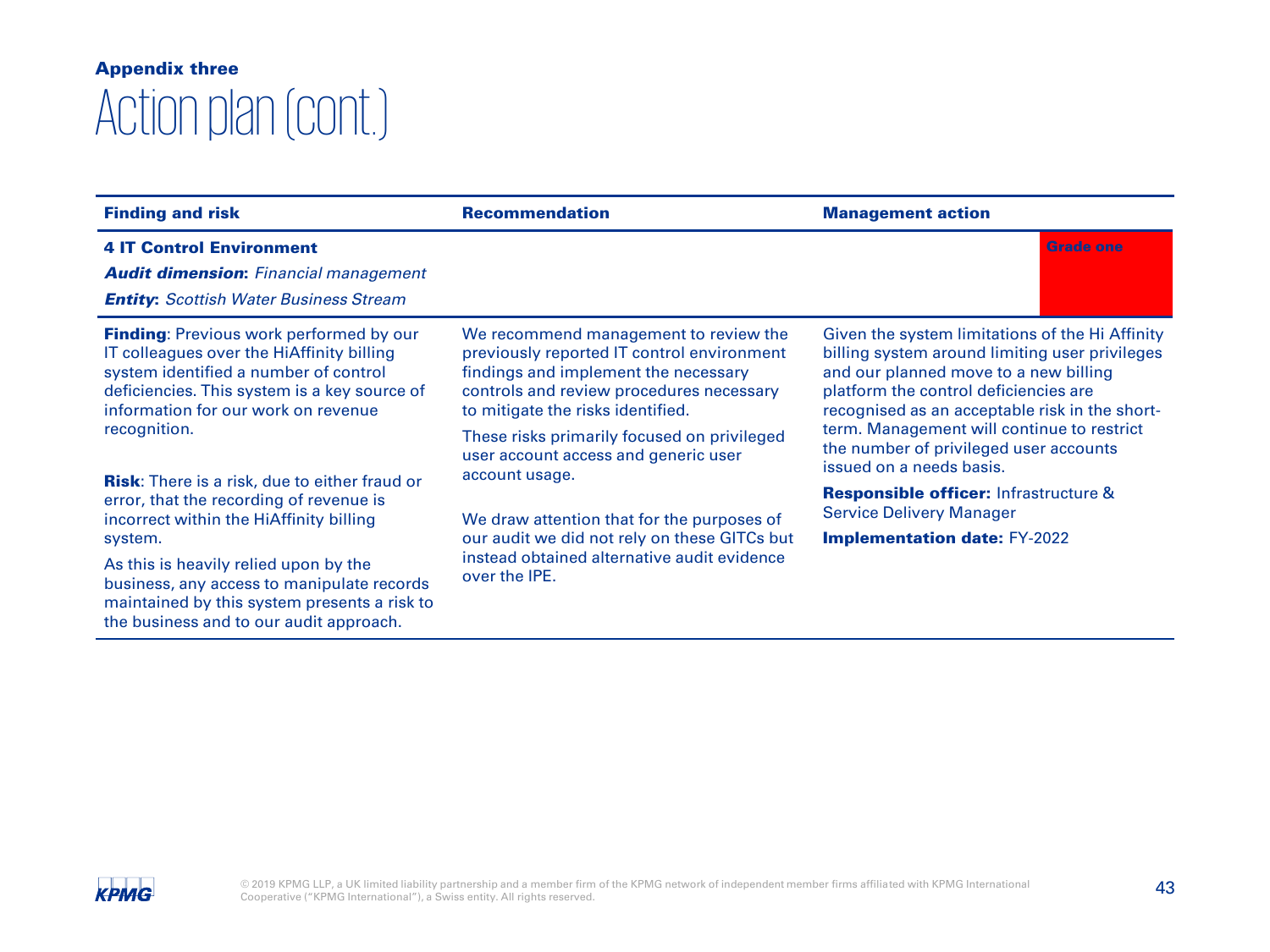| <b>Finding and risk</b>                                                                                                                                                                                                                                                                                                                                                                                                                                                                                                               | <b>Recommendation</b>                                                                                                                                                                                                                                                                                                                                                                                                                                                                                                                                                                                                                                                                                                                                                                                                                                                                                                                                                                                                                                                                                                                                                            | <b>Management action</b>                                                                     |                    |
|---------------------------------------------------------------------------------------------------------------------------------------------------------------------------------------------------------------------------------------------------------------------------------------------------------------------------------------------------------------------------------------------------------------------------------------------------------------------------------------------------------------------------------------|----------------------------------------------------------------------------------------------------------------------------------------------------------------------------------------------------------------------------------------------------------------------------------------------------------------------------------------------------------------------------------------------------------------------------------------------------------------------------------------------------------------------------------------------------------------------------------------------------------------------------------------------------------------------------------------------------------------------------------------------------------------------------------------------------------------------------------------------------------------------------------------------------------------------------------------------------------------------------------------------------------------------------------------------------------------------------------------------------------------------------------------------------------------------------------|----------------------------------------------------------------------------------------------|--------------------|
| <b>5 Onerous contract provision review</b><br><b>Audit dimension:</b> Financial management<br><b>Entity:</b> Scottish Water Services (Grampian) Limited                                                                                                                                                                                                                                                                                                                                                                               |                                                                                                                                                                                                                                                                                                                                                                                                                                                                                                                                                                                                                                                                                                                                                                                                                                                                                                                                                                                                                                                                                                                                                                                  |                                                                                              | <b>Grade three</b> |
| <b>Finding:</b> The onerous contract<br>provision is a large estimate within the<br><b>Scottish Water Services (Grampian) Ltd</b><br>entity. This involves significant<br>judgement and relies on future<br>assumptions to derive the provision<br>value.<br>From discussion with management, we<br>understand that there is already a<br>review process in place which is not<br>formally documented.<br><b>Risk:</b> Lack of formally documented<br>review in areas of judgment increases<br>the risk of errors and irregularities. | We recommend that procedures and challenge with<br>respect to onerous contract provision should be<br>appropriately documented/evidenced. The following<br>criteria should be considered when performing review of<br>estimates:<br>The control satisfies the corresponding control<br>objective;<br>Precision of the control is sufficient to achieve its<br>×<br>objective;<br>Steps involved in identifying and resolving outliers are<br>×<br>properly designed using the established criteria of<br>investigation;<br>Those performing the control have the appropriate<br>competence and authority to satisfy the objective;<br>The control is performed with sufficient frequency to<br>٠<br>achieve its objective in a timely manner;<br>Information used in the control are relevant and<br>×<br>sufficiently reliable to achieve its objective; and<br>The control is designed to address management bias.<br>and in<br><b>Note:</b> We draw attention that this provision is eliminated<br>on consolidation and therefore this control deficiency is<br>not relevant at Scottish Water group level but instead<br>only at Scottish Water Services (Grampian) Limited. | Accepted.<br><b>Responsible officer:</b> Finance team<br><b>Implementation date: FY-2022</b> |                    |

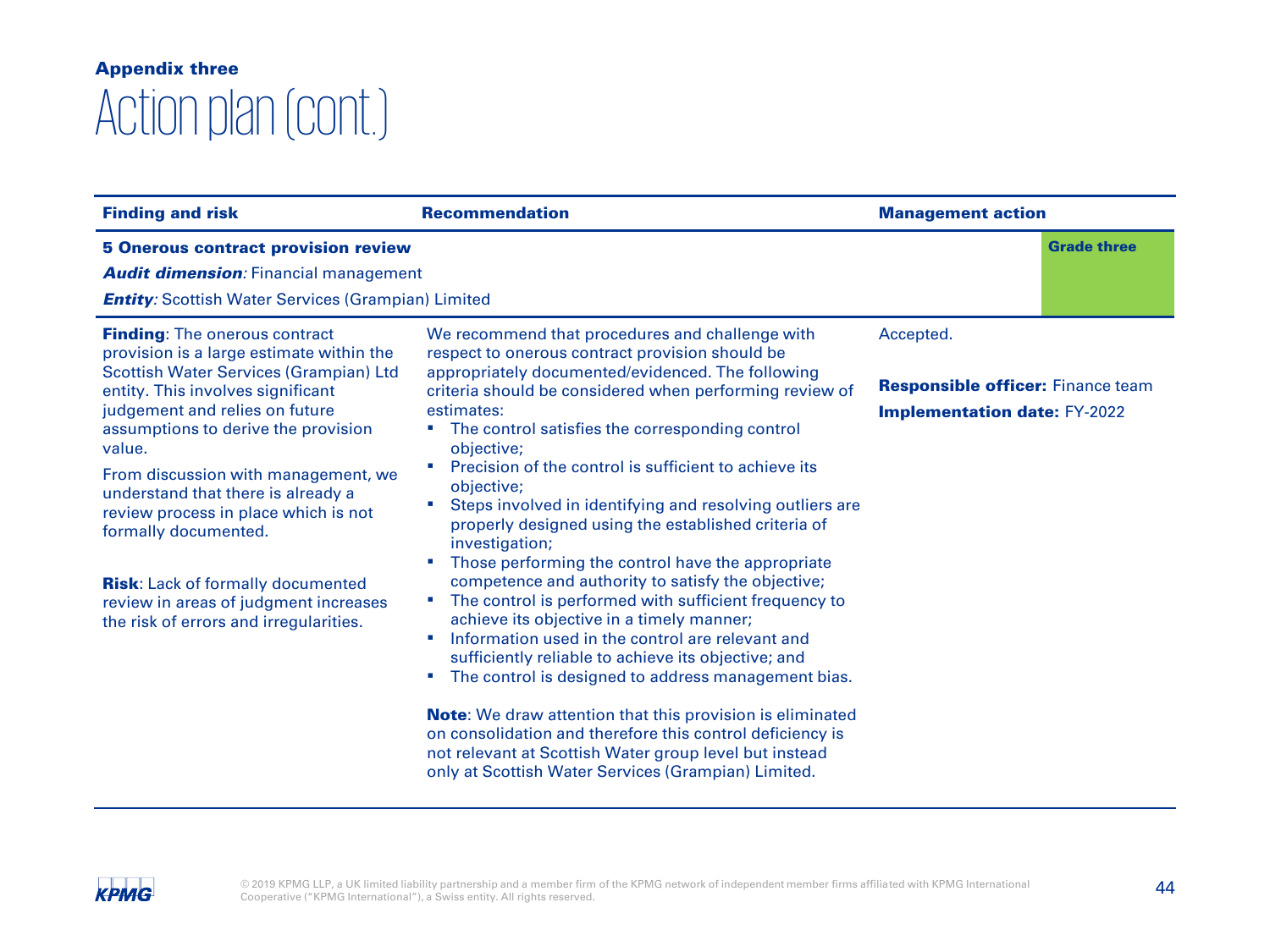| <b>Finding</b>                                                                                                                                                                                                                                                                                                                                                                                                                                                                                                                                                                                                                                                                                                                                                                                                                                                                            | <b>Risk and Recommendations</b>                                                                                                                                                                                                                                                                                                                                                                                                                                                                                                                                                                                                                                                                                                                                                                                                                 | <b>Management actions</b>                                                                                                                                                                                                                                                                                                                                                                                                                                                                                                                                                                                                                                                                                                                                                                                                                                                                                                                                                                                                                                                                                                                                                                                                  |
|-------------------------------------------------------------------------------------------------------------------------------------------------------------------------------------------------------------------------------------------------------------------------------------------------------------------------------------------------------------------------------------------------------------------------------------------------------------------------------------------------------------------------------------------------------------------------------------------------------------------------------------------------------------------------------------------------------------------------------------------------------------------------------------------------------------------------------------------------------------------------------------------|-------------------------------------------------------------------------------------------------------------------------------------------------------------------------------------------------------------------------------------------------------------------------------------------------------------------------------------------------------------------------------------------------------------------------------------------------------------------------------------------------------------------------------------------------------------------------------------------------------------------------------------------------------------------------------------------------------------------------------------------------------------------------------------------------------------------------------------------------|----------------------------------------------------------------------------------------------------------------------------------------------------------------------------------------------------------------------------------------------------------------------------------------------------------------------------------------------------------------------------------------------------------------------------------------------------------------------------------------------------------------------------------------------------------------------------------------------------------------------------------------------------------------------------------------------------------------------------------------------------------------------------------------------------------------------------------------------------------------------------------------------------------------------------------------------------------------------------------------------------------------------------------------------------------------------------------------------------------------------------------------------------------------------------------------------------------------------------|
| 6 Privileged user access management<br><b>Audit dimension:</b> Financial management<br><b>Entity: Scottish Water</b>                                                                                                                                                                                                                                                                                                                                                                                                                                                                                                                                                                                                                                                                                                                                                                      |                                                                                                                                                                                                                                                                                                                                                                                                                                                                                                                                                                                                                                                                                                                                                                                                                                                 | <b>Grade two</b>                                                                                                                                                                                                                                                                                                                                                                                                                                                                                                                                                                                                                                                                                                                                                                                                                                                                                                                                                                                                                                                                                                                                                                                                           |
| <b>Finding:</b><br>Scottish Water does not proactively monitor<br>privileged IT system administrator activities (inc.IT<br>and third party staff) to detect any unauthorised<br>access to data or changes in the production<br>environment for all IT systems in scope of the<br>audit (e.g. Oracle Fusion, P3M, Ellipse). Events<br>that are not monitored include changes to<br>important system settings such as security events<br>(e.g. changes to logs), as well as financial system<br>controls and configuration.<br>We understand that an automated tool has been<br>approved by management to be used for<br>monitoring privileged access accounts on in-scope<br>applications and systems as part of the Cyber<br>Security Programme. A risk based approached is<br>being followed to implement the automated tool<br>on key applications and system by the end of Q2<br>2021. | <b>Risk:</b> Where logging and monitoring is not<br>established, the risk is increased that:<br>Unauthorised access is gained to process<br>erroneous or fraudulent transactions, make<br>changes to data, and system settings;<br>Unauthorised changes are not detected and<br>appropriate action taken;<br>IT / operational system downtime is<br>experienced; and<br>The system does not function as intended by<br>management.<br><b>Recommendation:</b> We recommend that<br>management consider:<br>Implementing procedures to monitor access<br>to privileged accounts on applications and<br>systems, including access to generic<br>privileged accounts.<br>Implementing event log auditing based on a<br>formal and documented risk assessment<br>agreed between the business and IT; and<br>Reviewing the audit logs and demonstrate | Cross functional identity management forums are in place<br>and consist of membership from our partners and both our<br>Access, Data & Cyber functions, these are informal with no<br>minutes, but do drive forward conversation &<br>improvements together. Privileged access at our<br>application level continues to be governed on a month to<br>month basis, and we continue to improve our reviews at<br>database level, which is a reducing risk as many of our<br>higher risk applications are now software as a service<br>solutions.<br>An automated tool for monitoring privileged access has<br>been approved and will be implemented on a risk based<br>approach as follows:<br>Financial Systems Fusion - due to go live late May<br>following the quarterly Oracle upgrade.<br>P3M (Oracle Unifier & Primavera) - due to go live late May.<br>Other critical accounts such as Domain Admins, Unix,<br>Local Admins - due to go live in stages during May into<br>early June.<br>The new tool will be a segregated control point for our<br>highest risk privilege accounts and includes session<br>recording of activities and relevant approval<br>controls. Session records will be reviewed by exception |
|                                                                                                                                                                                                                                                                                                                                                                                                                                                                                                                                                                                                                                                                                                                                                                                                                                                                                           | appropriate follow up and investigation, as<br>well as consider maintaining integrity of the<br>logs by preventing changes from being                                                                                                                                                                                                                                                                                                                                                                                                                                                                                                                                                                                                                                                                                                           | with random auditing and governance on a regular basis.<br><b>Responsible Persons: Head of Corporate Data &amp;</b>                                                                                                                                                                                                                                                                                                                                                                                                                                                                                                                                                                                                                                                                                                                                                                                                                                                                                                                                                                                                                                                                                                        |

Compliance, and Head of Digital Security & Services.

Target Date: Q2 FY-2022

### **KPMG**

made by users.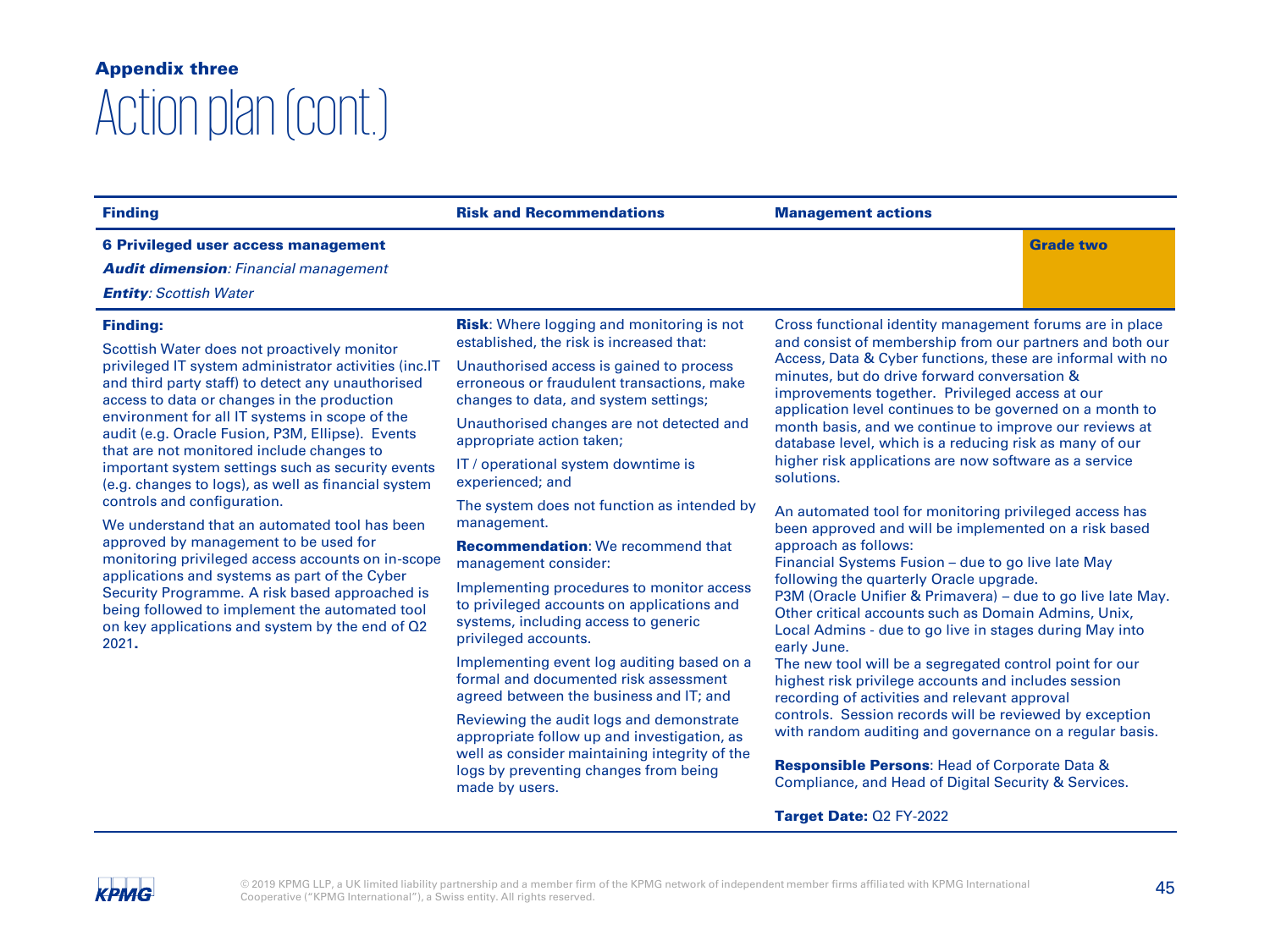| <b>Finding and risk</b>                                                                                                                                                                                                                                                                                                                                                                                                                                                                                                                                                                                                                                                                                                                                                                                             | <b>Recommendation</b>                                                                                                                                                                                    | <b>Management actions</b>                                                                                                                                                                                                                 |
|---------------------------------------------------------------------------------------------------------------------------------------------------------------------------------------------------------------------------------------------------------------------------------------------------------------------------------------------------------------------------------------------------------------------------------------------------------------------------------------------------------------------------------------------------------------------------------------------------------------------------------------------------------------------------------------------------------------------------------------------------------------------------------------------------------------------|----------------------------------------------------------------------------------------------------------------------------------------------------------------------------------------------------------|-------------------------------------------------------------------------------------------------------------------------------------------------------------------------------------------------------------------------------------------|
| <b>7 Calculation of accrued and deferred revenue</b><br><b>Audit dimension: Financial management</b><br><b>Entity:</b> Scottish Water Business Stream                                                                                                                                                                                                                                                                                                                                                                                                                                                                                                                                                                                                                                                               |                                                                                                                                                                                                          | <b>Grade Two</b>                                                                                                                                                                                                                          |
| Finding: Our presumed risk of fraud over revenue<br>requires us to consider relevant controls within the<br>revenue recognition process. Due to the manual<br>nature of the accrued/deferred income adjustments<br>we have identified this as a specific area for audit<br>consideration in relation to both error and fraud.                                                                                                                                                                                                                                                                                                                                                                                                                                                                                       | We recommend that management<br>introduces a detailed review control<br>that demonstrates challenge of the<br>assumptions against independent<br>expectations, to ensure the<br>assumptions selected are | The current monthly review processes<br>undertaken by the Financial Controller will<br>be standardised and documented to show<br>both the analytical review and substantive<br>testing undertaken as part of each monthly<br>close cycle. |
| Since the previous year, a control to manually<br>sample entries in both the accrued and deferred<br>income balances has been implemented. This<br>mitigates the risk previously presented and we have<br>therefore lowered the priority rating to grade three<br>as noted above.<br>Although review processes and a mitigating<br>control are in place, there remains a risk that a<br>material misstatement in respect of the accrued<br>and deferred revenue calculation may arise due to<br>the material nature of the balances and relatively<br>low coverage provided by the review control<br>implemented.<br><b>Risk:</b> There is a risk, due to either fraud or error,<br>that the calculation of accrued and deferred<br>revenue is incorrect prior to being uploaded into<br>the general ledger system. | appropriate.                                                                                                                                                                                             | <b>Responsible officer: Head of Financial</b><br>Control<br><b>Implementation date: FY-2022</b>                                                                                                                                           |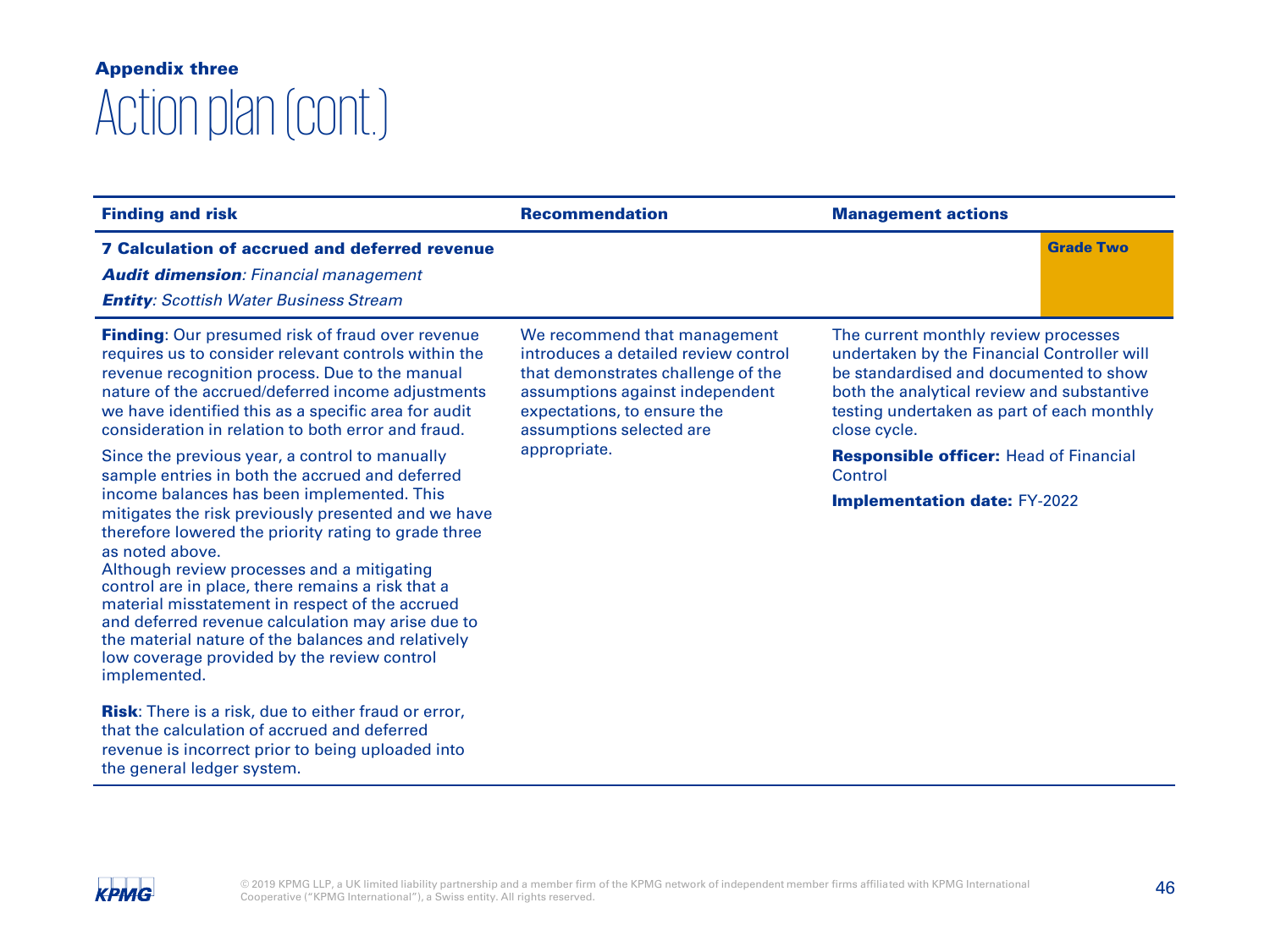| <b>Finding and risk</b>                                                                                                                                                                                                                                                                                                                                                                   | <b>Recommendation</b>                                                                                                                                                                                                                           | <b>Management actions</b>                                                                                   |  |
|-------------------------------------------------------------------------------------------------------------------------------------------------------------------------------------------------------------------------------------------------------------------------------------------------------------------------------------------------------------------------------------------|-------------------------------------------------------------------------------------------------------------------------------------------------------------------------------------------------------------------------------------------------|-------------------------------------------------------------------------------------------------------------|--|
| <b>8 Yorkshire transactions</b><br><b>Audit dimension: Financial management</b><br><b>Entity: Scottish Water Business Stream</b>                                                                                                                                                                                                                                                          |                                                                                                                                                                                                                                                 | <b>Grade Two</b>                                                                                            |  |
| <b>Finding:</b> SWBS acquired the Yorkshire Water non-<br>household customer list in the prior year and the<br>current year transactions continued to be<br>maintained under a white label service agreement<br>by the latter.<br>We faced significant delays in the provision of<br>accurate information for the purpose of our audit<br>on balances associated with this customer list. | We recommend that appropriate<br>controls are put in place for review of<br>the transactions regularly and<br>necessary arrangements be made for<br>relevant information and supporting<br>evidence to be made available for a<br>timely audit. | Accepted<br><b>Responsible officer:</b> Head of Financial<br>Control<br><b>Implementation date: FY-2022</b> |  |
| There were also issues identified by SWBS in the<br>classification of revenue and split of cash between<br>SWBS and the previous owners which has resulted<br>in more money due to SWBS at year end and<br>numerous reconciling items.                                                                                                                                                    |                                                                                                                                                                                                                                                 |                                                                                                             |  |
| <b>Risk:</b> There is the risk that errors occurring might<br>remain undetected and also causing delays in<br>approval of the company's financial statements and<br>that of the group. We highlight that this finding has<br>already caused significant delays in the audit<br>process for the current year.                                                                              |                                                                                                                                                                                                                                                 |                                                                                                             |  |

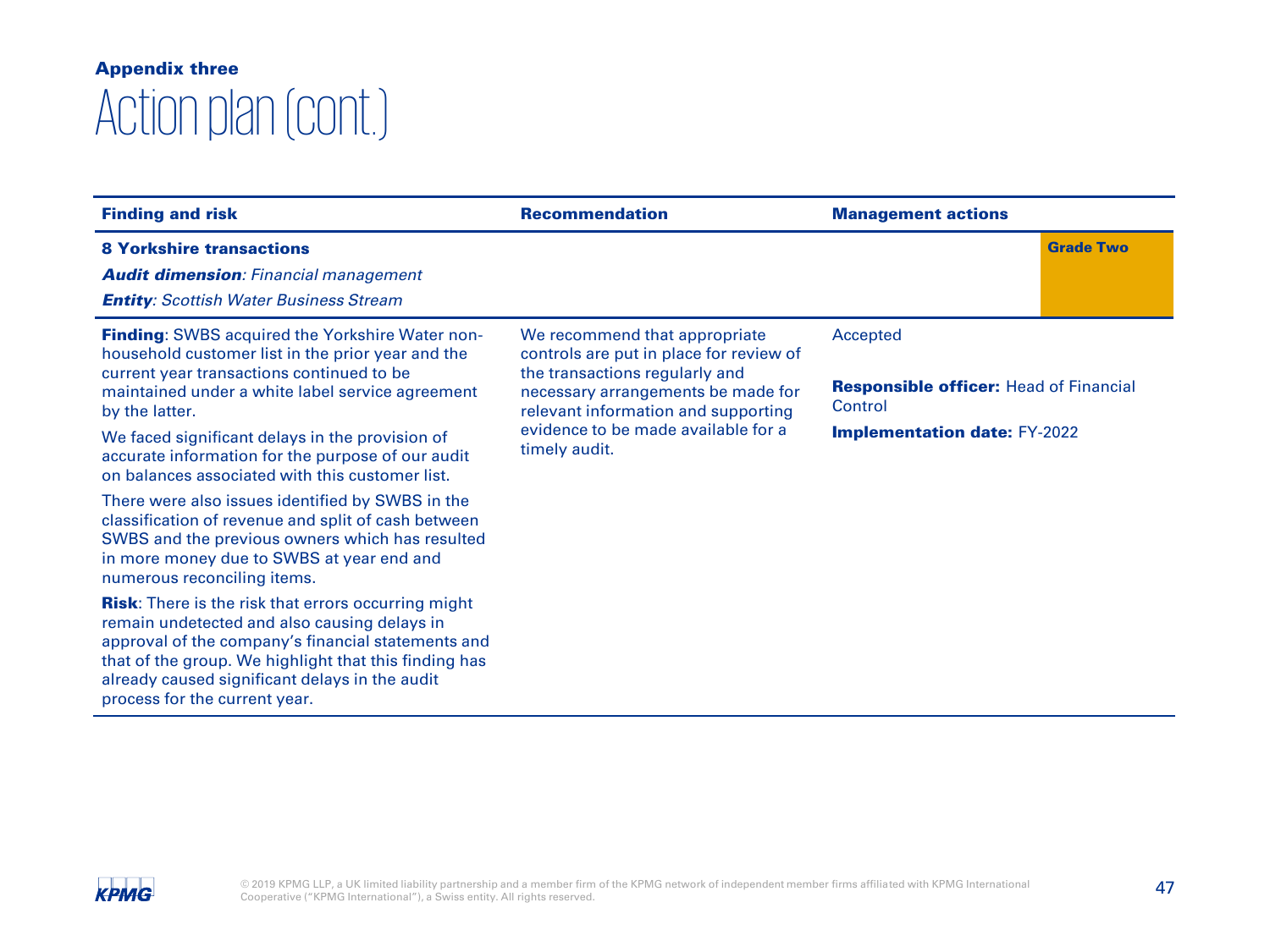# Appointed auditors responsibilities Appendix four

| <b>Area</b>                                           | <b>Appointed auditors responsibilities</b>                                                                                                                                                                    | How we've met our responsibilities                                                                                                                                                                                                                                |
|-------------------------------------------------------|---------------------------------------------------------------------------------------------------------------------------------------------------------------------------------------------------------------|-------------------------------------------------------------------------------------------------------------------------------------------------------------------------------------------------------------------------------------------------------------------|
| <b>Corporate</b><br>governance                        | Review and come to a conclusion on the effectiveness and appropriateness<br>of arrangements to ensure the proper conduct of the bodies affairs<br>including legality of activities and transactions           | Page 32 sets out our conclusion on these<br>arrangements.                                                                                                                                                                                                         |
|                                                       | Conclude on whether the monitoring arrangements are operating in line<br>with recommended best practice                                                                                                       |                                                                                                                                                                                                                                                                   |
| <b>Financial</b><br>statements and<br>related reports | Provide an opinion on audited bodies' financial statements on whether<br>financial statements give a true and fair view of the financial position of<br>audited bodies and their expenditure and income       | Page 3 summarises the opinions we<br>have provided.                                                                                                                                                                                                               |
|                                                       | Provide an opinion on whether financial statements have been properly<br>prepared in accordance with relevant legislation, the applicable accounting<br>framework and other reporting requirements            |                                                                                                                                                                                                                                                                   |
|                                                       | Provide an opinion on the regularity of the expenditure and income                                                                                                                                            |                                                                                                                                                                                                                                                                   |
| <b>Financial</b><br>statements and<br>related reports | Review and report on, as appropriate, other information such as annual<br>governance statements, management commentaries, remuneration<br>reports, grant claims and whole of government returns               | Pages $26 - 27$ reports on the other<br>information contained in the financial<br>statements, covering the annual<br>governance statement, management<br>commentary and remuneration report.<br>We will separately report on the Whole<br>of Government Accounts. |
| <b>Financial</b><br>statements and<br>related reports | Notify the Auditor General when circumstances indicate that a statutory<br>report may be required                                                                                                             | We do not consider any notifications<br>necessary.                                                                                                                                                                                                                |
| <b>Financial</b><br>statements and<br>related reports | Review and conclude on the effectiveness and appropriateness of<br>arrangements and systems of internal control, including risk management,<br>internal audit, financial, operational and compliance controls | Pages 39 – 47 sets out our conclusion on<br>these arrangements.                                                                                                                                                                                                   |

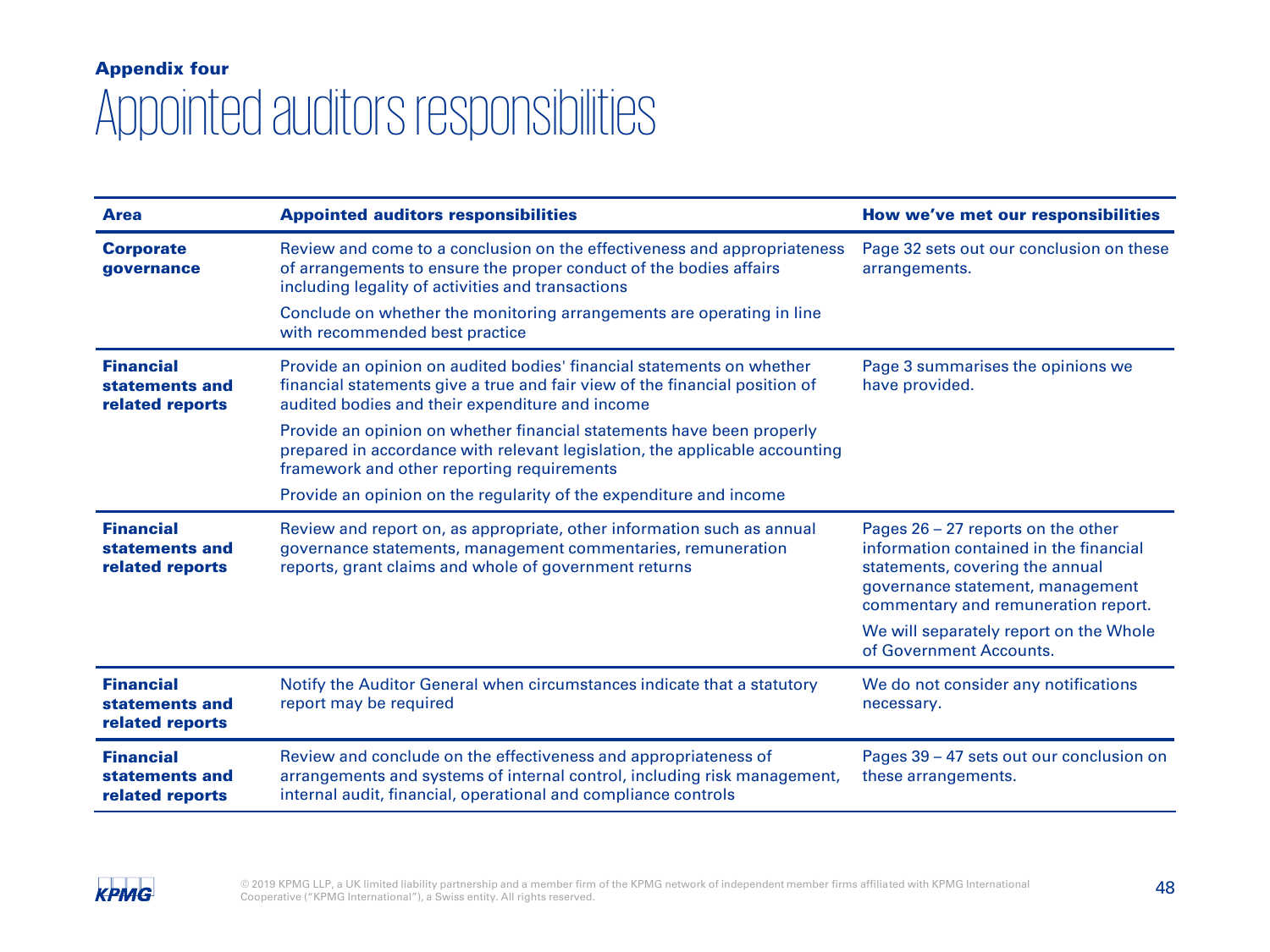# Appointed auditors responsibilities (cont.) Appendix four

| <b>Area</b>                                                                           | <b>Appointed auditors responsibilities</b>                                                                                                                                                                                                                                                                                                                                                      | How we've met our responsibilities                                                                                                                                                |
|---------------------------------------------------------------------------------------|-------------------------------------------------------------------------------------------------------------------------------------------------------------------------------------------------------------------------------------------------------------------------------------------------------------------------------------------------------------------------------------------------|-----------------------------------------------------------------------------------------------------------------------------------------------------------------------------------|
| <b>Standards of</b><br>conduct -<br>prevention and<br>detection of fraud<br>and error | Review and conclude on the effectiveness and appropriateness of<br>arrangements for the prevention and detection of fraud and irregularities,<br>bribery and corruption and arrangements to ensure the bodies affairs are<br>managed in accordance with proper standards of conduct<br>Review National Fraud Initiative participation and conclude on the<br>effectiveness of bodies engagement | Pages 30 – 31 set out conclusions in<br>these areas.                                                                                                                              |
|                                                                                       |                                                                                                                                                                                                                                                                                                                                                                                                 |                                                                                                                                                                                   |
| <b>Financial position</b>                                                             | Review and conclude on the effectiveness and appropriateness of<br>arrangements to ensure that the body's financial position is soundly based.                                                                                                                                                                                                                                                  | Pages $5 - 9$ sets out our conclusion on<br>these arrangements.                                                                                                                   |
| <b>Financial position</b>                                                             | Review performance against targets                                                                                                                                                                                                                                                                                                                                                              | Pages 5 – 9 summarise our review of<br>how the body has performed against it's<br>financial targets. Our consideration of<br>non-financial performance measures is<br>on page 30. |
| <b>Financial position</b>                                                             | Review and conclude on financial position including balances and<br>strategies and longer term financial sustainability                                                                                                                                                                                                                                                                         | Pages 5 – 8 sets out our conclusion on<br>the body's financial position and<br>sustainability.                                                                                    |
| <b>Best Value</b>                                                                     | Be satisfied that proper arrangements have been made for securing<br><b>Best Value</b>                                                                                                                                                                                                                                                                                                          | Page 33 sets out our conclusion on these<br>arrangements.                                                                                                                         |

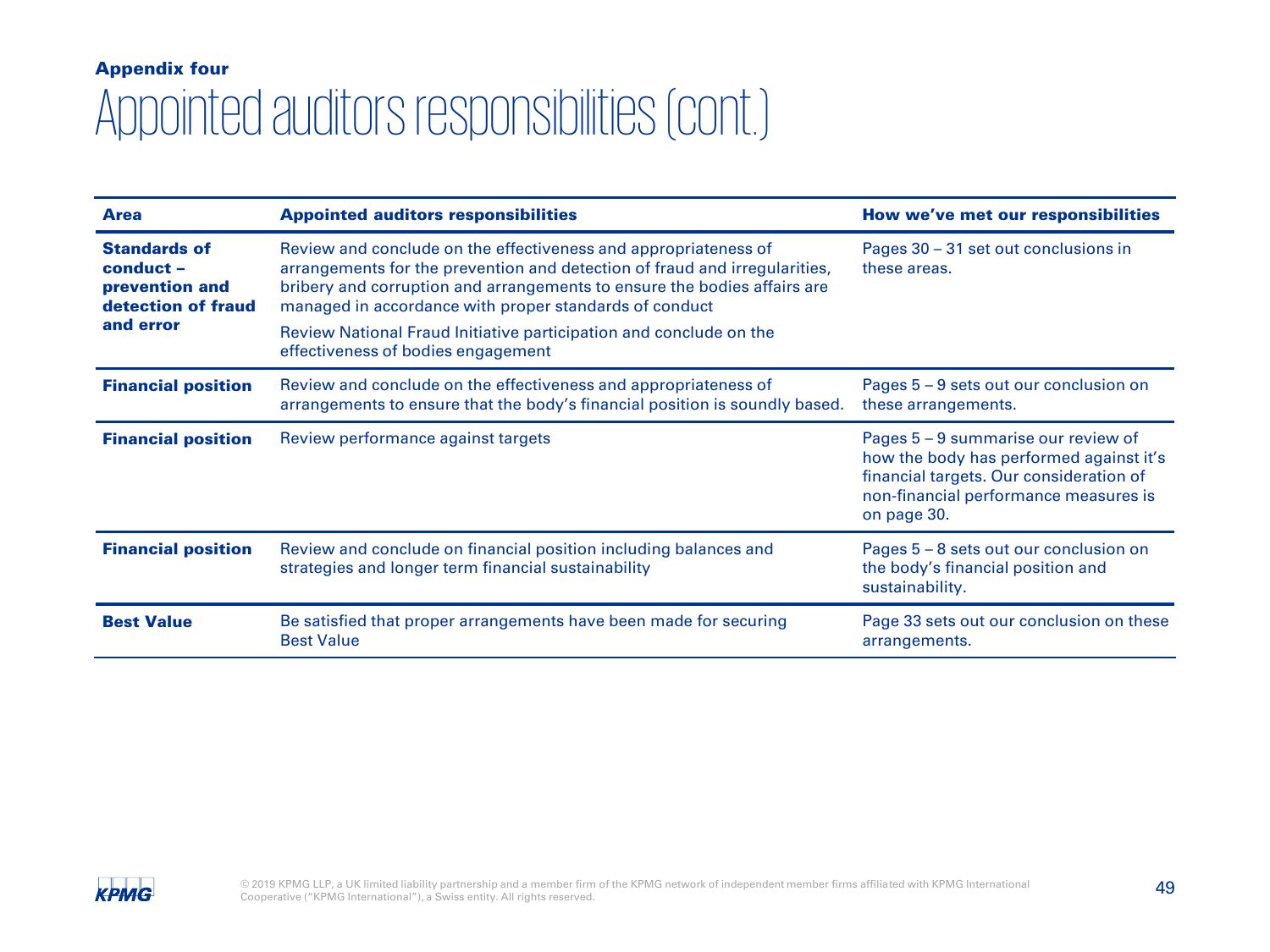### Appendix five

# Tax summary

| <b>Tax charge</b>    | - The £7.9m tax charge (2020: £65.1m charge) within the consolidated income statement is made up of:                                                                                                                                                                                                                                                                                                                               |
|----------------------|------------------------------------------------------------------------------------------------------------------------------------------------------------------------------------------------------------------------------------------------------------------------------------------------------------------------------------------------------------------------------------------------------------------------------------|
|                      | Corporation tax of £7.3m; and<br>$\overline{\phantom{0}}$                                                                                                                                                                                                                                                                                                                                                                          |
|                      | Deferred tax charge of £0.6m.                                                                                                                                                                                                                                                                                                                                                                                                      |
|                      | The tax charge of the prior year included an amount of £45.1m relating to a remeasurement due to the cancelled<br>$\overline{\phantom{0}}$<br>reduction of the corporation tax rate as mentioned below.                                                                                                                                                                                                                            |
|                      | The effective underlying tax rate (based on the total tax charge excluding prior year adjustments and rate changes) for<br>this year was higher than the headline UK tax rate of 19%. This is primarily due to expenditure being disallowed for tax<br>purposes and depreciation on assets that do not qualify for capital allowances.                                                                                             |
|                      | We draw attention that the Chancellor announced the cancellation in the main UK corporation tax rate from 19% to 17%<br>in his Budget Speech on 11 May 2020. The deferred tax effect of this cancellation has been adjusted accordingly as at<br>31 March 2020.                                                                                                                                                                    |
| <b>Tax matters</b>   | Given the nature of the business, the deferred tax and current tax is primarily driven by the fixed assets. The Scottish<br>Water group focus on different types of capital expenditure each year (often due to regulatory focus) and therefore the<br>amount of spend allocated to the various capital allowance pools varies year on year.                                                                                       |
|                      | At the tax provisioning stage, the spend allocated to each capital allowance pool is estimated based on the information<br>$\overline{\phantom{0}}$<br>derived from a capex monitoring database and then trued up after the statutory accounts are signed when the tax<br>computations are finalised.                                                                                                                              |
|                      | <b>Balance sheet</b> - The closing deferred tax balance of £441.3 million consists predominantly of a deferred tax liability of £498.2 million on<br>qualifying fixed assets and deferred tax assets of £42.1 million on retirement benefit obligations and £6 million on tax<br>losses. The remaining deferred tax asset of £14.6 million is made up of general provisions and deferred tax provided on<br>rolled over gains; and |
|                      | For the period ended 31 March 2021 the current tax debtor was £4.2 million. Scottish Water is the main tax paying<br>$\overline{\phantom{0}}$<br>company with some smaller balances due within the subsidiaries.                                                                                                                                                                                                                   |
| <b>UK tax status</b> | - All tax returns for 2020 were submitted to HMRC within the filing deadline; and                                                                                                                                                                                                                                                                                                                                                  |
|                      | - It is our understanding that there are no enquiries in to open tax periods. HMRC have 12 months from the due filing<br>date to open an enquiry in to an accounting period.                                                                                                                                                                                                                                                       |

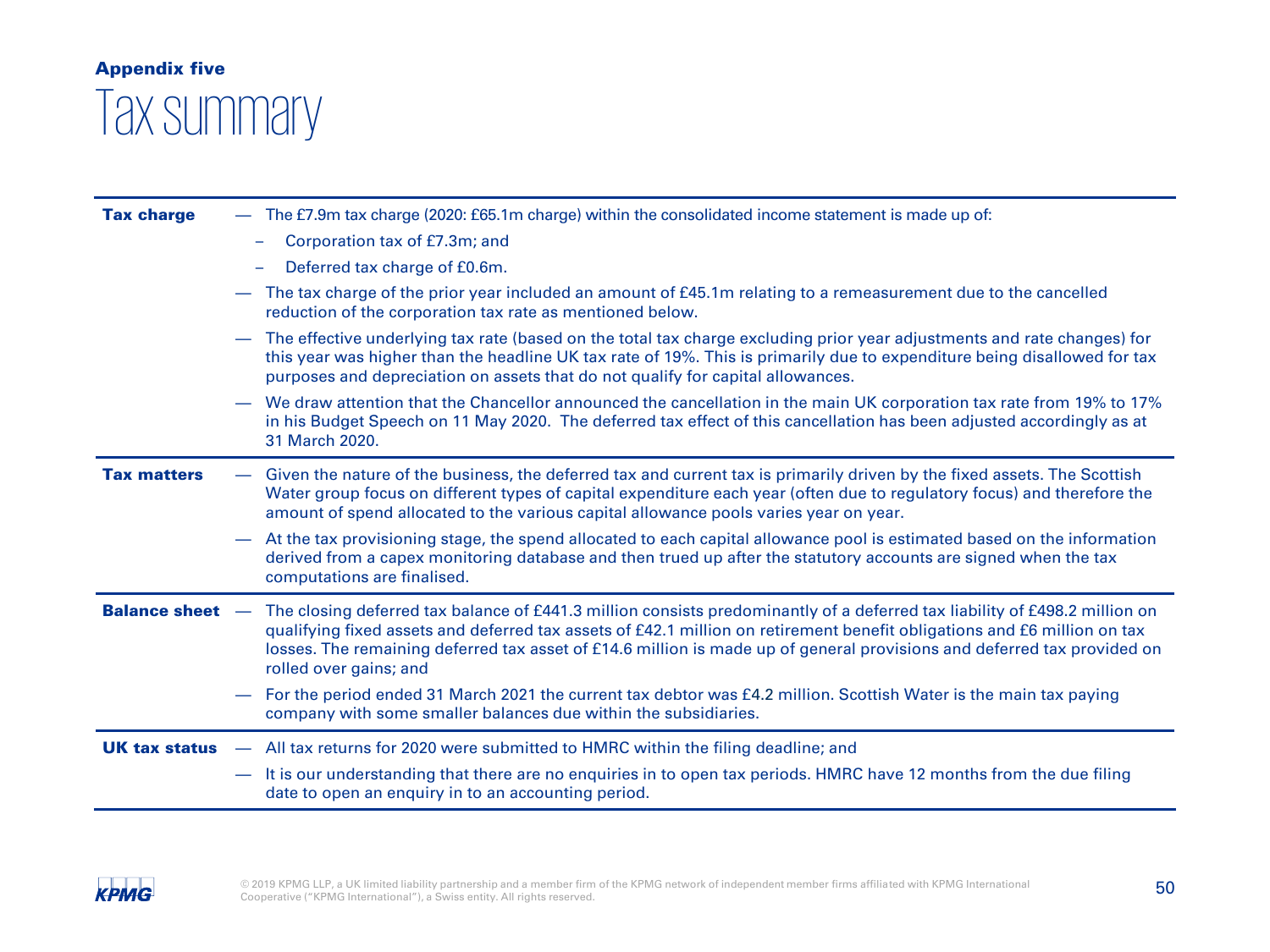### Summary of audit differences Appendix six

The table below lists the audit differences identified during our audit.

### Scottish Water - adjusted

|                                                   | <b>Type of</b><br>misstatement | <b>Balance</b><br>sheet |             |             |                    |             | <b>Income</b><br><b>statement</b> | <b>Other</b><br>comprehensive<br><i>income</i> |  |
|---------------------------------------------------|--------------------------------|-------------------------|-------------|-------------|--------------------|-------------|-----------------------------------|------------------------------------------------|--|
|                                                   |                                | Dr<br>f'000             | Cr<br>f'000 | Dr<br>f'000 | <b>Cr</b><br>f'000 | Dr<br>f'000 | Cr<br>f'000                       |                                                |  |
| Dr Past service cost                              | Factual                        |                         |             | 7,309       |                    |             |                                   |                                                |  |
| Cr Actuarial gain or loss                         |                                |                         |             |             |                    |             | 7,309                             |                                                |  |
| Adjustment for reclassification of GMP indexation |                                |                         |             |             |                    |             |                                   |                                                |  |

### Scottish Water Business Stream - unadjusted

|                                                                                | <b>Type of</b><br>misstatement | <b>Balance</b><br>sheet |             |             | <b>Income</b><br><b>statement</b> | <b>Other</b><br>comprehensive<br><i>income</i> |             |
|--------------------------------------------------------------------------------|--------------------------------|-------------------------|-------------|-------------|-----------------------------------|------------------------------------------------|-------------|
|                                                                                |                                | Dr<br>f'000             | Cr<br>f'000 | Dr<br>f'000 | Cr<br>f'000                       | Dr<br>f'000                                    | Cr<br>f'000 |
| Dr Other receivables                                                           | Factual                        | 274                     |             |             |                                   |                                                |             |
| Cr Trade payables                                                              |                                |                         | 274         |             |                                   |                                                |             |
| Adjustment for reclassification of debit balances in the trade payables ledger |                                |                         |             |             |                                   |                                                |             |

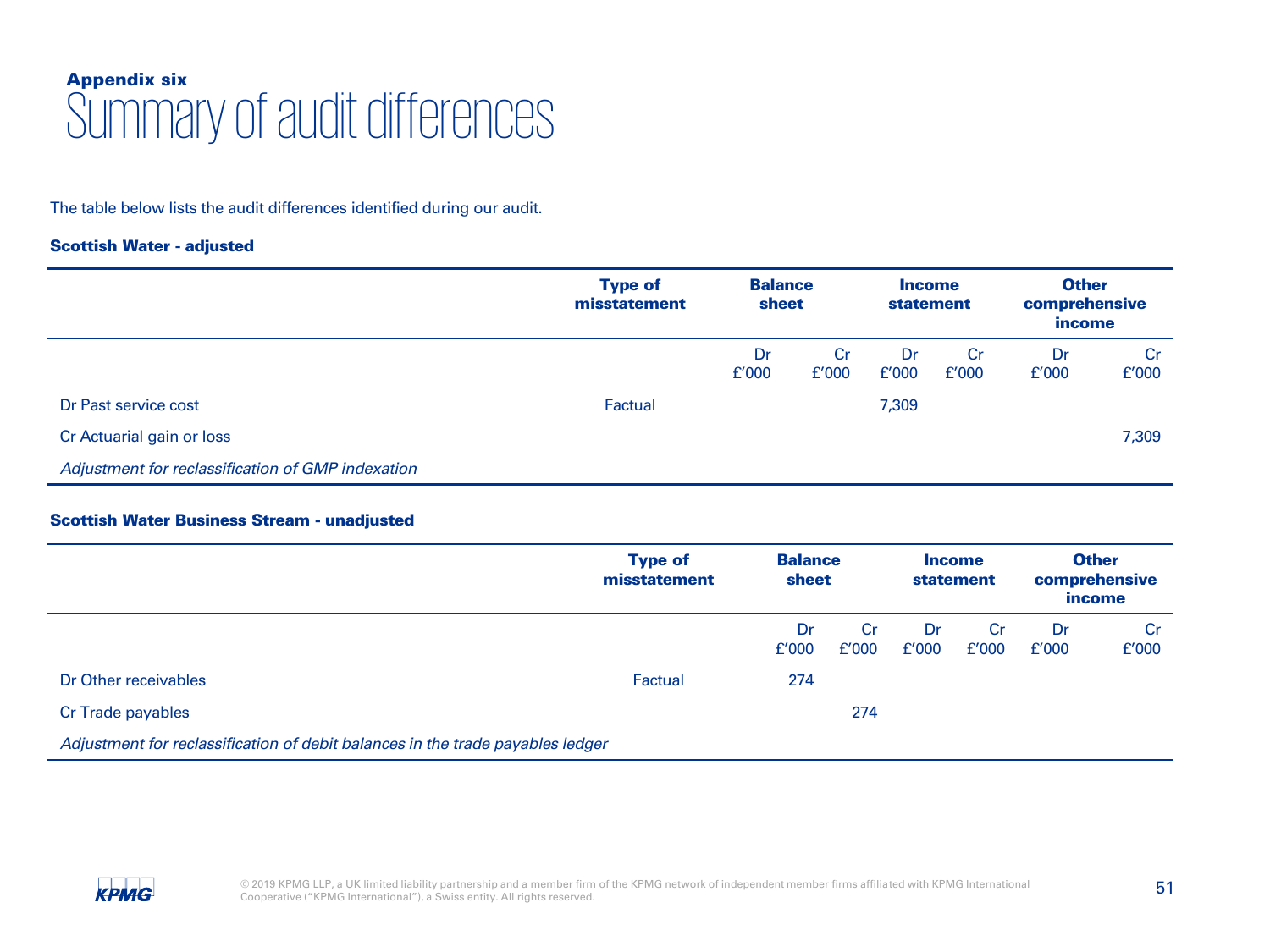### Summary of audit differences (cont.) Appendix six

### Scottish Water Business Stream - adjusted

|                                                                   | <b>Type of</b><br>misstatement | <b>Balance</b><br>sheet |             | <b>Income</b><br><b>statement</b> |             | <b>Other</b><br>comprehensive<br>income |             |
|-------------------------------------------------------------------|--------------------------------|-------------------------|-------------|-----------------------------------|-------------|-----------------------------------------|-------------|
|                                                                   |                                | Dr<br>f'000             | Cr<br>E'000 | Dr<br>f'000                       | Cr<br>f'000 | Dr<br>f'000                             | Cr<br>£'000 |
| <b>Dr Pension liabilities</b>                                     | Factual                        | 349                     |             |                                   |             |                                         |             |
| <b>Cr Pension assets</b>                                          |                                |                         | 349         |                                   |             |                                         |             |
| Reclassification of pension benefits paid during the year         |                                |                         |             |                                   |             |                                         |             |
|                                                                   |                                |                         |             |                                   |             |                                         |             |
| Dr Revenue                                                        | Factual                        |                         |             | 900                               |             |                                         |             |
| Cr Cost of sales                                                  |                                |                         |             |                                   | 900         |                                         |             |
| Reallocation adjustment between revenue and cost of sales         |                                |                         |             |                                   |             |                                         |             |
|                                                                   |                                |                         |             |                                   |             |                                         |             |
| Dr Deferred income                                                | Factual                        | 386                     |             |                                   |             |                                         |             |
| Cr Other payables                                                 |                                |                         | 386         |                                   |             |                                         |             |
| Reclassification adjustment for incorrect posting of credit notes |                                |                         |             |                                   |             |                                         |             |

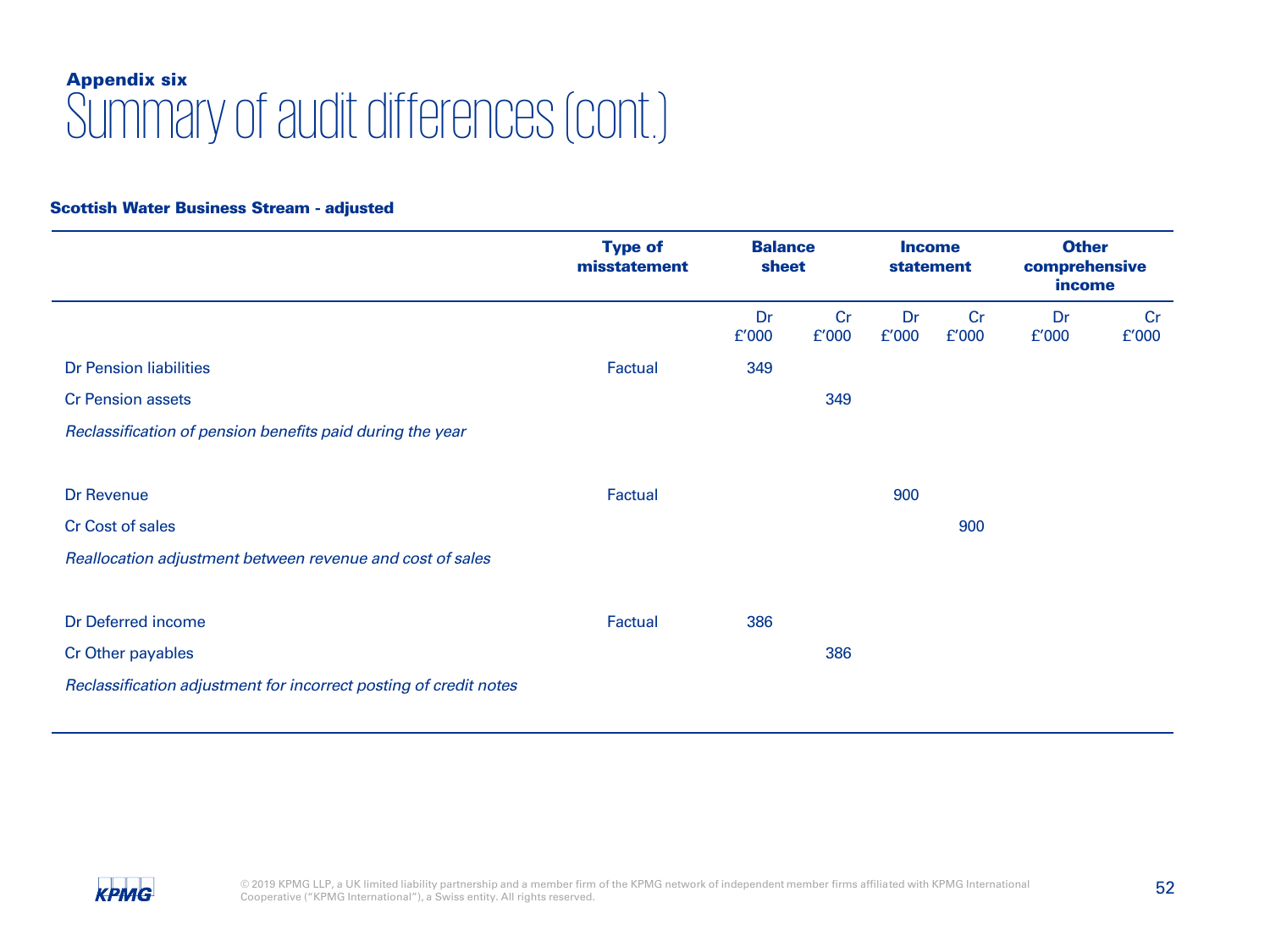### Management representation letter Appendix seven

FAO Mr Hugh Harvie KPMG LLP Saltire Court 20 Castle Terrace **Edinburgh** EH1 2EG

Dear Hugh,

This representation letter is provided in connection with your audit of the Group and Parent Company financial statements of Scottish Water ("the Company"), for the year ended 31 March 2021, for the purpose of expressing an opinion:

- i. as to whether these financial statements give a true and fair view of the state of the Group's and of the Parent Company's affairs as at 31 March 2021 and of the Group's profit or loss for the financial year then ended;
- ii. whether the group financial statements have been properly prepared in accordance with international accounting standards as interpreted and adapted by the 2020-21 Government Financial Reporting Manual; and
- iii. whether the financial statements have been prepared in accordance with the requirements of the Water Industry (Scotland) Act 2002 and directions made thereunder by the Scottish Ministers.

These financial statements comprise the following the Group and Parent Company Balance Sheets, the Group Statement of Comprehensive Income, the Group and Parent Company Statements of Cash Flows, the Group and Parent Company Statements of Changes in Equity and notes, comprising a summary of significant accounting policies and other explanatory notes.

The Board confirms that the representations it makes in this letter are in accordance with the definitions set out in the Appendix to this letter.

The Board confirms that, to the best of its knowledge and belief, having made such inquiries as it considered necessary for the purpose of appropriately informing itself:

### Financial statements

- 1. The Board has fulfilled its responsibilities, as set out in the terms of the audit engagement dated 31 May 2016, for the preparation of financial statements that:
	- i. give a true and fair view of the state of the Group's and of the Parent Company's affairs as at the end of its financial year and of the Group's and Parent Company's profit or loss for that financial year;
	- ii. have been properly prepared in accordance with international accounting standards as interpreted and adapted by the 2020- 21 Government Financial Reporting Manual; and
	- iii. have been prepared in accordance with the requirements of the Water Industry (Scotland) Act 2002 and directions made thereunder by the Scottish Ministers.

The financial statements have been prepared on a going concern basis.

2. Measurement methods and significant assumptions used by the Board in making accounting estimates, including those measured at fair value, are reasonable.

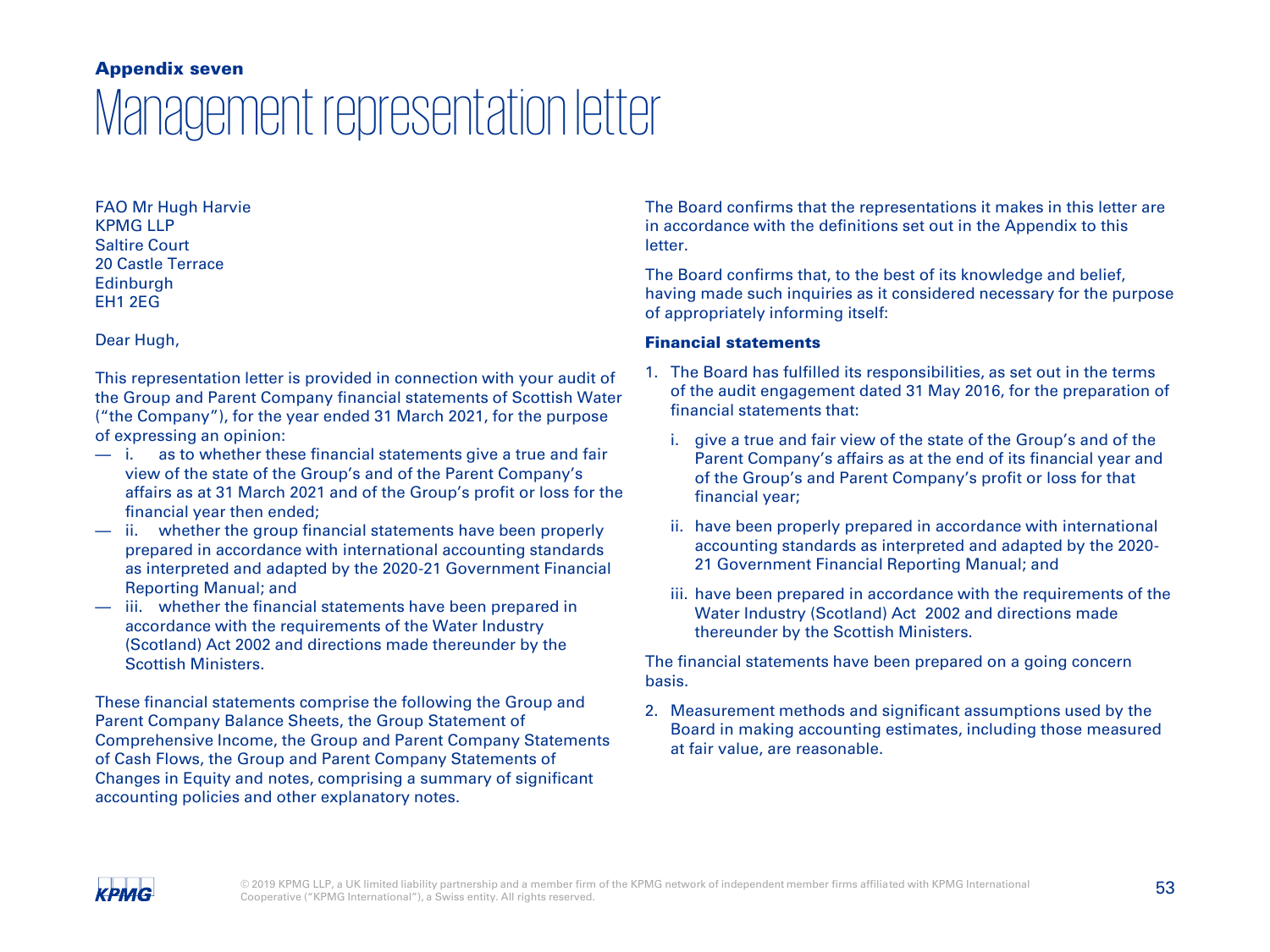### Appendix seven

# Management representation letter (cont.)

- 3. All events subsequent to the date of the financial statements and for which IAS 10 Events after the reporting period requires adjustment or disclosure have been adjusted or disclosed.
- 4. The effects of uncorrected misstatements are immaterial, both individually and in aggregate, to the financial statements as a whole. There were no uncorrected audit misstatements during the year.

### Information provided

- 5. The Board has provided you with:
	- access to all information of which it is aware, that is relevant to the preparation of the financial statements, such as records, documentation and other matters;
	- additional information that you have requested from the Board for the purpose of the audit; and
	- unrestricted access to persons within the Group and the Company from whom you determined it necessary to obtain audit evidence.
- 6. All transactions have been recorded in the accounting records and are reflected in the financial statements.
- 7. The Board confirms the following:

The Board has disclosed to you the results of its assessment of the risk that the financial statements may be materially misstated as a result of fraud.

Included in the Appendix to this letter are the definitions of fraud, including misstatements arising from fraudulent financial reporting and from misappropriation of assets.

- 8. The Board has disclosed to you all information in relation to:
	- a) Fraud or suspected fraud that it is aware of and that affects the Group and the Company and involves:
		- management;
		- employees who have significant roles in internal control; or
		- others where the fraud could have a material effect on the financial statements; and
	- b) allegations of fraud, or suspected fraud, affecting the Group and the Company's financial statements communicated by employees, former employees, analysts, regulators or others.

In respect of the above, the Board acknowledges its responsibility for such internal control as it determines necessary for the preparation of financial statements that are free from material misstatement, whether due to fraud or error. In particular, the Board acknowledges its responsibility for the design, implementation and maintenance of internal control to prevent and detect fraud and error.

- 9. The Board has disclosed to you all known instances of noncompliance or suspected non-compliance with laws and regulations whose effects should be considered when preparing the financial statements.
- 10. The Board has disclosed to you and has appropriately accounted for and/or disclosed in the financial statements, in accordance with IAS 37 Provisions, Contingent Liabilities and Contingent Assets, all known actual or possible litigation and claims whose effects should be considered when preparing the financial statements.

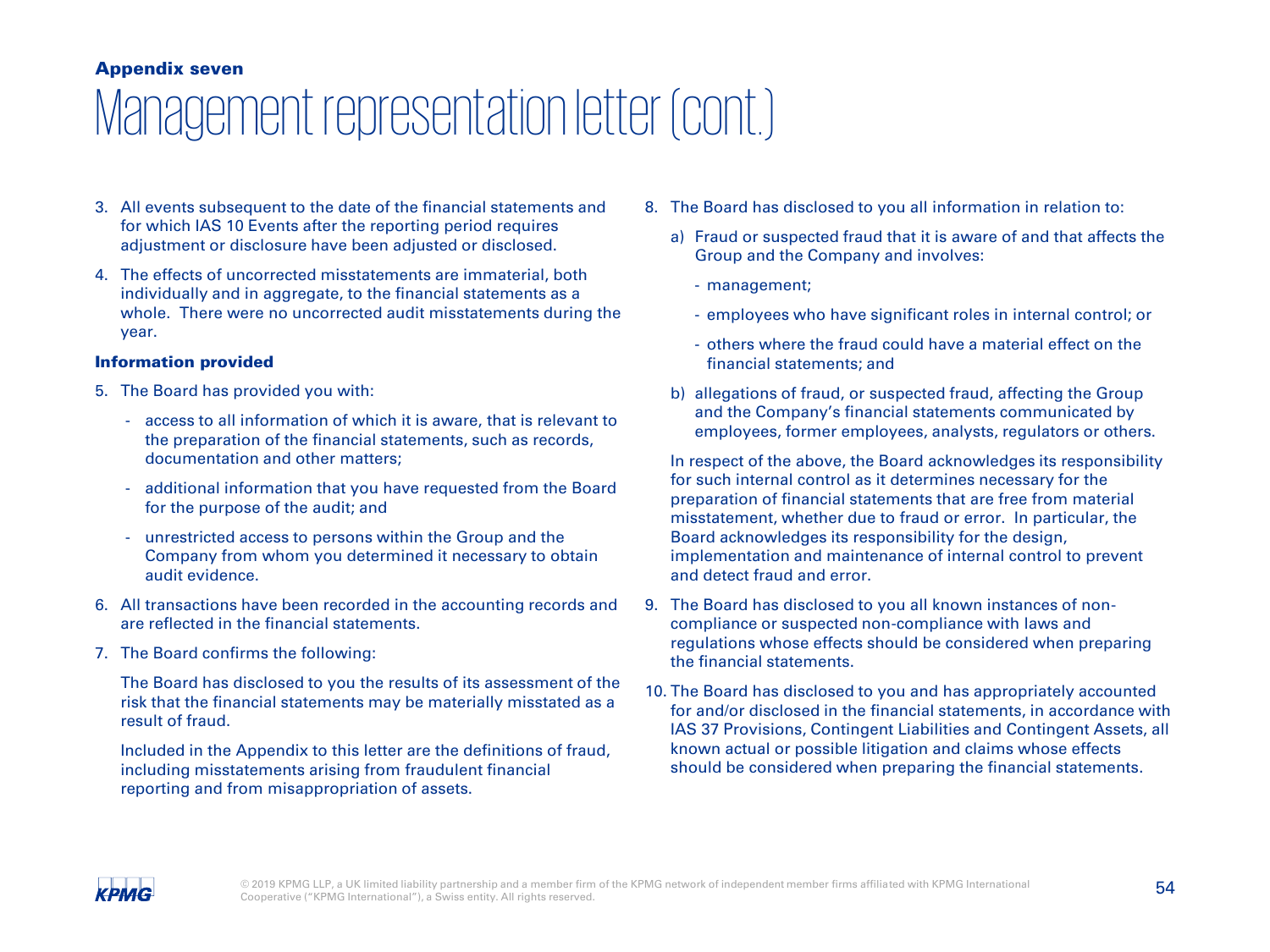### Appendix seven

# Management representation letter (cont.)

11. The Board has disclosed to you the identity of the Group and the Company's related parties and all the related party relationships and transactions of which it is aware. All related party relationships and transactions have been appropriately accounted for and disclosed in accordance with IAS 24 Related Party **Disclosures** 

Included in the Appendix to this letter are the definitions of both a related party and a related party transaction as we understand them and as defined in IAS 24.

### 12. The Board confirms that:

- The financial statements disclose all of the key risk factors, assumptions made and uncertainties surrounding the Company's and the Group's ability to continue as a going concern as required to provide a true and fair view and to comply with IAS 1 Presentation of Financial Statements.
- No material events or conditions have been identified that may cast significant doubt on the ability of the Company and the Group to continue as a going concern.
- 13. On the basis of the process established by the Board and having made appropriate enquiries, the Board is satisfied that the actuarial assumptions underlying the valuation of defined benefit obligations are consistent with its knowledge of the business and are in accordance with the requirements of IAS 19 (revised) Employee Benefits.

The Board further confirms that all significant retirement benefits, including any arrangements that are:

- statutory, contractual or implicit in the employer's actions;
- arise in the UK or overseas;
- funded or unfunded; and
- approved or unapproved,
- have been identified and properly accounted for; and
- all plan amendments, curtailments and settlements have been identified and properly accounted for.

14. The Board further confirms that the average forecast collection rate of 96.72% (2020: 96.69%) that has been applied to the total outstanding household debtors balance as at 31 March 2021 is appropriate and represents its best estimate for future collection rates.

This letter was tabled and agreed at the meeting of the Board on [date].

Yours faithfully,

Douglas Millican, Chief Executive